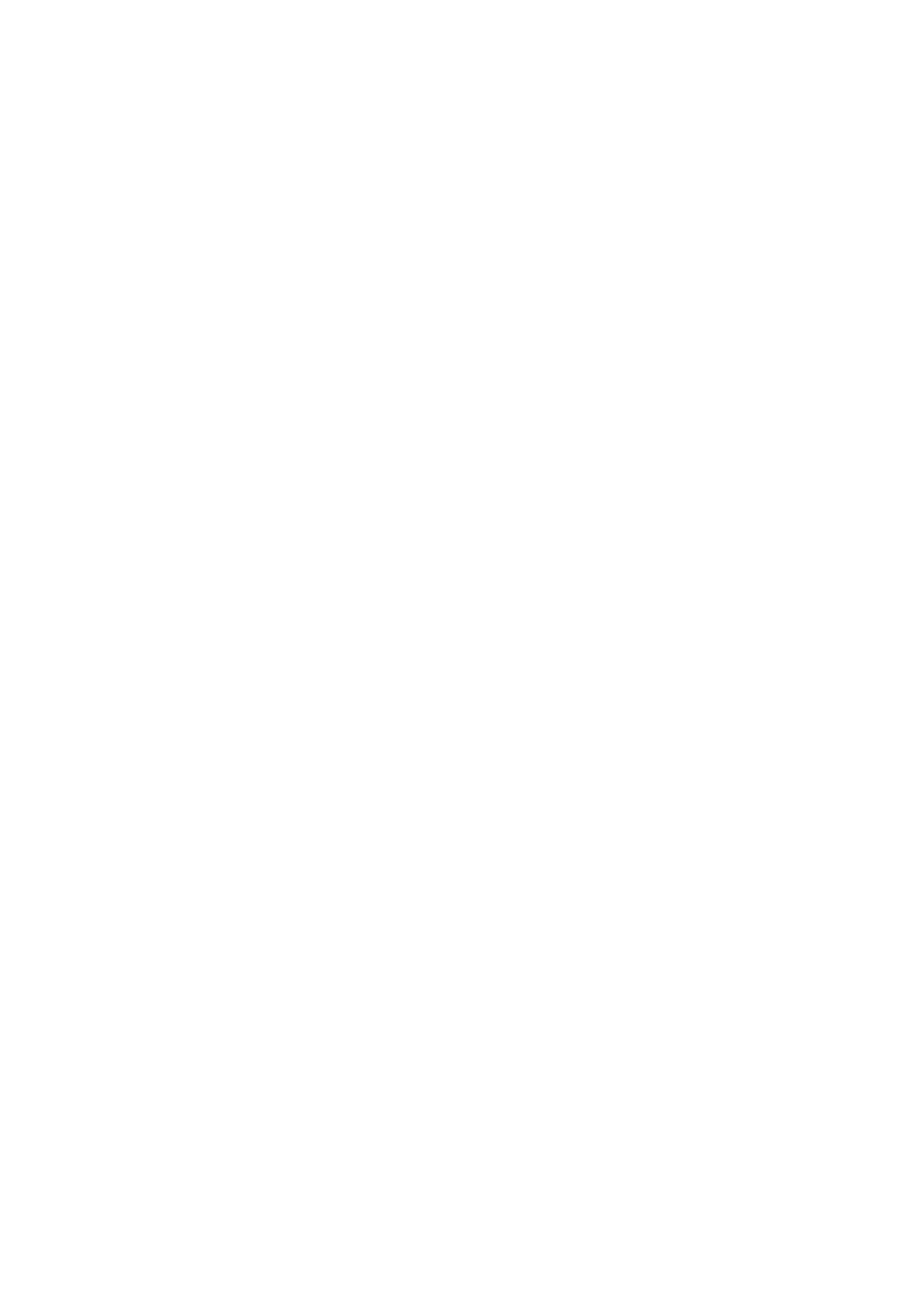

Australian Capital Territory

# **Road Transport Legislation Amendment Regulations 2002**

# **Subordinate Law 2002 No 2**

made under the

*Road Transport (General) Act 1999 and Road Transport (Public Passenger Services) Act 2001* 

# **Contents**

| Part 1        | <b>Preliminary</b>  |  |
|---------------|---------------------|--|
|               | Name of regulations |  |
| $\mathcal{P}$ | Commencement        |  |

Page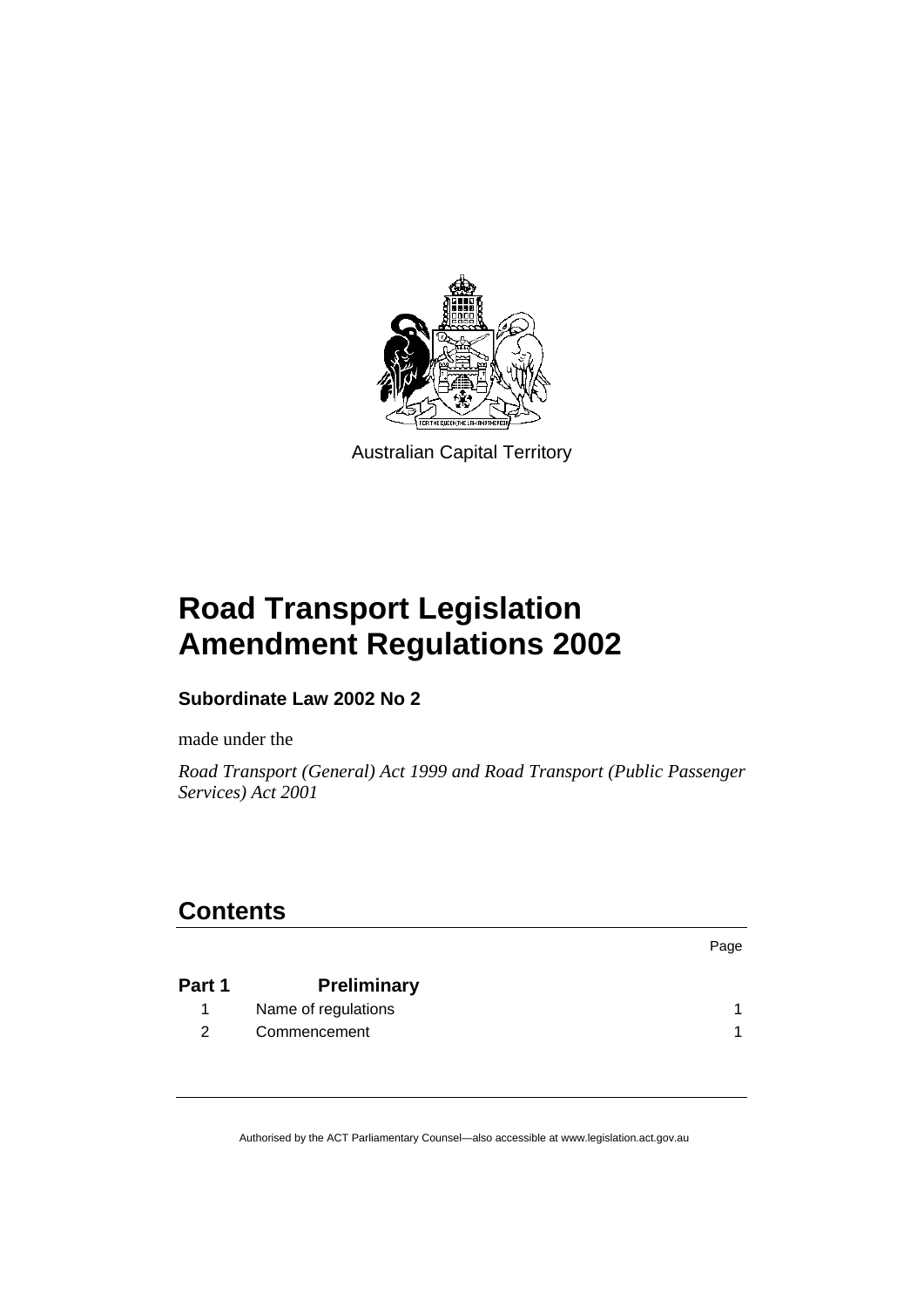|                |                                                                                      | Page           |
|----------------|--------------------------------------------------------------------------------------|----------------|
| Part 2         | <b>Amendments of Road Transport (Driver</b><br><b>Licensing) Regulations 2000</b>    |                |
| 3              | Regulations amended-pt 2                                                             | $\overline{2}$ |
| 4              | Regulation 11, table of public vehicle licence codes, item 4,<br>column <sub>2</sub> | $\overline{2}$ |
| 5              | Dictionary, definition of public vehicle regulations                                 | $\overline{2}$ |
| 6              | Dictionary, definition of taxi                                                       | $\overline{2}$ |
| Part 3         | <b>Amendments of Road Transport (General)</b><br><b>Regulations 2000</b>             |                |
| $\overline{7}$ | Regulations amended-pt 3                                                             | 3              |
| 8              | Regulation 14 $(1)$ (k) to $(m)$                                                     | 3              |
| 9              | Regulation 14 (3), note                                                              | 4              |
| 10             | Regulation 16 (1) (h)                                                                | 4              |
| 11             | Schedule 1, part 1.5, items 1 to 13                                                  | 4              |
| 12             | Schedule 1, part 1.5, items 33 and 34, column 3                                      | 4              |
| 13             | Schedule 1, part 1.5, items 35 and 36, column 3                                      | 4              |
| 14             | Schedule 1, part 1.5, items 37 and 38, column 3                                      | 4              |
| 15             | Schedule 1, part 1.5, items 14 to 42                                                 | 5              |
| 16             | Schedule 1, part 1.7                                                                 | 5              |
| 17             | Schedule 1, parts 1.10 to 1.12                                                       | 5              |
| 18             | Schedule 1, parts 1.8 and 1.9                                                        | 5              |
| Part 4         | <b>Amendments of Road Transport</b><br>(Offences) Regulations 2001                   |                |
| 19             | Regulations amended-pt 4                                                             | 10             |
| 20             | Regulation $8(1)(e)$ to (i)                                                          | 10             |
| 21             | Schedule 1, part 1.7, items 16 to 23                                                 | 10             |
| 22             | Schedule 1, part 1.7, items 24 to 69                                                 | 10             |
| 23             | Schedule 1, part 1.9                                                                 | 10             |
| 24             | Schedule 1, part 1.10                                                                | 11             |
| 25             | Schedule 1, parts 1.13 to 1.16                                                       | 11             |
| 26             | Schedule 1, parts 1.11 and 1.12                                                      | 12             |

|  | contents 2 |  |
|--|------------|--|
|--|------------|--|

contents 2 Road Transport Legislation Amendment Regulations 2002

2002 No 2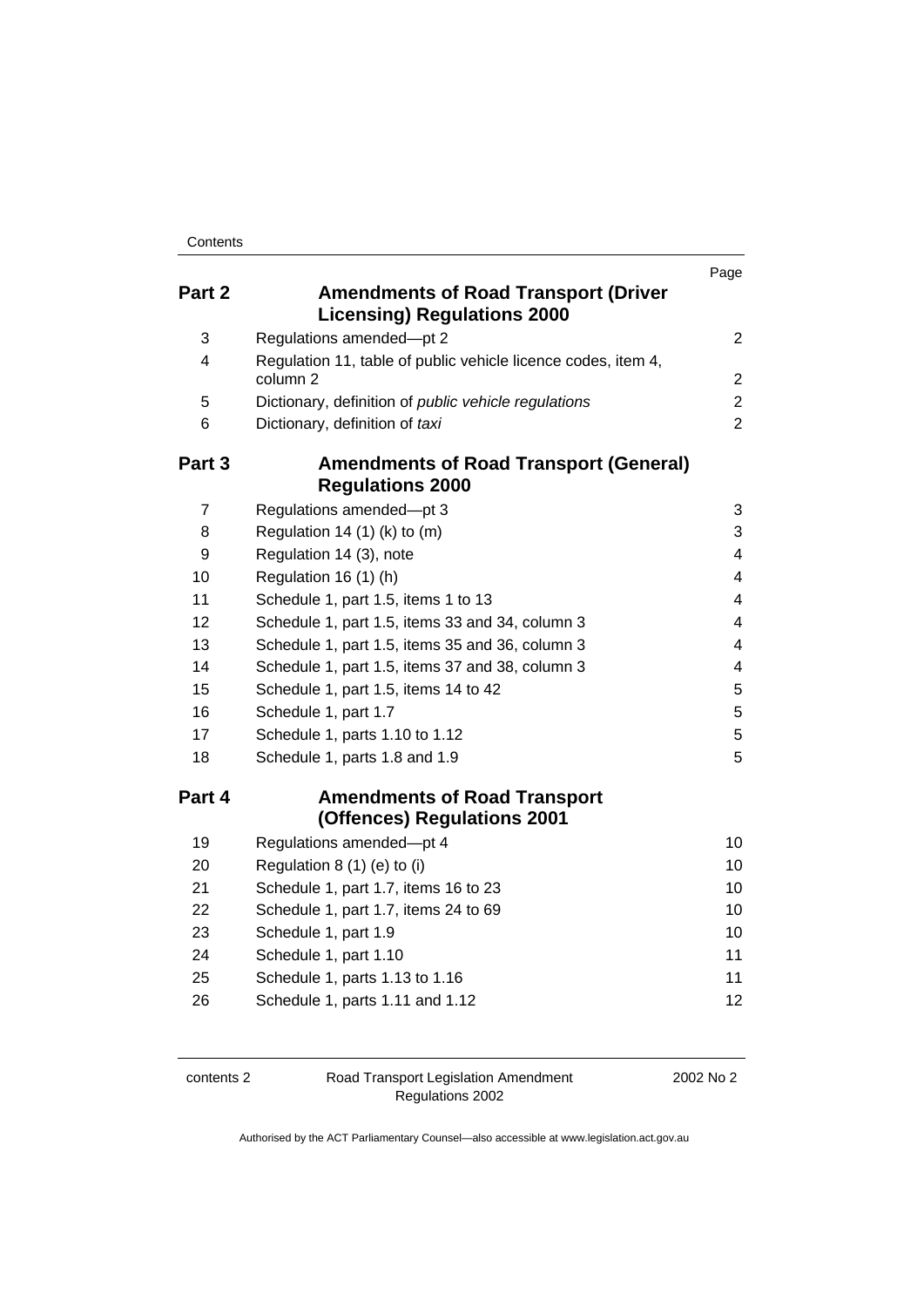| Contents |
|----------|
|----------|

|        |                                              | Page |
|--------|----------------------------------------------|------|
| Part 5 | <b>Amendments of Road Transport (Safety</b>  |      |
|        | and Traffic Management) Regulations 2000     |      |
| 27     | Regulations amended-pt 5                     | 49   |
| 28     | Regulation 23B (2)                           | 49   |
| 29     | Regulation 33 (1), definition of taxi        | 50   |
| 30     | Dictionary, definition of restricted taxi    | 50   |
| 31     | Dictionary, definition of taxi               | 50   |
| Part 6 | <b>Amendments of Road Transport</b>          |      |
|        | (Third-Party Insurance) Regulations 2000     |      |
| 32     | Regulations amended-pt 6                     | 51   |
| 33     | Schedule 1, item 3, column 3                 | 51   |
| 34     | Schedule 1, item 16, column 3                | 51   |
| 35     | Dictionary, definition of restricted taxi    | 51   |
| 36     | Dictionary, definition of taxi               | 51   |
| Part 7 | <b>Amendments of Road Transport (Vehicle</b> |      |
|        | <b>Registration) Regulations 2000</b>        |      |
| 37     | Regulations amended-pt 7                     | 52   |
| 38     | Regulation 32 (5)                            | 52   |
| 39     | Regulation 59 (8)                            | 52   |
| 40     | Schedule 1, new div 1.5.3                    | 52   |
| 41     | Dictionary, definition of taxi               | 53   |
|        |                                              |      |

contents 3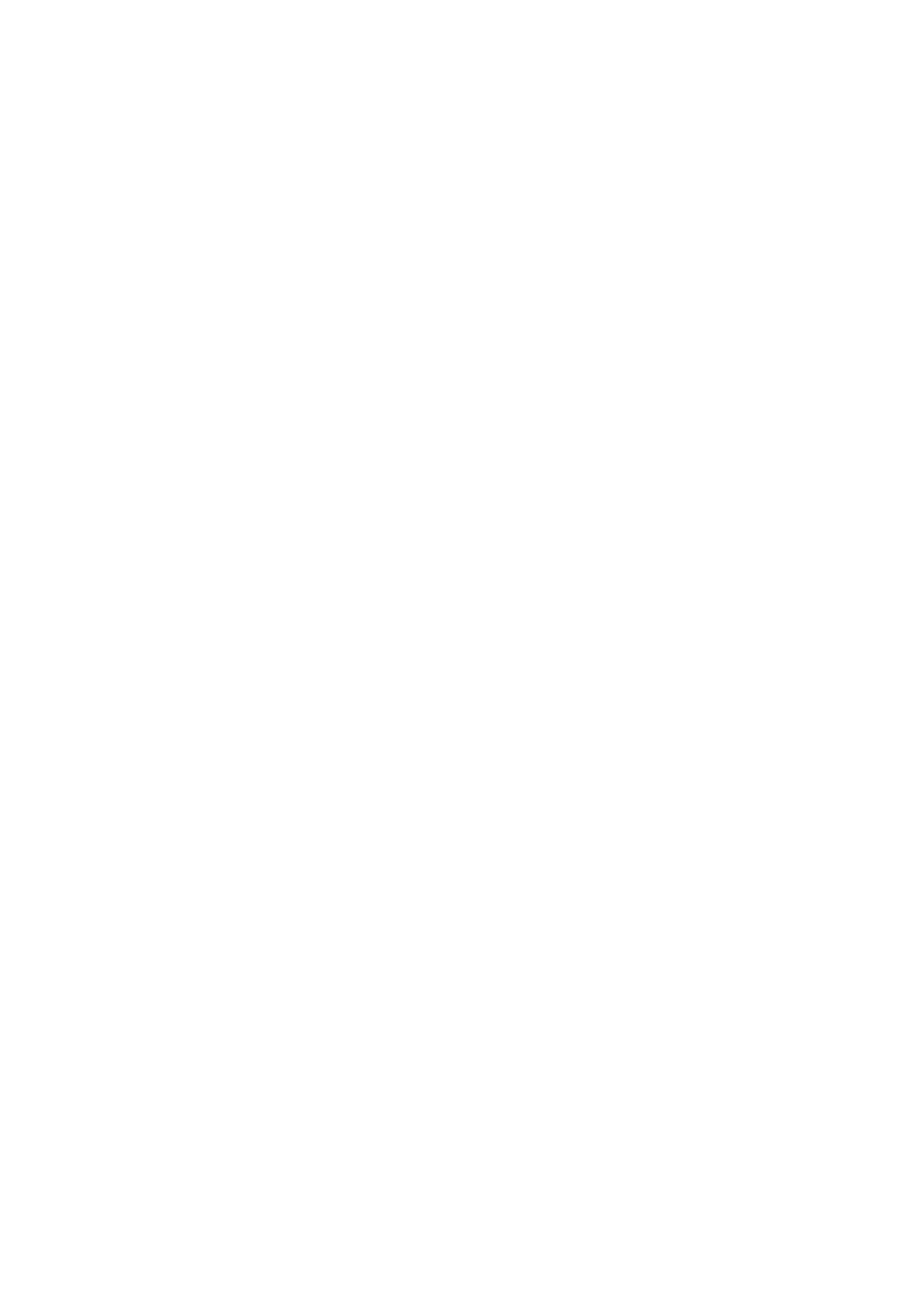Regulation 1

# **Part 1** Preliminary

# **1 Name of regulations**

These regulations are the *Road Transport Legislation Amendment Regulations 2002*.

## **2 Commencement**

These regulations commence when the *Road Transport (Public Passenger Services) Amendment Act 2001*, section 8 commences.

2002 No 2 Road Transport Legislation Amendment Regulations 2002

page 1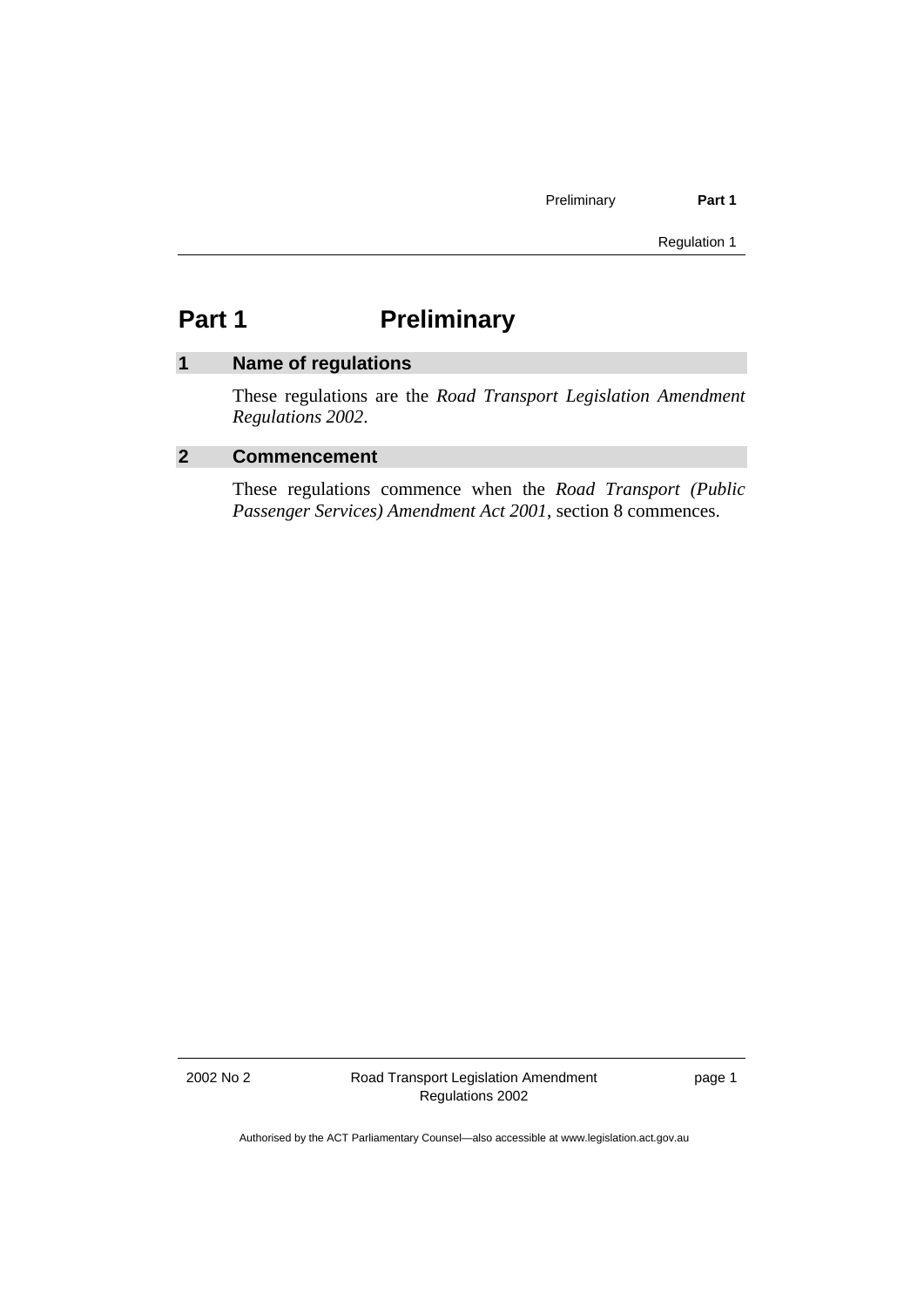### **Part 2** Amendments of Road Transport (Driver Licensing) Regulations 2000

Regulation 3

# **Part 2 Amendments of Road Transport (Driver Licensing) Regulations 2000**

### **3 Regulations amended—pt 2**

This part amends the *Road Transport (Driver Licensing) Regulations 2000*.

## **4 Regulation 11, table of public vehicle licence codes, item 4, column 2**

*omit* 

or restricted taxi

# **5 Dictionary, definition of** *public vehicle regulations*

*substitute* 

*public vehicle regulations* means—

- (a) the *Road Transport (Hire Vehicle Services) Regulations 2000*; and
- (b) the *Road Transport (Public Passenger Services) Regulations 2002*.

*substitute* 

*taxi*—see the *Road Transport (Public Passenger Services) Act 2001*, section 45 (Meaning of *taxi*).

2002 No 2

**<sup>6</sup> Dictionary, definition of** *taxi*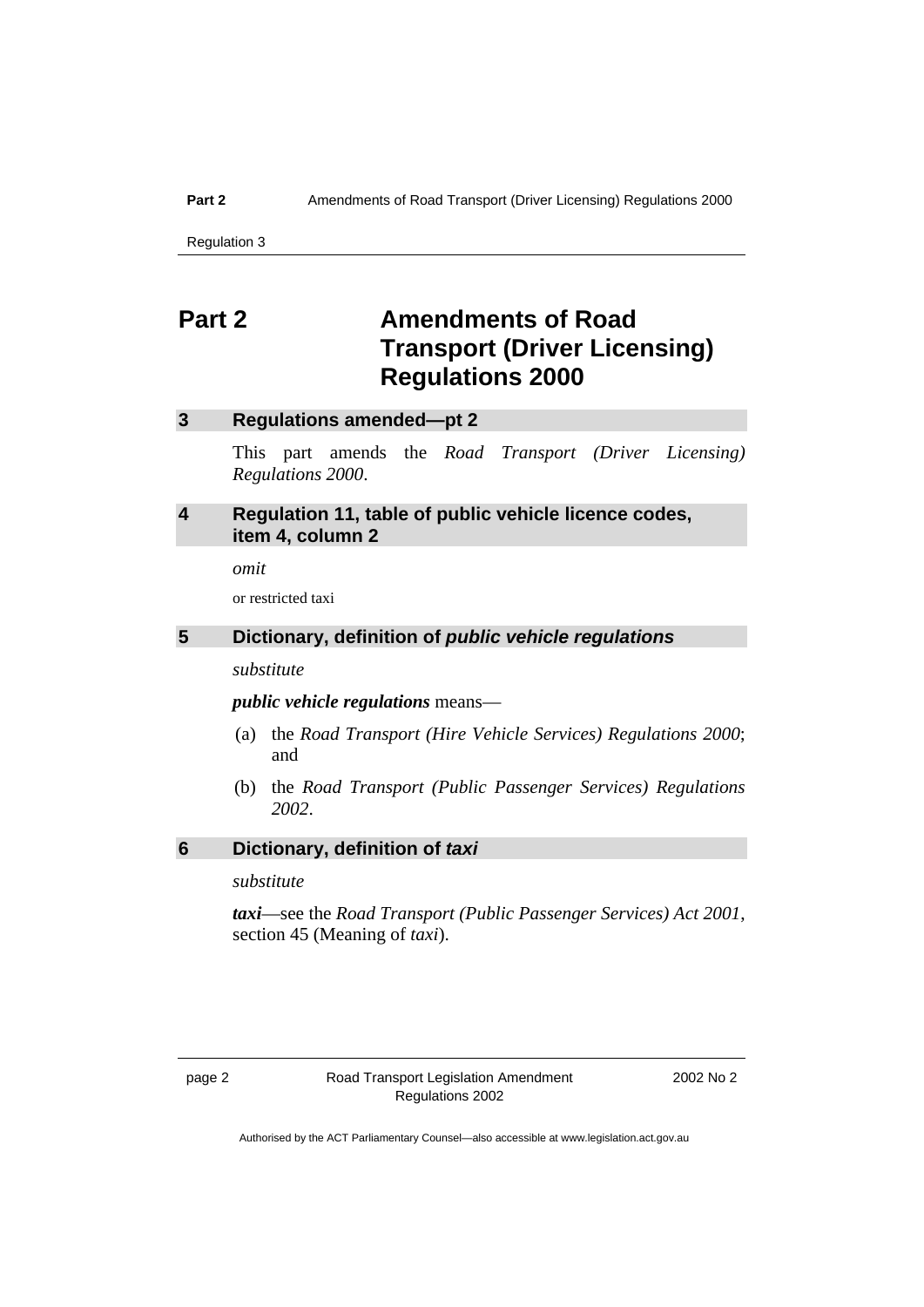### **7 Regulations amended—pt 3**

This part amends the *Road Transport (General) Regulations 2000*.

## **8 Regulation 14 (1) (k) to (m)**

*substitute* 

- (k) a fee, charge or other amount paid in relation to an application for the issue or transfer of a taxi licence under the *Road Transport (Public Passenger Services) Act 2001*), part 4, or a licence under the *Road Transport (General) Act 1999*, part 9 (Public vehicles), if the application is refused;
- (l) a fee, charge or other amount paid in relation to an application for an accreditation (other than an application for an accreditation under the *Road Transport (Public Passenger Services) Act 2001*), approval, authority, certificate, exemption, permit or anything else not mentioned in paragraphs (c) to (k) if the application is refused;
- (m) a fee, charge or other amount paid by a person in relation to an application to which paragraph (l) applies if the accreditation, approval, authority, certificate, exemption, permit or other thing is given, issued or done in error, is then cancelled and anything given to the person by the road transport authority because of the authority's decision on the application is surrendered to the authority.

page 3

Authorised by the ACT Parliamentary Counsel—also accessible at www.legislation.act.gov.au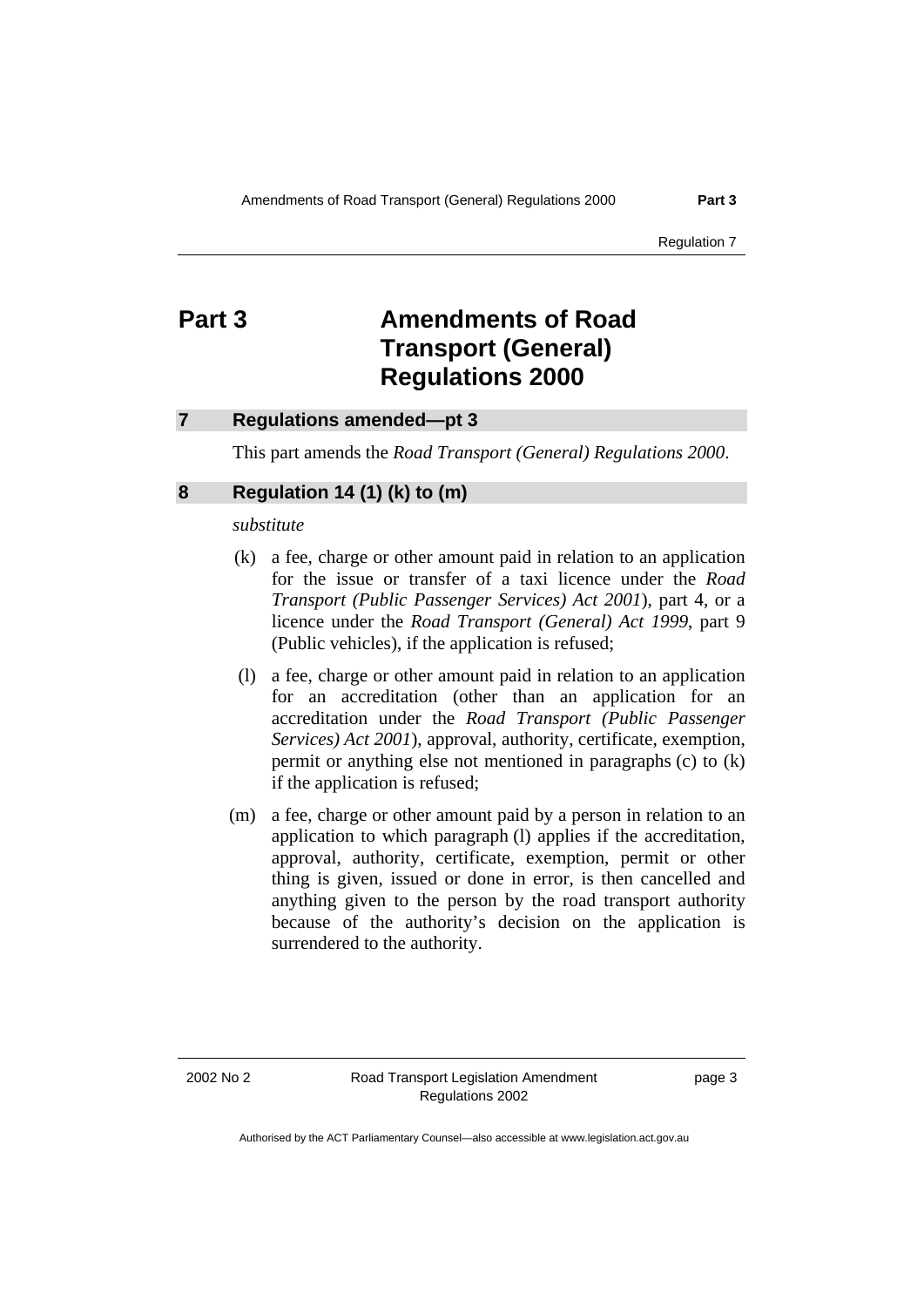Regulation 9

### **9 Regulation 14 (3), note**

*omit* 

*Road Transport (Public Passenger Services) Regulations 2001*, reg 18

*substitute* 

*Road Transport (Public Passenger Services) Regulations 2002*, reg 18

### **10 Regulation 16 (1) (h)**

*substitute* 

 (h) a fee, charge or other amount paid in relation to an application for the issue or transfer of a taxi licence under the *Road Transport (Public Passenger Services) Act 2001*), part 4, or a licence under the *Road Transport (General) Act 1999*, part 9 (Public vehicles).

### **11 Schedule 1, part 1.5, items 1 to 13**

*omit* 

### **12 Schedule 1, part 1.5, items 33 and 34, column 3**

*omit* 

taxi, restricted taxi,

## **13 Schedule 1, part 1.5, items 35 and 36, column 3**

*omit* 

taxi, restricted taxi or

### **14 Schedule 1, part 1.5, items 37 and 38, column 3**

*omit* 

taxi, restricted taxi,

page 4 Road Transport Legislation Amendment Regulations 2002

2002 No 2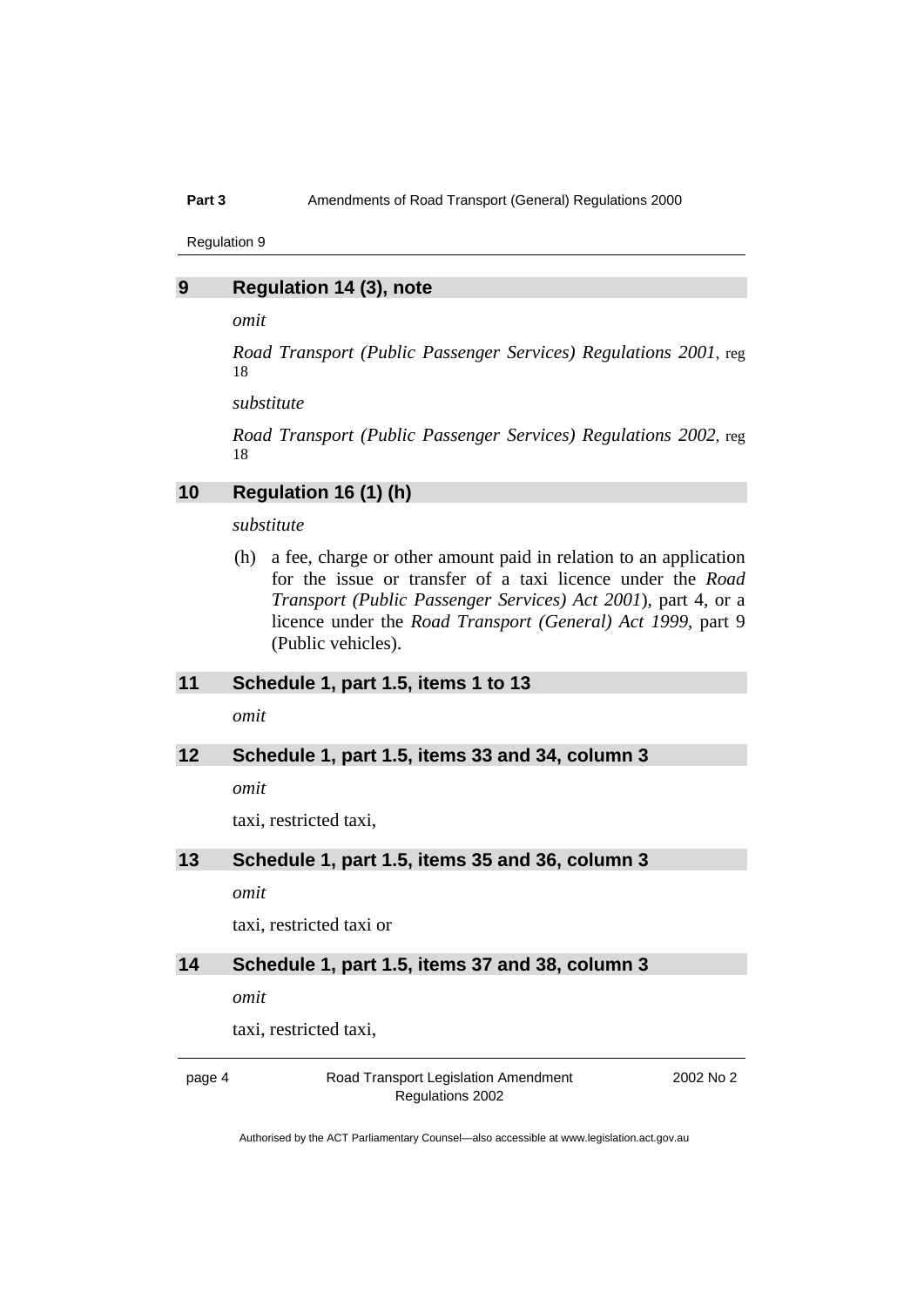Regulation 15

### **15 Schedule 1, part 1.5, items 14 to 42**

*renumber as items 1 to 29* 

## **16 Schedule 1, part 1.7**

*omit* 

## **17 Schedule 1, parts 1.10 to 1.12**

*renumber as schedule 1, parts 1.9 to 1.11* 

## **18 Schedule 1, parts 1.8 and 1.9**

*substitute* 

# **Part 1.7 Road Transport (Public Passenger Services) Act 2001**

| column 1<br>item | column 2<br>provision | column 3<br>decision                        |
|------------------|-----------------------|---------------------------------------------|
|                  | 64                    | Minister—refuse to exempt vehicle or person |
|                  |                       | from Act or provision of Act                |

# **Part 1.8 Road Transport (Public Passenger Services) Regulations 2002**

| column 1 | column 2  | column 3                                                                                                               |
|----------|-----------|------------------------------------------------------------------------------------------------------------------------|
| item     | provision | decision                                                                                                               |
|          | 8 or 9    | road transport authority—refuse to accredit/renew<br>accreditation to operate public passenger<br>service/taxi network |

2002 No 2 Road Transport Legislation Amendment Regulations 2002

page 5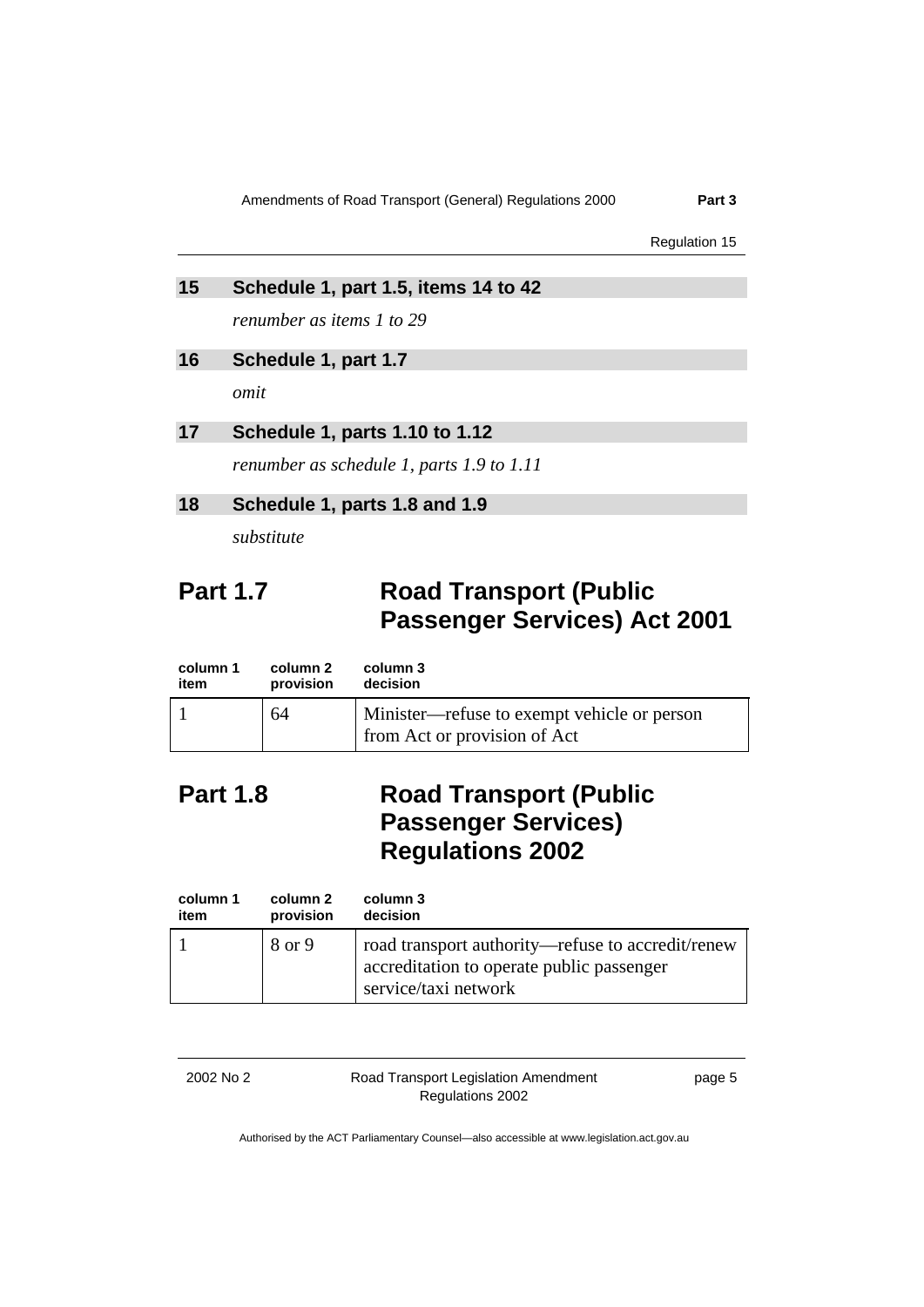Regulation 18

| column 1<br>item | column 2<br>provision | column 3<br>decision                                                                                                                                                                                        |
|------------------|-----------------------|-------------------------------------------------------------------------------------------------------------------------------------------------------------------------------------------------------------|
| $\overline{2}$   | 10(1)                 | road transport authority-issue/renew<br>accreditation to operate public passenger<br>service/taxi network subject to conditions<br>imposed by authority                                                     |
| 3                | 10(2)                 | road transport authority—amend/revoke, or<br>refuse to amend/revoke, condition imposed on<br>accreditation to operate public passenger<br>service/taxi network by authority                                 |
| $\overline{4}$   | 10(2)                 | road transport authority—amend/revoke, or<br>refuse to amend/revoke, condition imposed on<br>accreditation to operate public passenger<br>service/taxi network on application by holder of<br>accreditation |
| 5                | 12(4)                 | road transport authority—period of issue/renewal<br>of accreditation to operate public passenger<br>service/taxi network                                                                                    |
| 6                | 13(2)                 | road transport authority-refuse to amend<br>accepted service standard for public passenger<br>service/taxi network                                                                                          |
| 7                | 16(1)                 | road transport authority—refuse to issue<br>replacement for certificate of accreditation to<br>operate public passenger service/taxi network that<br>has been lost, stolen or destroyed                     |
| 8                | 20                    | road transport authority—direct accredited person<br>to undertake training                                                                                                                                  |
| 9                | 37(3)(a)              | road transport authority—number of<br>seated/standing passengers bus permitted to carry                                                                                                                     |
| 10               | 70(1)(a)              | road transport authority—appointment of a bus<br>stop by authority                                                                                                                                          |

page 6 Road Transport Legislation Amendment Regulations 2002

2002 No 2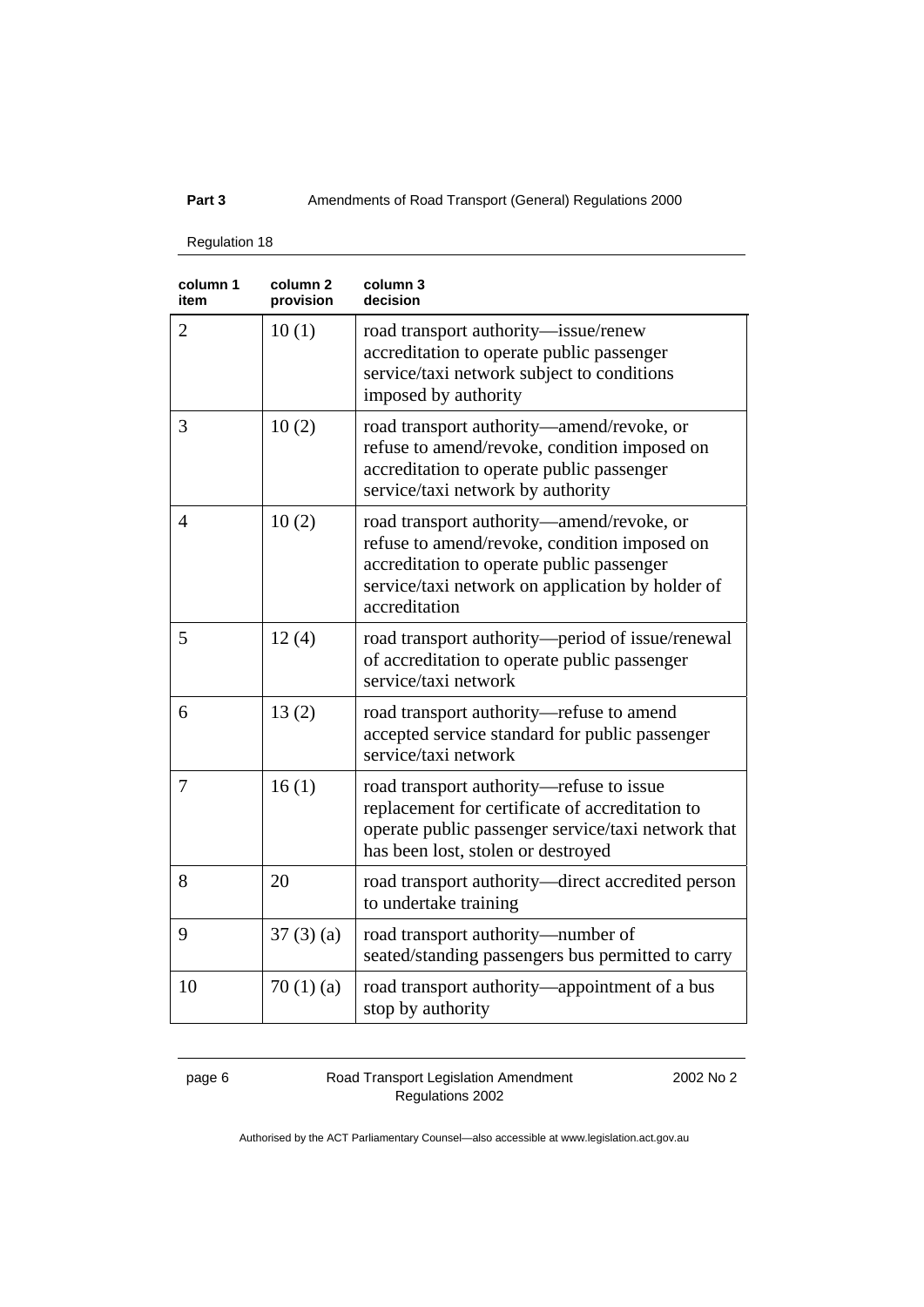### Regulation 18

| column 1<br>item | column <sub>2</sub><br>provision | column 3<br>decision                                                                                                                                                                                 |
|------------------|----------------------------------|------------------------------------------------------------------------------------------------------------------------------------------------------------------------------------------------------|
| 11               | 70(1)(b)                         | road transport authority—approve/refuse to<br>approve accredited operator to appoint bus stops                                                                                                       |
| 12               | 84(1)                            | road transport authority—refuse to issue taxi<br>licence                                                                                                                                             |
| 13               | 85(1)                            | road transport authority-issue/renew taxi licence<br>subject to condition imposed by authority                                                                                                       |
| 14               | 85(2)                            | road transport authority—amend/revoke, or<br>refuse to amend/revoke, condition imposed on<br>taxi licence by authority                                                                               |
| 15               | 85(2)                            | road transport authority—amend/revoke, or<br>refuse to amend/revoke, condition imposed on<br>taxi licence on application by holder of<br>accreditation                                               |
| 16               | 90(1)                            | road transport authority-refuse to issue<br>replacement taxi licence for licence that has been<br>lost, stolen or destroyed                                                                          |
| 17               | 95(2)                            | road transport authority-refuse to exempt taxi<br>from being fitted with taximeter complying with<br>standards for taximeters                                                                        |
| 18               | 101(3)                           | road transport authority—refuse to exempt taxi<br>service operator from requirement for<br>arrangements with accredited taxi network<br>provider for provision of a taxi booking service<br>for taxi |
| 19               | 101(3)                           | road transport authority-refuse to exempt taxi<br>from requirement to be fitted with equipment for<br>driver to send messages to and receive messages<br>from accredited taxi network provider       |

2002 No 2 Road Transport Legislation Amendment Regulations 2002

page 7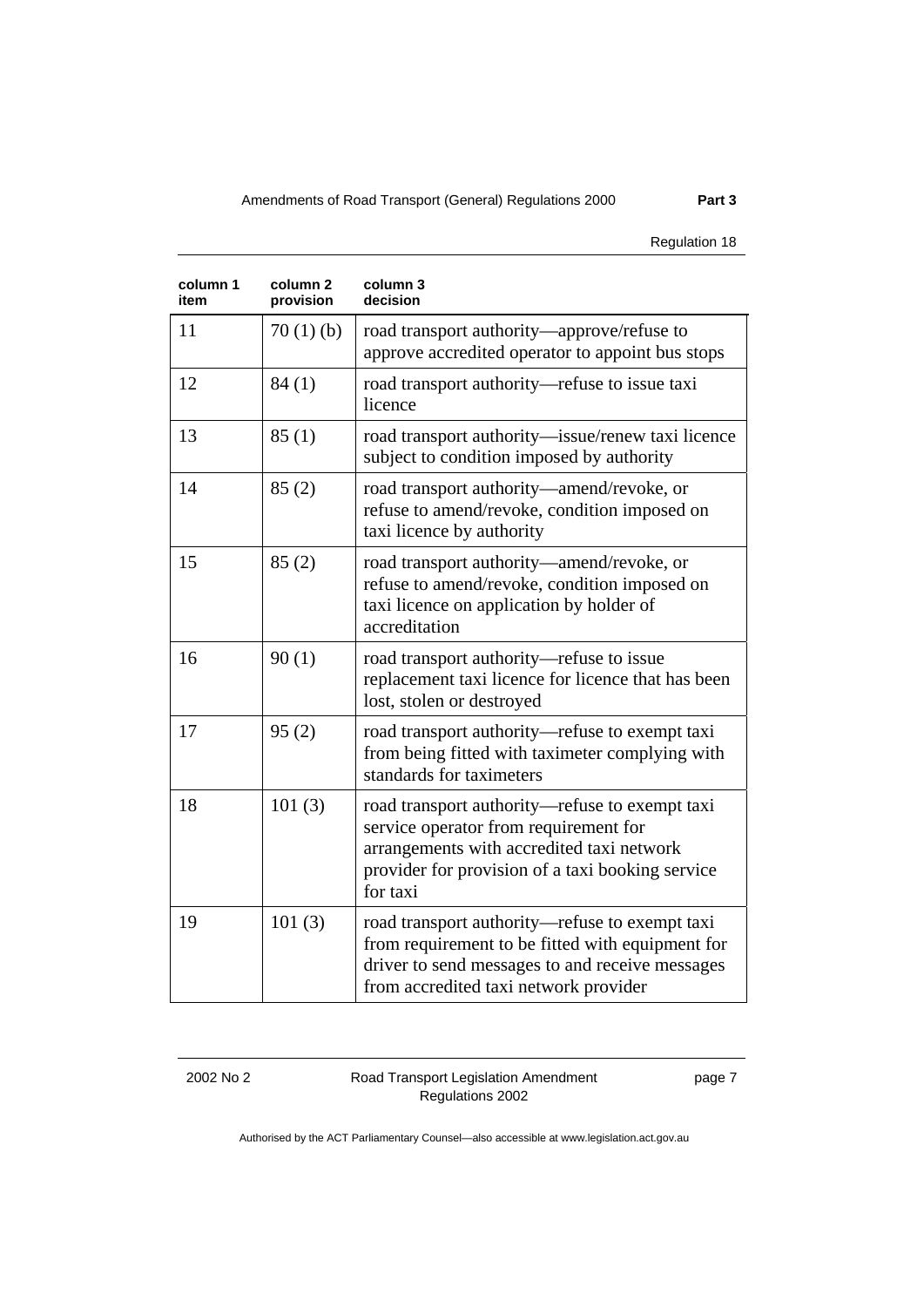Regulation 18

| column 1<br>item | column <sub>2</sub><br>provision | column 3<br>decision                                                                                                                                                                                                                                    |
|------------------|----------------------------------|---------------------------------------------------------------------------------------------------------------------------------------------------------------------------------------------------------------------------------------------------------|
| 20               | 107(1)                           | road transport authority—refuse to approve<br>network decal signs for accredited taxi network<br>provider                                                                                                                                               |
| 21               | 107(2)                           | road transport authority—refuse to approve<br>network colours for accredited taxi network<br>provider                                                                                                                                                   |
| 22               | 110                              | road transport authority—refuse to approve<br>network uniform for accredited taxi network<br>provider                                                                                                                                                   |
| 23               | 160(1)                           | road transport authority-refuse to exempt person<br>from requirement to successfully complete<br>wheelchair accessible taxi driver training course                                                                                                      |
| 24               | 160(2)                           | road transport authority—exempt subject to<br>conditions person from requirement to<br>successfully complete wheelchair accessible taxi<br>driver training course                                                                                       |
| 25               | 161                              | road transport authority—require person to<br>undertake wheelchair accessible taxi driver<br>training course                                                                                                                                            |
| 26               | 162(1)                           | road transport authority—refuse to approve<br>wheelchair accessible taxi driver training course                                                                                                                                                         |
| 27               | 166(4)                           | road transport authority—suspend/cancel<br>accreditation/disqualify from applying for<br>accreditation (including suspending or<br>disqualifying for additional period)/impose/vary<br>condition on accreditation/impose financial<br>penalty/reprimand |
| 28               | 167(3)                           | road transport authority—immediately suspend<br>accreditation                                                                                                                                                                                           |

page 8 Road Transport Legislation Amendment Regulations 2002

2002 No 2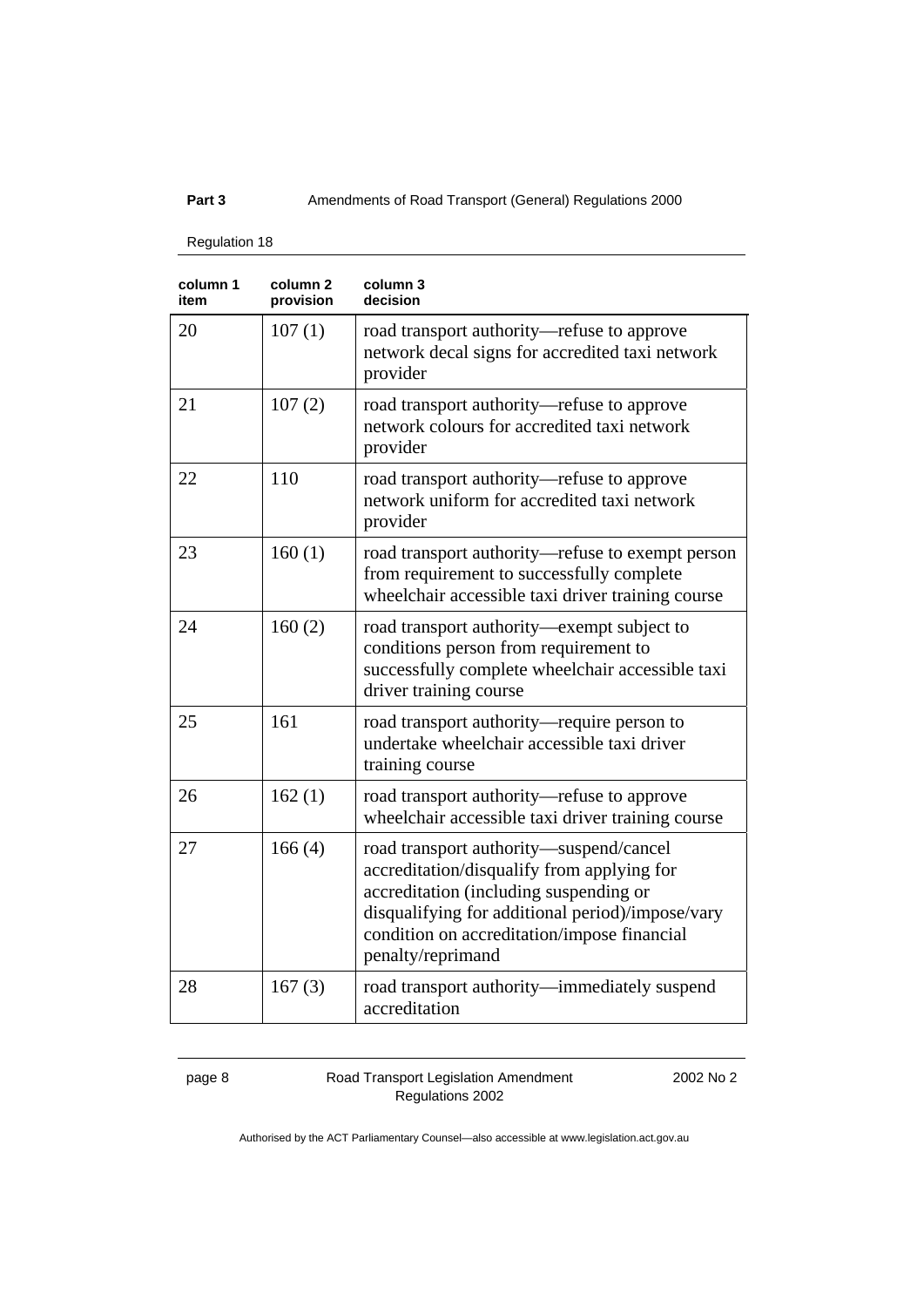Regulation 18

| column 1<br>item | column 2<br>provision | column 3<br>decision                                                                                                                                                                                                                               |
|------------------|-----------------------|----------------------------------------------------------------------------------------------------------------------------------------------------------------------------------------------------------------------------------------------------|
| 29               | 166(4)                | road transport authority—suspend/cancel taxi<br>licence/disqualify from applying for taxi licence<br>(including suspending or disqualifying for<br>additional period)/impose/vary condition on taxi<br>licence /impose financial penalty/reprimand |
| 30               | 167(3)                | road transport authority—immediately suspend<br>taxi licence                                                                                                                                                                                       |
| 31               | 175(1)                | police officer, authorised person or person<br>inspecting vehicle—attach noncompliance notice<br>to vehicle                                                                                                                                        |
| 32               | 175(3)                | police officer or authorised person—refuse to<br>remove noncompliance notice                                                                                                                                                                       |
| 33               | 175(3)                | police officer or authorised person—refuse to<br>direct that noncompliance notice be taken to have<br>been removed                                                                                                                                 |

2002 No 2 Road Transport Legislation Amendment Regulations 2002

page 9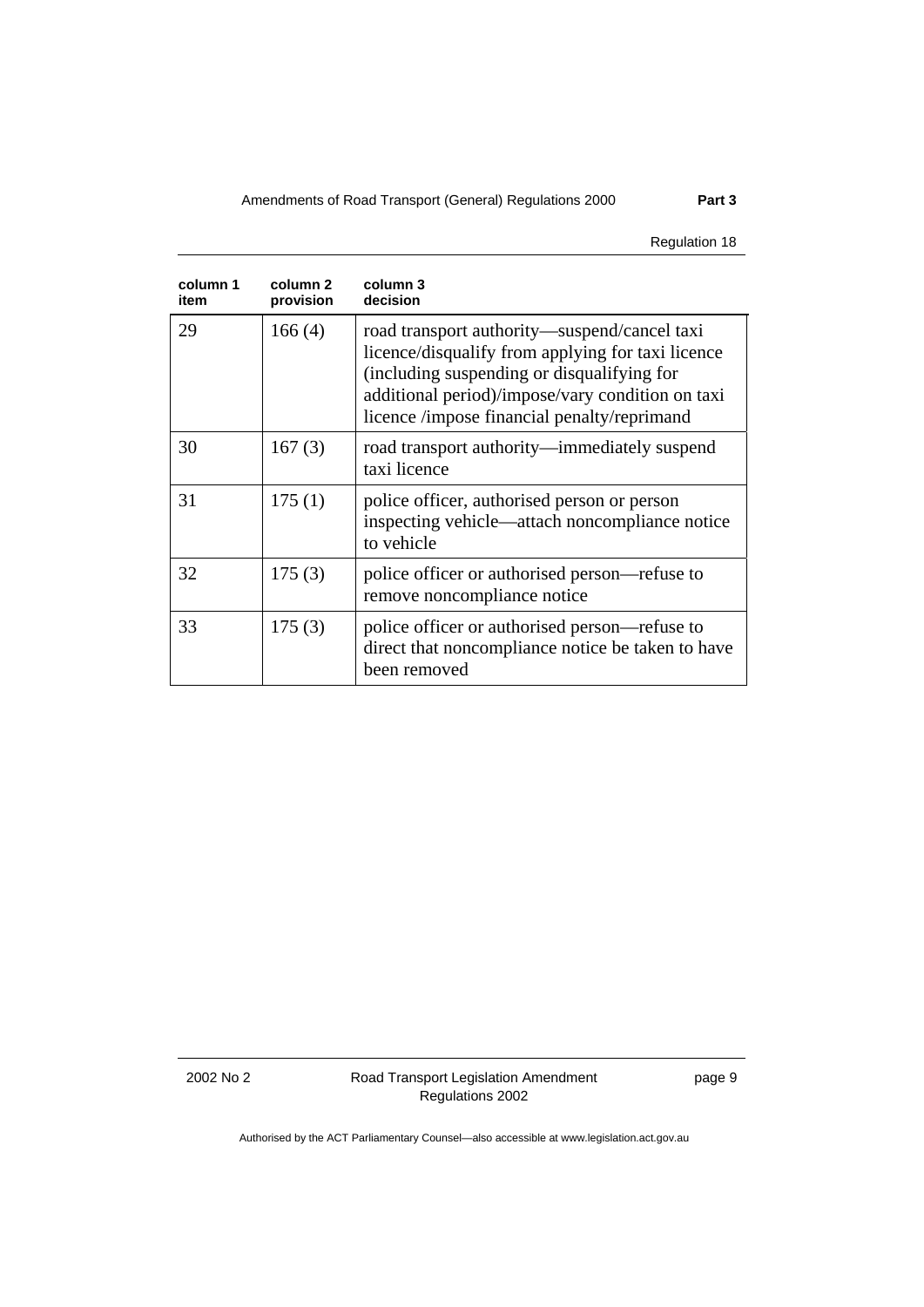Regulation 19

# **Part 4 Amendments of Road Transport (Offences) Regulations 2001**

## **19 Regulations amended—pt 4**

This part amends the *Road Transport (Offences) Regulations 2001*.

### **20 Regulation 8 (1) (e) to (i)**

*substitute* 

- (e) part 1.9 (Road Transport (Third-Party Insurance) Regulations 2000);
- (f) part 1.10 (Road Transport (Public Passenger Services) Act 2001);
- (g) part 1.11 (Road Transport (Public Passenger Services) Regulations 2002);
- (h) part 1.12 (Road Transport (Safety and Traffic Management) Regulations 2000), items 16 to 22, 27 to 35, 41, 43 and 53 to 57.

## **21 Schedule 1, part 1.7, items 16 to 23**

*omit* 

### **22 Schedule 1, part 1.7, items 24 to 69**

*renumber as items 16 to 61* 

### **23 Schedule 1, part 1.9**

*omit* 

page 10 Road Transport Legislation Amendment Regulations 2002

2002 No 2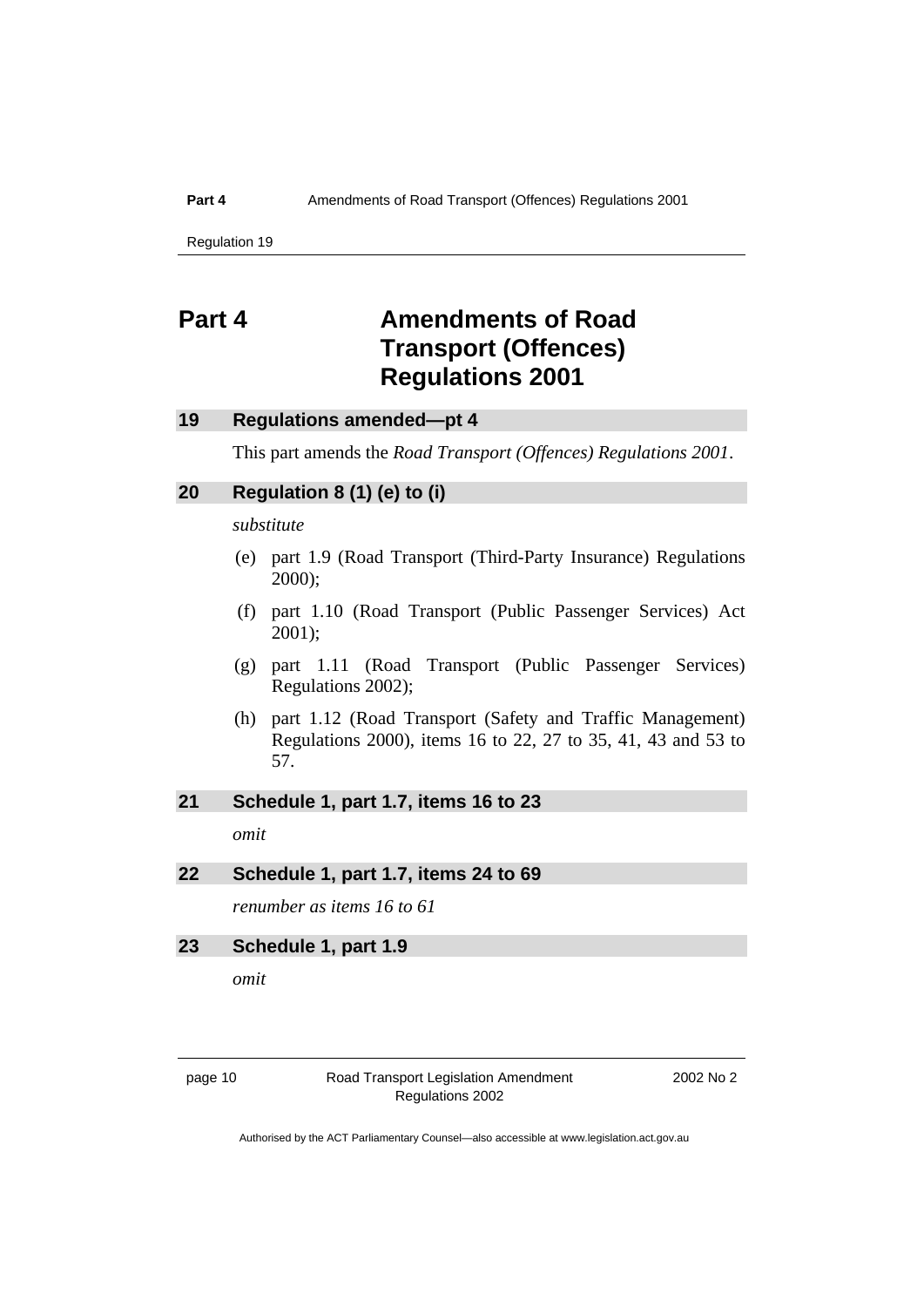Regulation 24

# **24 Schedule 1, part 1.10**

*renumber as schedule 1, part 1.9* 

# **25 Schedule 1, parts 1.13 to 1.16**

*renumber as schedule 1, parts 1.12 to 1.15* 

2002 No 2 Road Transport Legislation Amendment Regulations 2002

page 11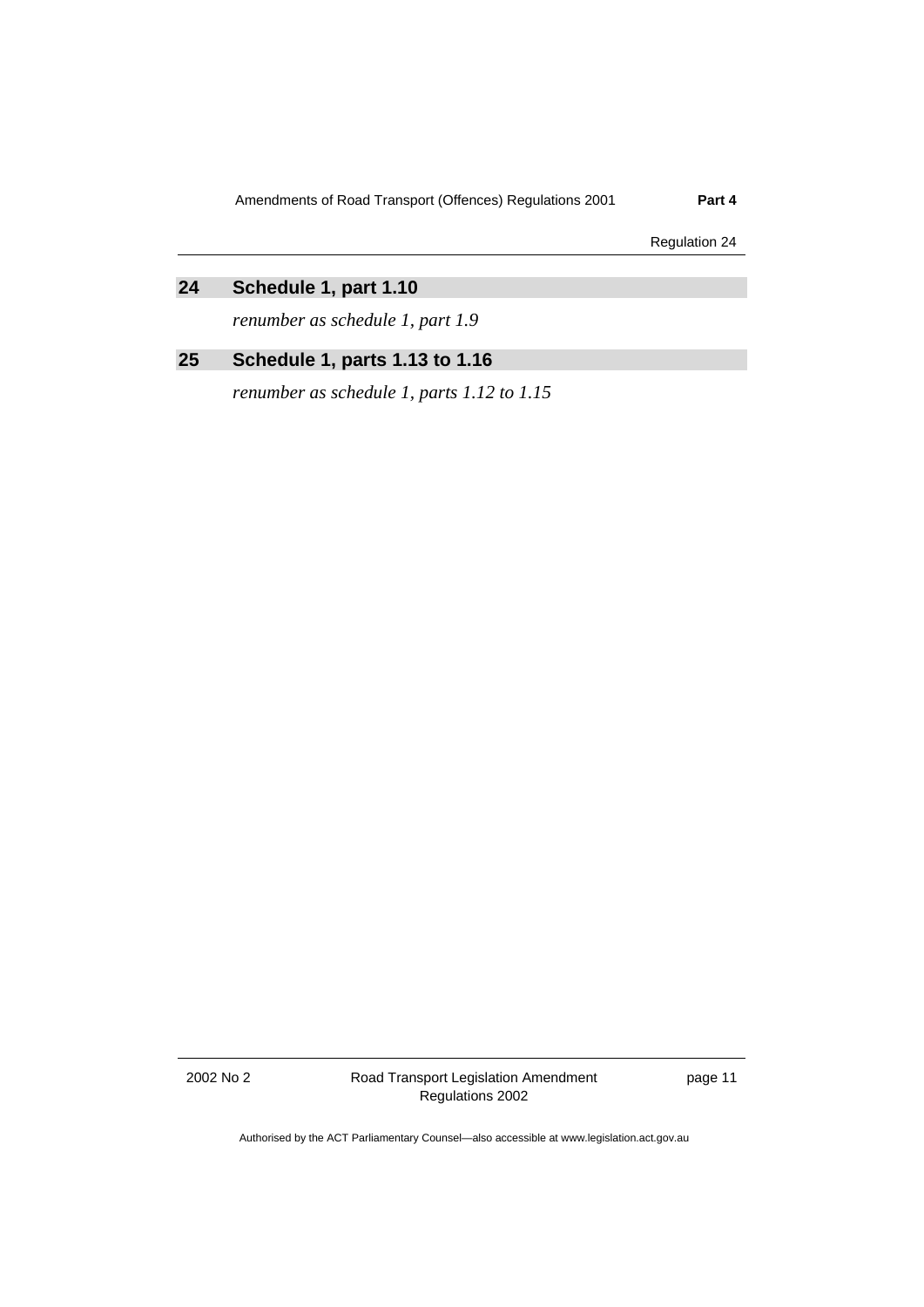Section 26

## **26 Schedule 1, parts 1.11 and 1.12**

*substitute* 

# **Part 1.10 Road Transport (Public Passenger Services) Act 2001**

| column 1<br>item | column 2<br>offence provision and, if | column 3<br>short description                             | column 4<br>offence<br>penalty (pu) | column 5<br>infringement<br>penalty $(\$)$ | column 6<br>demerit<br>points |
|------------------|---------------------------------------|-----------------------------------------------------------|-------------------------------------|--------------------------------------------|-------------------------------|
|                  | relevant, case                        |                                                           |                                     |                                            |                               |
|                  | 20(1)                                 | unaccredited person operate regular route<br>service      | 50                                  |                                            |                               |
|                  | 20(2)                                 | unaccredited person operate tour and<br>charter service   | 50                                  |                                            |                               |
|                  | 21                                    | pretend to be accredited to operate a bus<br>service      | 30                                  |                                            |                               |
|                  | 22(1)                                 | operate regular route service without<br>service contract | 50                                  |                                            |                               |
|                  | 33                                    | unaccredited person operate taxi network                  | 50                                  |                                            |                               |

page 12 Road Transport Legislation Amendment Regulations 2002 2002 No 2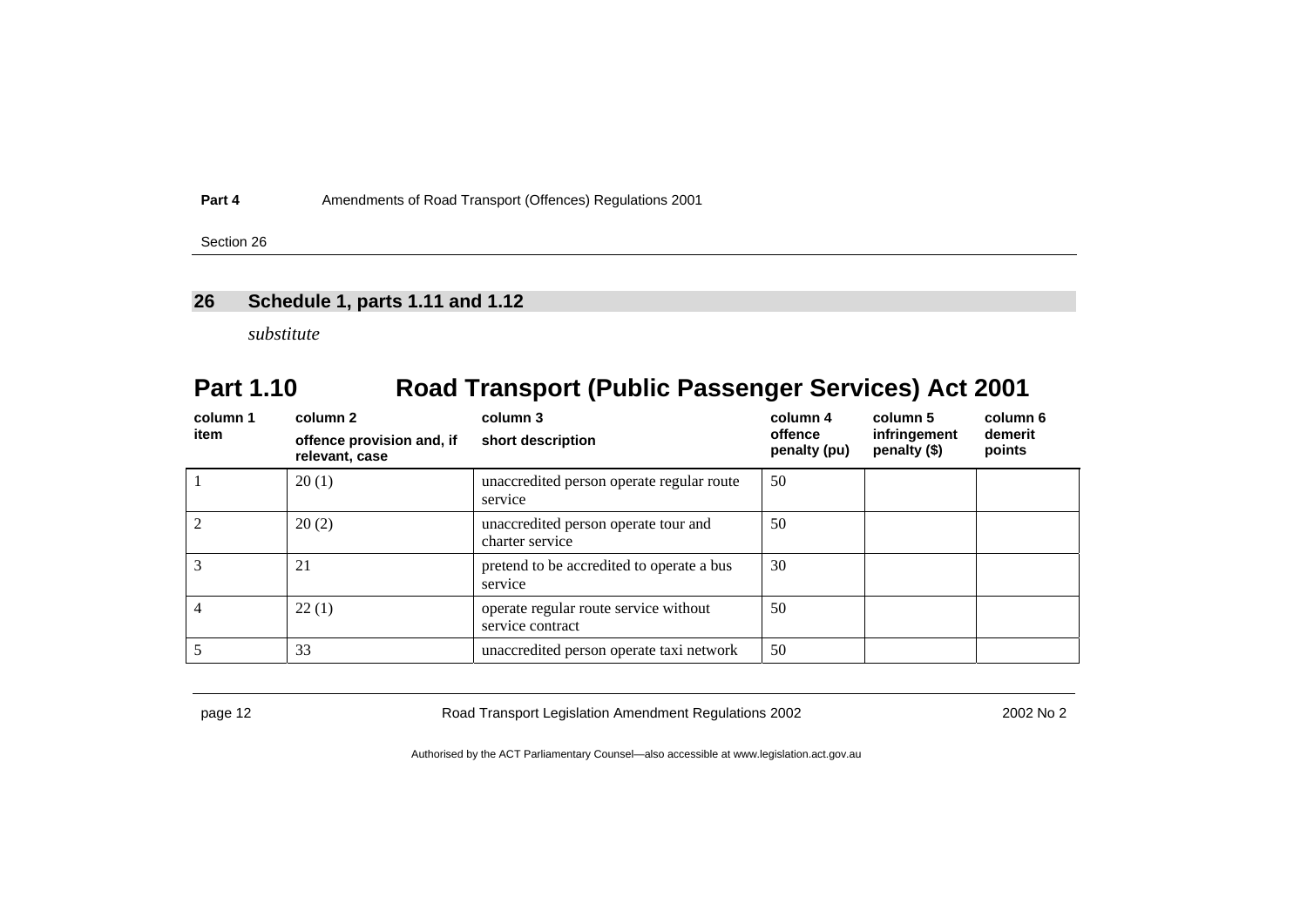Section 26

| column 1<br>item | column 2<br>offence provision and, if<br>relevant, case | column 3<br>short description                                                           | column 4<br>offence<br>penalty (pu) | column 5<br>infringement<br>penalty (\$) | column 6<br>demerit<br>points |
|------------------|---------------------------------------------------------|-----------------------------------------------------------------------------------------|-------------------------------------|------------------------------------------|-------------------------------|
|                  |                                                         | for particular kind of taxi service                                                     |                                     |                                          |                               |
| 6                | 34(1)                                                   | pretend to be accredited to operate taxi<br>network                                     | 30                                  |                                          |                               |
| 7                | 34(2)                                                   | pretend to be accredited to operate taxi<br>network for particular kind of taxi service | 30                                  |                                          |                               |
| 8                | 42(1)                                                   | use of vehicle not licensed as taxi as a taxi                                           | 50                                  |                                          |                               |
| 9                | 42(2)                                                   | use of vehicle not licensed as restricted taxi<br>as a restricted taxi                  | 50                                  |                                          |                               |
| 10               | 43(1)                                                   | pretend vehicle licensed as taxi                                                        | 30                                  |                                          |                               |
| 11               | 43(2)                                                   | pretend vehicle licensed as restricted taxi                                             | 30                                  |                                          |                               |
| 12               | 52(1)                                                   | unaccredited person operate particular kind<br>of taxi service                          | 50                                  |                                          |                               |
| 13               | 53(1)                                                   | pretend to be accredited to operate taxi<br>service                                     | 30                                  |                                          |                               |
| 14               | 53(2)                                                   | pretend to be accredited to operate                                                     | 30                                  |                                          |                               |

2002 No 2 Road Transport Legislation Amendment Regulations 2002 page 13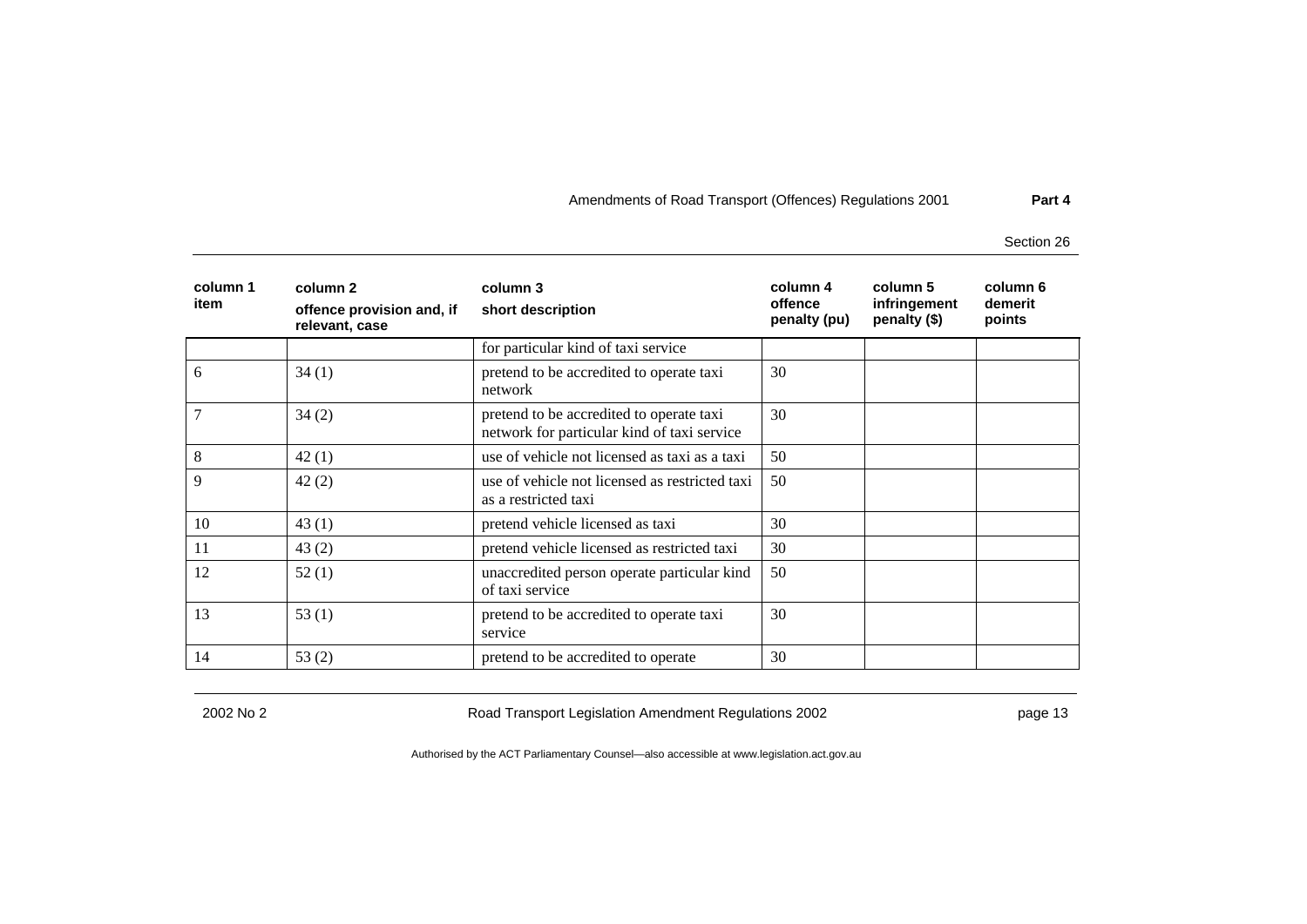### Section 26

| column 1<br>item | column 2<br>offence provision and, if<br>relevant, case | column 3<br>short description                       | column 4<br>offence<br>penalty (pu) | column 5<br>infringement<br>penalty $(\$)$ | column 6<br>demerit<br>points |
|------------------|---------------------------------------------------------|-----------------------------------------------------|-------------------------------------|--------------------------------------------|-------------------------------|
|                  |                                                         | particular kind of taxi service                     |                                     |                                            |                               |
|                  | 54                                                      | operate taxi service without network<br>affiliation | 50                                  |                                            |                               |
| 16               | 55                                                      | pretend to be affiliated with taxi network          | 30                                  |                                            |                               |

page 14 **Road Transport Legislation Amendment Regulations 2002** 2002 No 2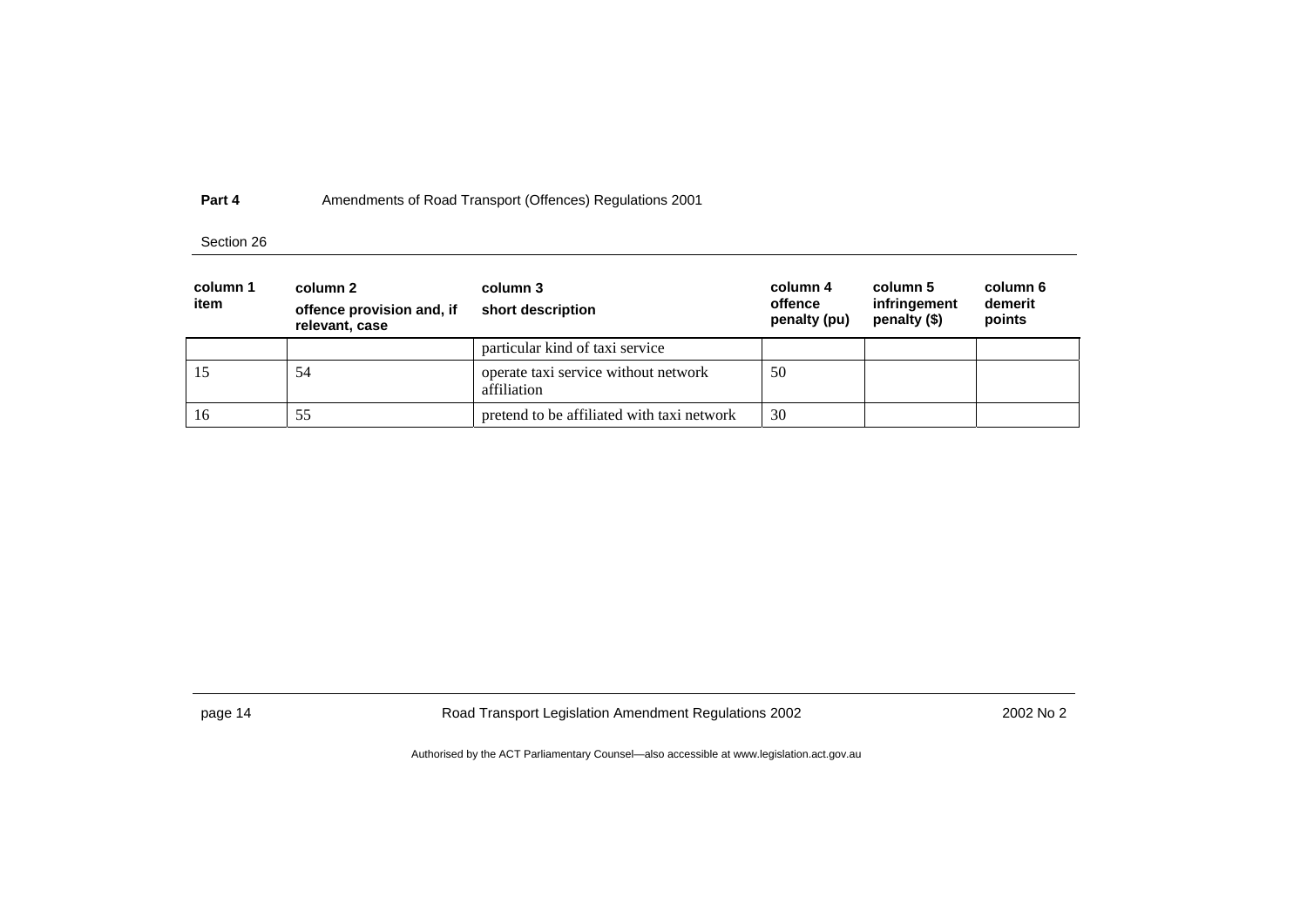Section 26

# **Part 1.11 Road Transport (Public Passenger Services) Regulations 2002**

| column 1<br>item | column 2<br>offence provision and, if<br>relevant, case | column 3<br>short description                                                                                      | column 4                | column 5<br>infringement<br>penalty (\$) | column 6<br>demerit<br>points |
|------------------|---------------------------------------------------------|--------------------------------------------------------------------------------------------------------------------|-------------------------|------------------------------------------|-------------------------------|
|                  |                                                         |                                                                                                                    | offence<br>penalty (pu) |                                          |                               |
|                  | 14(2)                                                   | accredited person not notify change in<br>accreditation/service operation/financial<br>circumstances               | 20                      | 300                                      |                               |
|                  | 14(5)                                                   | person not provide relevant information<br>after change of relevant person                                         | 20                      | 300                                      |                               |
| 3                | 15                                                      | holder of conditional accreditation not<br>comply with conditions                                                  | 20                      | 300                                      |                               |
|                  | 17(1)                                                   | accredited person not produce certificate of<br>accreditation when required by police<br>officer/authorised person | 5                       | 100                                      |                               |
|                  | 21(1)                                                   | bus operator not service/maintain bus                                                                              | 20                      | 300                                      |                               |

2002 No 2 Road Transport Legislation Amendment Regulations 2002 page 15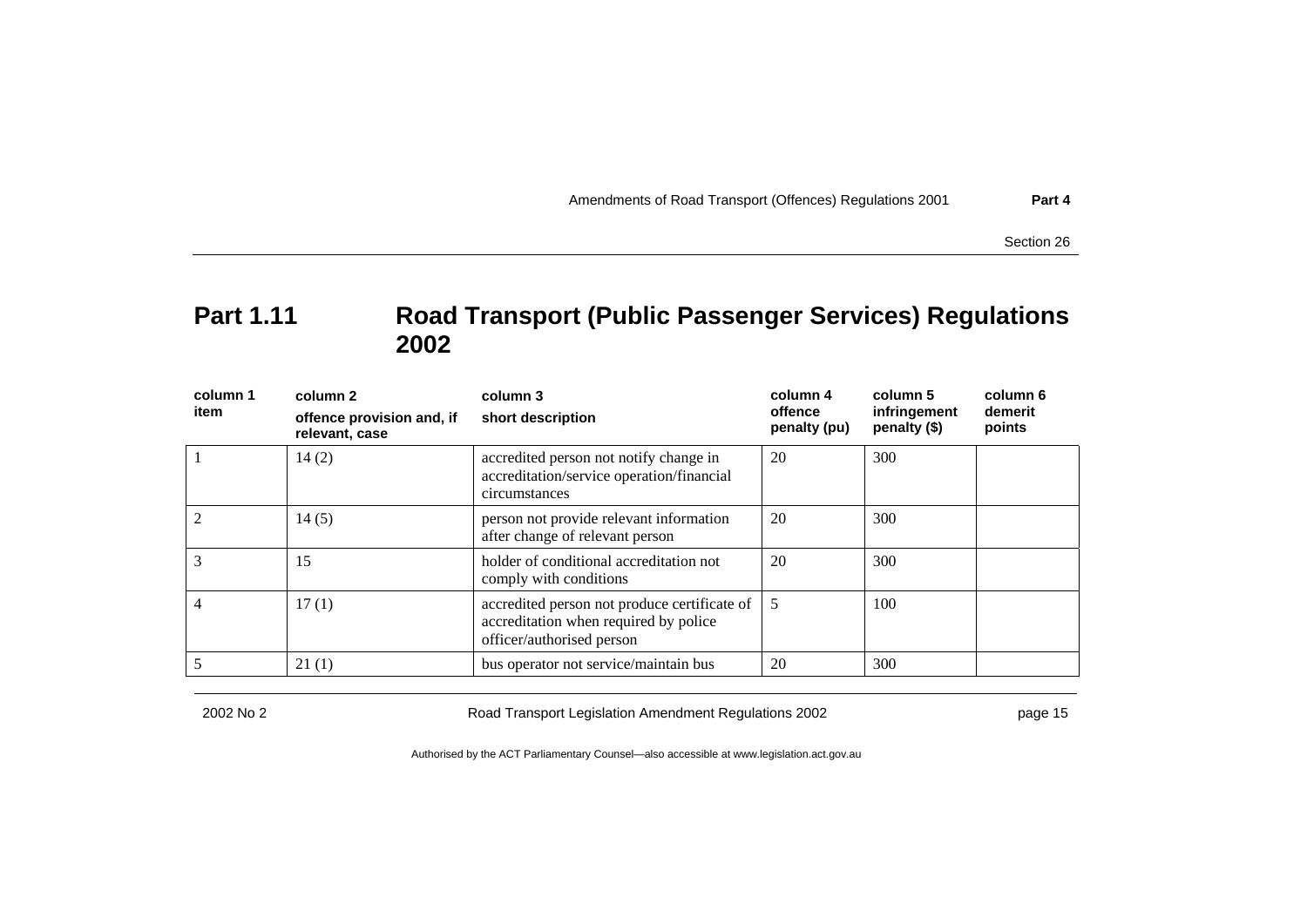### Section 26

| column 1<br>item | column <sub>2</sub><br>offence provision and, if<br>relevant, case | column 3<br>short description                                  | column 4<br>offence<br>penalty (pu) | column 5<br>infringement<br>penalty (\$) | column 6<br>demerit<br>points |
|------------------|--------------------------------------------------------------------|----------------------------------------------------------------|-------------------------------------|------------------------------------------|-------------------------------|
| 6                | 21(2)                                                              | bus operator not ensure bus complies with<br>vehicle standards | 20                                  | 300                                      |                               |
| 7                | 22(2)                                                              |                                                                |                                     |                                          |                               |
| 7.1              | by contravening<br>$\bullet$<br>22(1)(a)                           | bus operator not record bus manufacture<br>details             | 10                                  | <b>200</b>                               |                               |
| 7.2              | by contravening<br>$\bullet$<br>22(1)(b)                           | bus operator not record bus registration<br>number             | 10                                  | 200                                      |                               |
| 7.3              | by contravening<br>$\bullet$<br>22(1)(c)                           | bus operator not record bus insurance<br>policies              | 10                                  | <b>200</b>                               |                               |
| 7.4              | by contravening<br>$\bullet$<br>22(1)(d)                           | bus operator not record bus passenger<br>capacity              | 10                                  | <b>200</b>                               |                               |
| 7.5              | by contravening<br>$\bullet$<br>22(1)(e)                           | bus operator not record bus operation<br>start/end dates       | 10                                  | 200                                      |                               |
| 7.6              | by contravening<br>$\bullet$<br>$22(1)$ (f)                        | bus operator not record bus safety<br>inspections              | 10                                  | 200                                      |                               |

page 16 **Road Transport Legislation Amendment Regulations 2002** 2002 No 2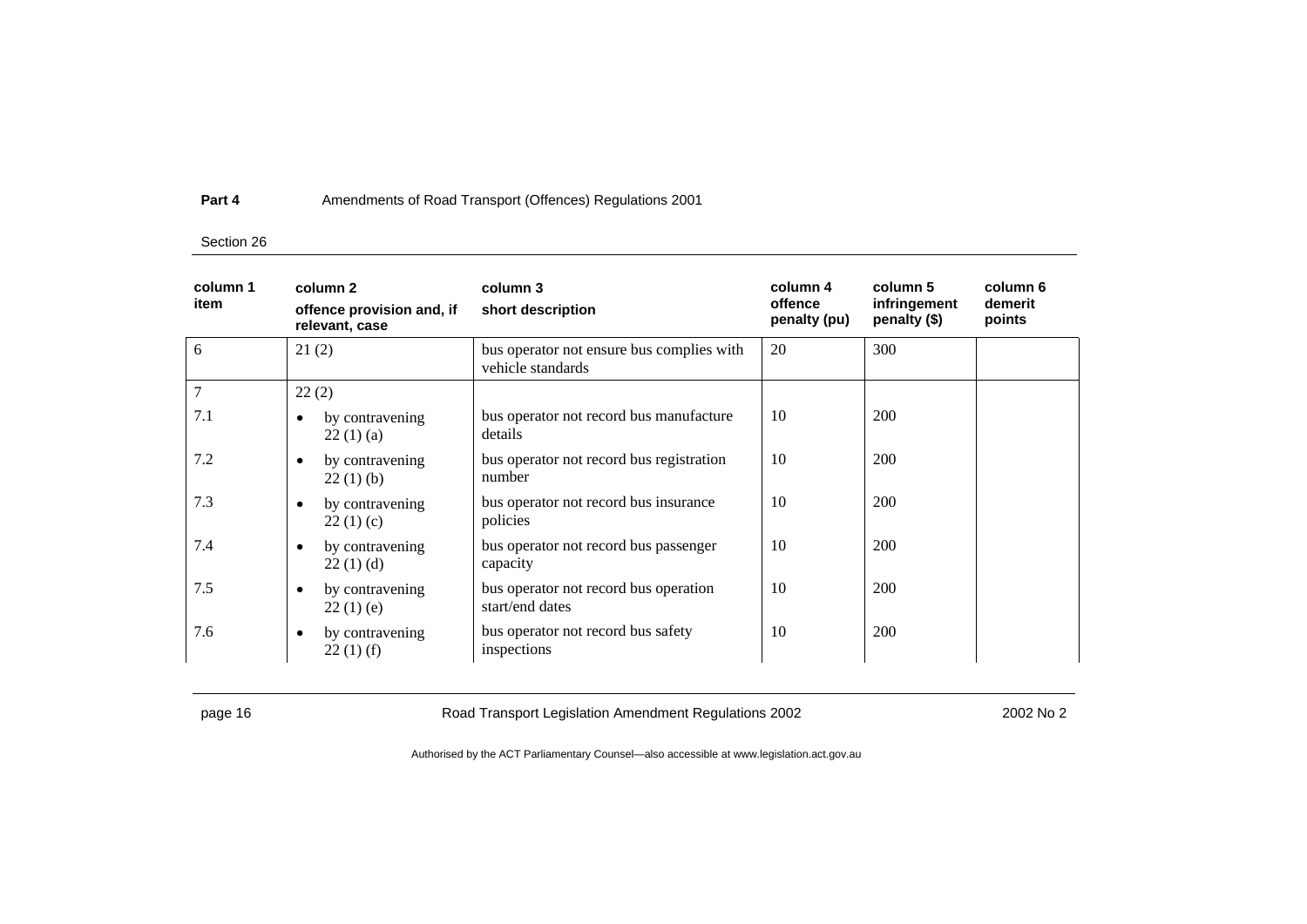Section 26

| column 1<br>item | column 2<br>offence provision and, if<br>relevant, case | column 3<br>short description                                                      | column 4<br>offence<br>penalty (pu) | column 5<br>infringement<br>penalty (\$) | column 6<br>demerit<br>points |
|------------------|---------------------------------------------------------|------------------------------------------------------------------------------------|-------------------------------------|------------------------------------------|-------------------------------|
| 7.7              | by contravening<br>22(1)(g)                             | bus operator not record bus safety defects                                         | 10                                  | 200                                      |                               |
| 7.8              | by contravening<br>$22(1)$ (h)                          | bus operator not record bus maintenance                                            | 10                                  | 200                                      |                               |
| 7.9              | by contravening<br>$\bullet$<br>22(1)(i)(i)             | bus operator not record details of bus<br>accident details causing death/injury    | 10                                  | 200                                      |                               |
| 7.10             | by contravening<br>$\bullet$<br>22(1)(i)(ii)            | bus operator not record details of bus<br>accident details causing property damage | 10                                  | 20                                       |                               |
| 8                | 23                                                      | bus operator not give notice of additional<br>bus                                  | 20                                  | 100                                      |                               |
| 9                | 24(1)                                                   | bus operator not give immediate notice of<br>notifiable accident                   | 20                                  | 200                                      |                               |
| 10               | 24(2)                                                   | bus operator not give follow-up notice of<br>notifiable accident                   | 20                                  | 200                                      |                               |
| 11               | 24(3)                                                   | bus operator not give notice of incident                                           | 20                                  | 200                                      |                               |

2002 No 2 **Road Transport Legislation Amendment Regulations 2002** Page 17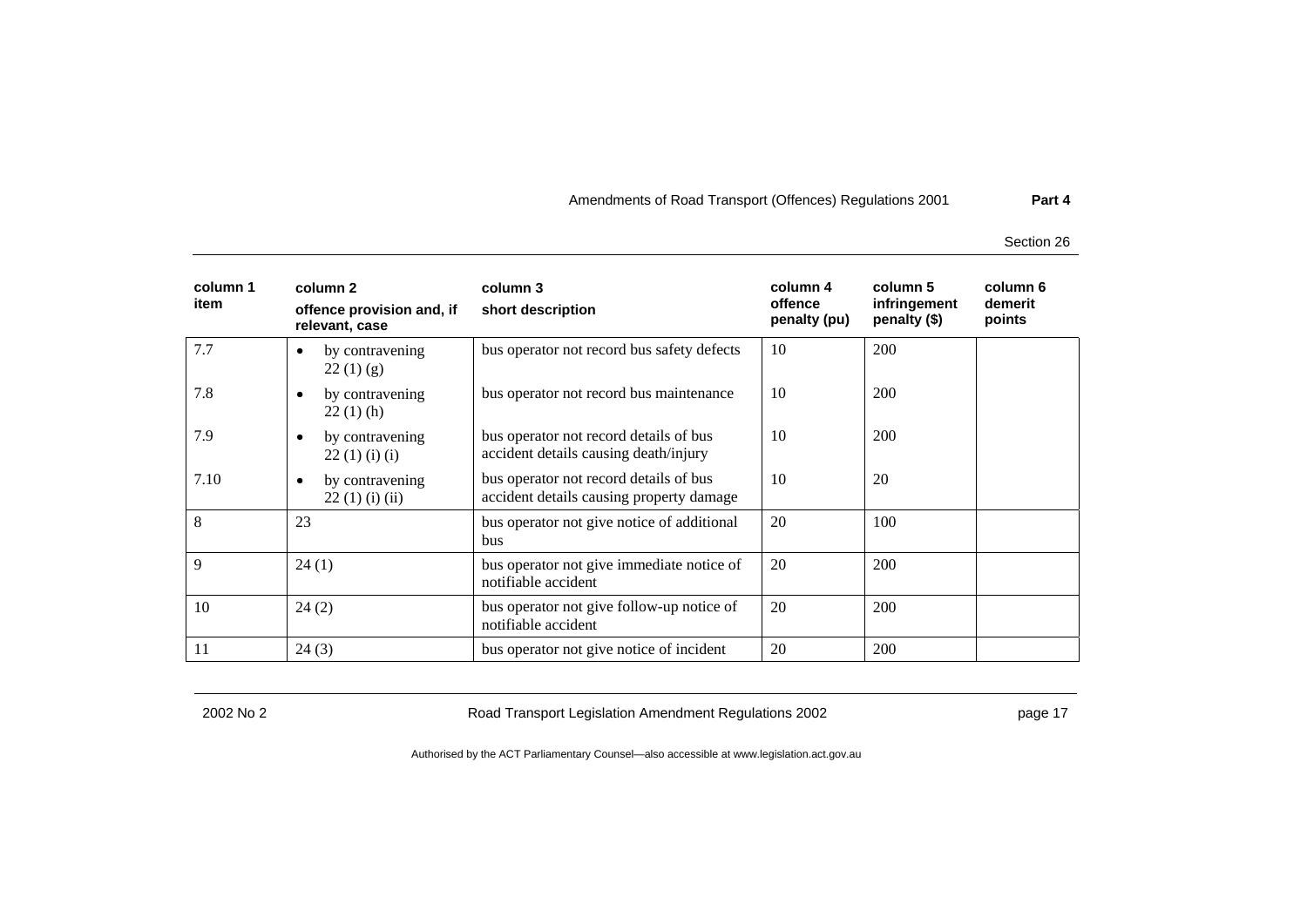### Section 26

| column 1<br>item | column 2<br>offence provision and, if<br>relevant, case | column 3<br>short description                                                                                       | column 4<br>offence<br>penalty (pu) | column 5<br>infringement<br>penalty (\$) | column 6<br>demerit<br>points |
|------------------|---------------------------------------------------------|---------------------------------------------------------------------------------------------------------------------|-------------------------------------|------------------------------------------|-------------------------------|
| 12               | 25(1)                                                   | bus operator not ensure interior/exterior/<br>fittings of bus clean/undamaged/ properly<br>fitted/securely in place | 10                                  | 200                                      |                               |
| 13               | 26                                                      | bus operator allow unlicensed/unauthorised<br>person drive bus                                                      | 20                                  | 300                                      |                               |
| 14               | 27(2)                                                   |                                                                                                                     |                                     |                                          |                               |
| 14.1             | by contravening<br>$\bullet$<br>27(1)(a)                | bus operator not record driver's name and<br>address                                                                | 10                                  | 200                                      |                               |
| 14.2             | by contravening<br>$\bullet$<br>$27(1)$ (b)             | bus operator not record prescribed driver<br>authority information                                                  | 10                                  | 200                                      |                               |
| 14.3             | by contravening<br>$\bullet$<br>27(1)(c)                | bus operator not record driving dates/times                                                                         | 10                                  | 200                                      |                               |
| 15               | 28(2)                                                   |                                                                                                                     |                                     |                                          |                               |
| 15.1             | by contravening<br>$\bullet$<br>28(1)(a)                | not keep bus records as required                                                                                    | 10                                  | 200                                      |                               |

page 18 **Road Transport Legislation Amendment Regulations 2002** 2002 No 2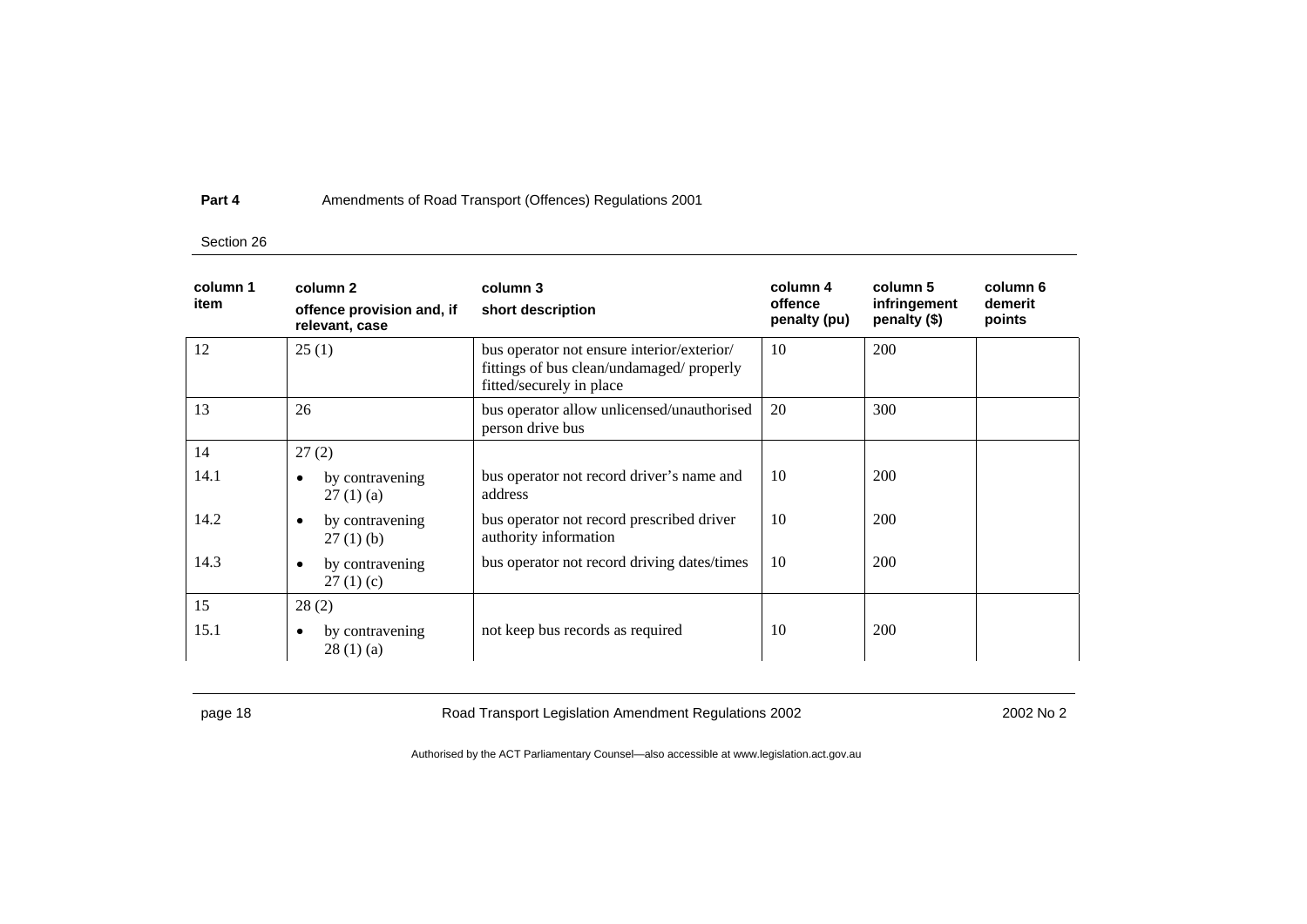Section 26

| column 1<br>item | column 2<br>offence provision and, if<br>relevant, case | column 3<br>short description                                                         | column 4<br>offence<br>penalty (pu) | column 5<br>infringement<br>penalty (\$) | column 6<br>demerit<br>points |
|------------------|---------------------------------------------------------|---------------------------------------------------------------------------------------|-------------------------------------|------------------------------------------|-------------------------------|
| 15.2             | by contravening<br>$\bullet$<br>28(1)(b)                | not produce bus records as required                                                   | 10                                  | 200                                      |                               |
| 15.3             | by contravening<br>$\bullet$<br>28(1)(c)                | not provide bus records as required                                                   | 10                                  | 200                                      |                               |
| 16               | 29(1)                                                   | bus operator not state on single-decker bus<br>maximum number of passengers permitted | 5                                   | 100                                      |                               |
| 17               | 29(2)                                                   | bus operator not state on double-decker bus<br>maximum number of passengers permitted | 5                                   | 100                                      |                               |
| 18               | 30(1)                                                   | bus operator not display accreditation<br>information                                 | 5                                   | 100                                      |                               |
| 19               | 31                                                      | bus operator not display security camera<br>notice                                    | 5                                   | 200                                      |                               |
| 20               | 32(3)                                                   |                                                                                       |                                     |                                          |                               |
| 20.1             | by contravening<br>$\bullet$<br>32(2)(a)                | bus operator not keep security camera<br>recording as required                        | 10                                  | 200                                      |                               |

2002 No 2 Road Transport Legislation Amendment Regulations 2002 page 19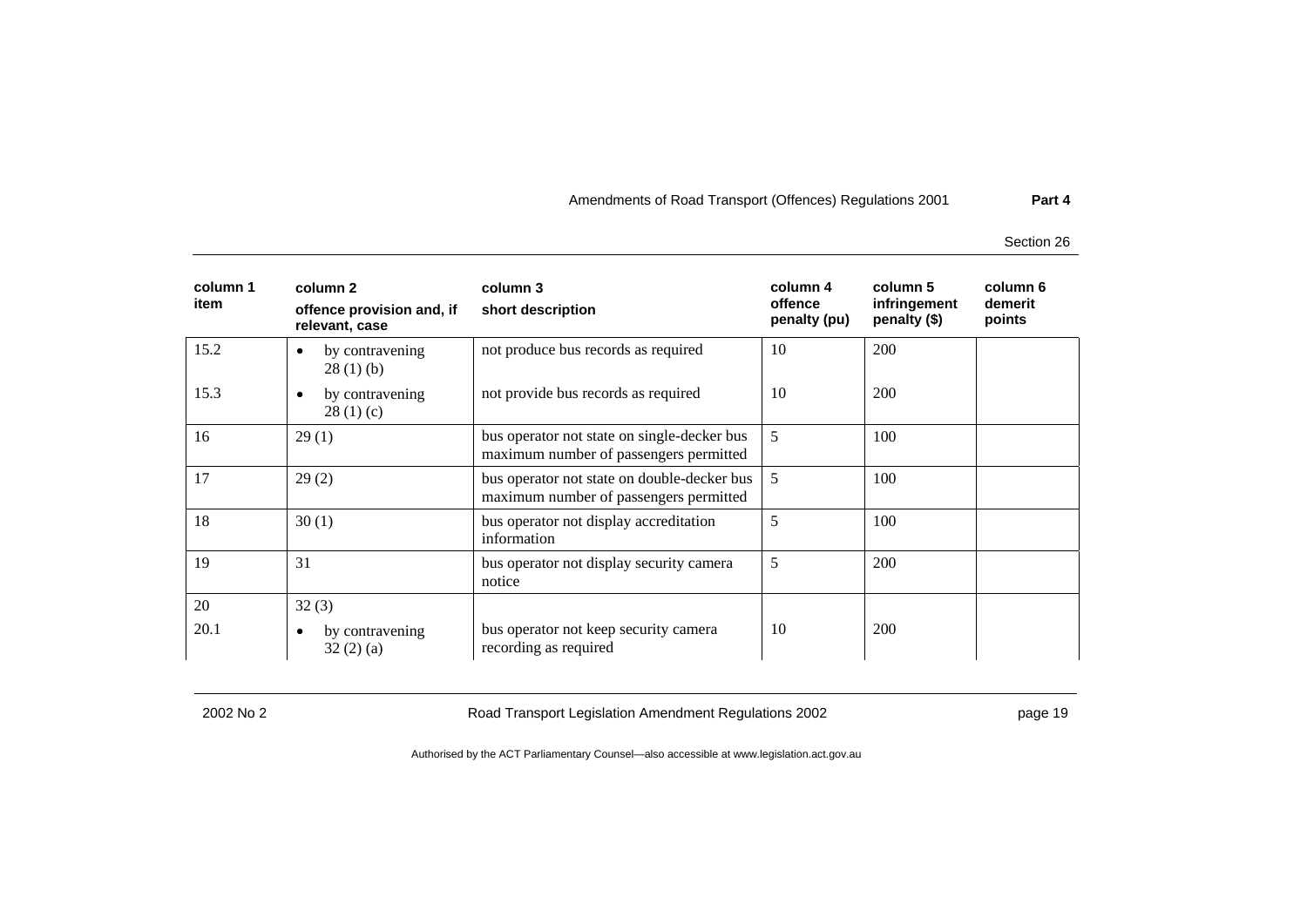### Section 26

| column 1<br>item | column 2<br>offence provision and, if<br>relevant, case | column 3<br>short description                                                             | column 4<br>offence<br>penalty (pu) | column 5<br>infringement<br>penalty (\$) | column 6<br>demerit<br>points |
|------------------|---------------------------------------------------------|-------------------------------------------------------------------------------------------|-------------------------------------|------------------------------------------|-------------------------------|
| 20.2             | by contravening<br>$\bullet$<br>32(2)(b)                | bus operator not destroy security camera<br>recording as required                         | 10                                  | 200                                      |                               |
| 21               | 32(4)                                                   | bus operator not produce security camera<br>recording to police officer/authority         | 10                                  | 200                                      |                               |
| 22               | 32(5)                                                   | bus operator not maintain equipment to<br>display security camera recordings              | 5                                   | 100                                      |                               |
| 23               | 33                                                      | bus operator not deal with lost property as<br>required                                   | 5                                   | 100                                      |                               |
| 24               | 34(1)(a)                                                | bus operator allow bus operation after time<br>of effect of noncompliance notice          | 20                                  | 300                                      |                               |
| 25               | 34(1)(b)                                                | bus operator allow bus operation after<br>unauthorised removal of noncompliance<br>notice | 20                                  | 300                                      |                               |
| 26               | 35(1)                                                   | bus driver not drop off passenger                                                         | 5                                   | 100                                      |                               |
| 27               | 35(2)                                                   | bus driver not pick up passenger                                                          | 5                                   | 100                                      |                               |

page 20 **Road Transport Legislation Amendment Regulations 2002** 2002 No 2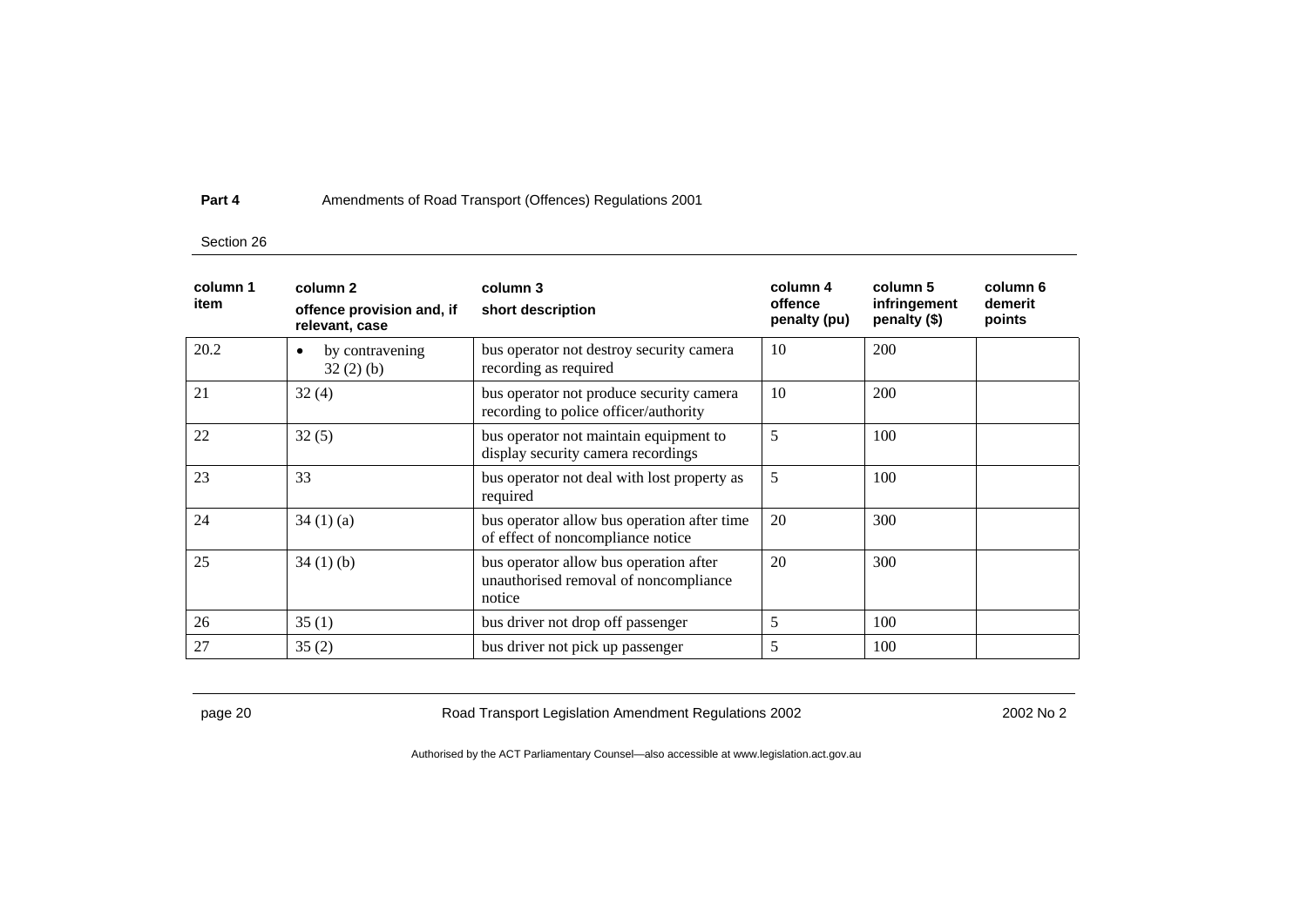Section 26

| column 1<br>item | column 2<br>offence provision and, if<br>relevant, case | column 3<br>short description                                                                                              | column 4<br>offence<br>penalty (pu) | column 5<br>infringement<br>penalty (\$) | column 6<br>demerit<br>points |
|------------------|---------------------------------------------------------|----------------------------------------------------------------------------------------------------------------------------|-------------------------------------|------------------------------------------|-------------------------------|
| 28               | 36                                                      | bus driver not stop bus parallel/close to<br>side of road                                                                  | 5                                   | 100                                      |                               |
| 29               | 37(1)(a)                                                | bus driver carry more than maximum<br>number of passengers permitted in bus                                                | 5                                   | 100                                      |                               |
| 30               | $37(1)$ (b) (i)                                         | bus driver carry more than maximum<br>number of seated passengers than<br>permitted in single-decker                       | 5                                   | 100                                      |                               |
| 31               | $37(1)$ (b) (ii)                                        | bus driver carry more than maximum<br>number of standing passengers than<br>permitted in single-decker                     | 5                                   | 100                                      |                               |
| 32               | $37(1)$ (c) (i)                                         | bus driver carry more than maximum<br>number of seated passengers on deck of<br>double-decker than permitted on the deck   | 5                                   | 100                                      |                               |
| 33               | $37(1)$ (c) (ii)                                        | bus driver carry more than maximum<br>number of standing passengers on deck of<br>double-decker than permitted on the deck | 5                                   | 100                                      |                               |

2002 No 2 Road Transport Legislation Amendment Regulations 2002 page 21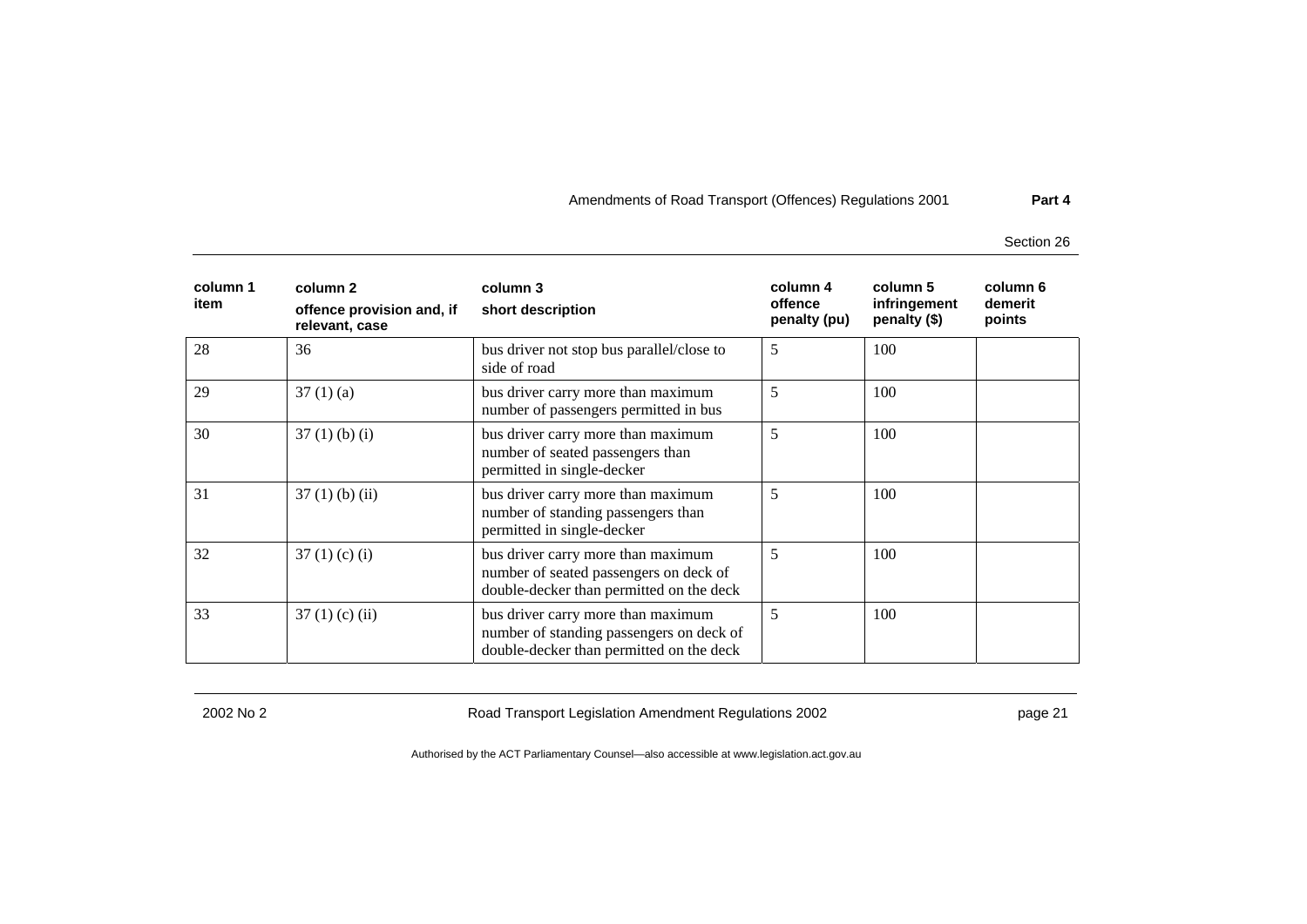### Section 26

| column 1<br>item | column 2<br>offence provision and, if<br>relevant, case | column 3<br>short description                                                       | column 4<br>offence<br>penalty (pu) | column 5<br>infringement<br>penalty (\$) | column 6<br>demerit<br>points |
|------------------|---------------------------------------------------------|-------------------------------------------------------------------------------------|-------------------------------------|------------------------------------------|-------------------------------|
| 34               | 38(2)                                                   | bus driver not check security camera<br>operating                                   | 5                                   | 150                                      |                               |
| 35               | 38(3)                                                   | bus driver not tell accredited operator<br>security camera not operating            | 5                                   | 150                                      |                               |
| 36               | 39(1)                                                   | bus driver allow inconvenient/dangerous<br>thing in bus                             | 5                                   | 100                                      |                               |
| 37               | 40                                                      | bus driver not deal with lost property as<br>required                               | 5                                   | 100                                      |                               |
| 38               | 41(a)                                                   | bus driver solicit passenger/hiring                                                 | 10                                  | 100                                      |                               |
| 39               | 41(b)                                                   | bus driver move bus with door open                                                  | 10                                  | 200                                      |                               |
| 40               | 41 $(c)$                                                | bus driver start/stop bus in way to subject<br>person to unnecessary risk of injury | 10                                  | 200                                      |                               |
| 41               | 42(1)                                                   | bus driver not clean/tidy/wearing<br>clean/respectable clothes                      | 5                                   | 100                                      |                               |

page 22 **Road Transport Legislation Amendment Regulations 2002** 2002 No 2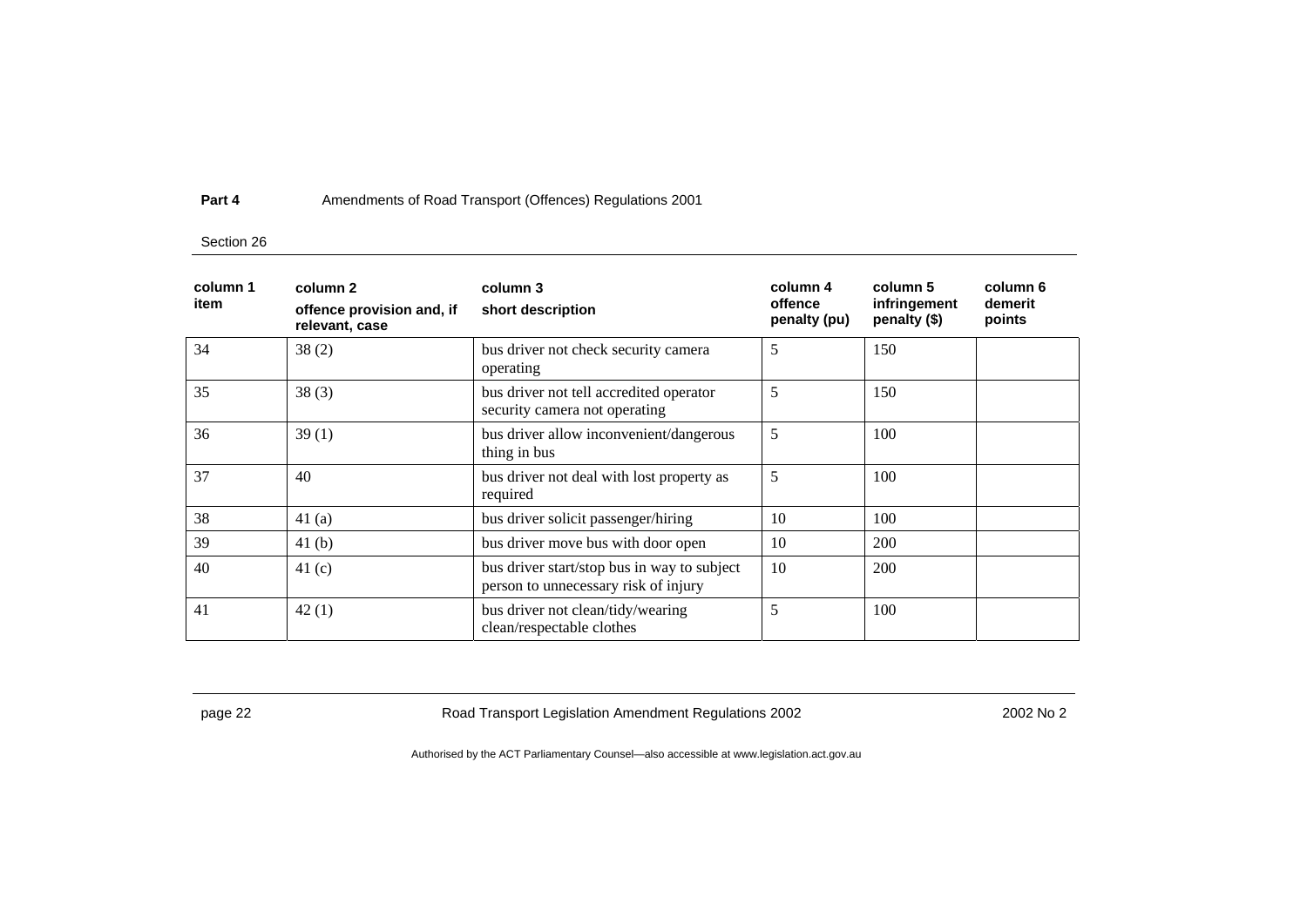Section 26

| column 1<br>item | column 2<br>offence provision and, if<br>relevant, case | column 3<br>short description                                          | column 4<br>offence<br>penalty (pu) | column 5<br>infringement<br>penalty (\$) | column 6<br>demerit<br>points |
|------------------|---------------------------------------------------------|------------------------------------------------------------------------|-------------------------------------|------------------------------------------|-------------------------------|
| 42               | 42(2)                                                   | bus driver not behave in orderly<br>way/politely/with propriety        | 5                                   | 100                                      |                               |
| 43               | 43                                                      | bus driver leave driver's seat                                         | 5                                   | 100                                      |                               |
| 44               | 44 $(1)(a)$                                             | bus driver allow passenger in driver's<br>compartment                  | 5                                   | 200                                      |                               |
| 45               | 44 $(1)$ $(b)$                                          | bus driver allow passenger on driver's seat                            | 5                                   | <b>200</b>                               |                               |
| 46               | 44 $(2)$ $(a)$                                          | bus driver allow passenger on unauthorised<br>part of bus              | 5                                   | 200                                      |                               |
| 47               | $44(2)$ (b)                                             | bus driver allow passenger beside/in front<br>of driver's seat         | 5                                   | 200                                      |                               |
| 48               | 44 $(2)$ $(c)$                                          | bus driver allow passenger to stand on<br>upper deck                   | 5                                   | 200                                      |                               |
| 49               | 45(1)(a)                                                | bus driver operate bus after time of effect<br>of noncompliance notice | 20                                  | 300                                      |                               |

2002 No 2 Road Transport Legislation Amendment Regulations 2002 page 23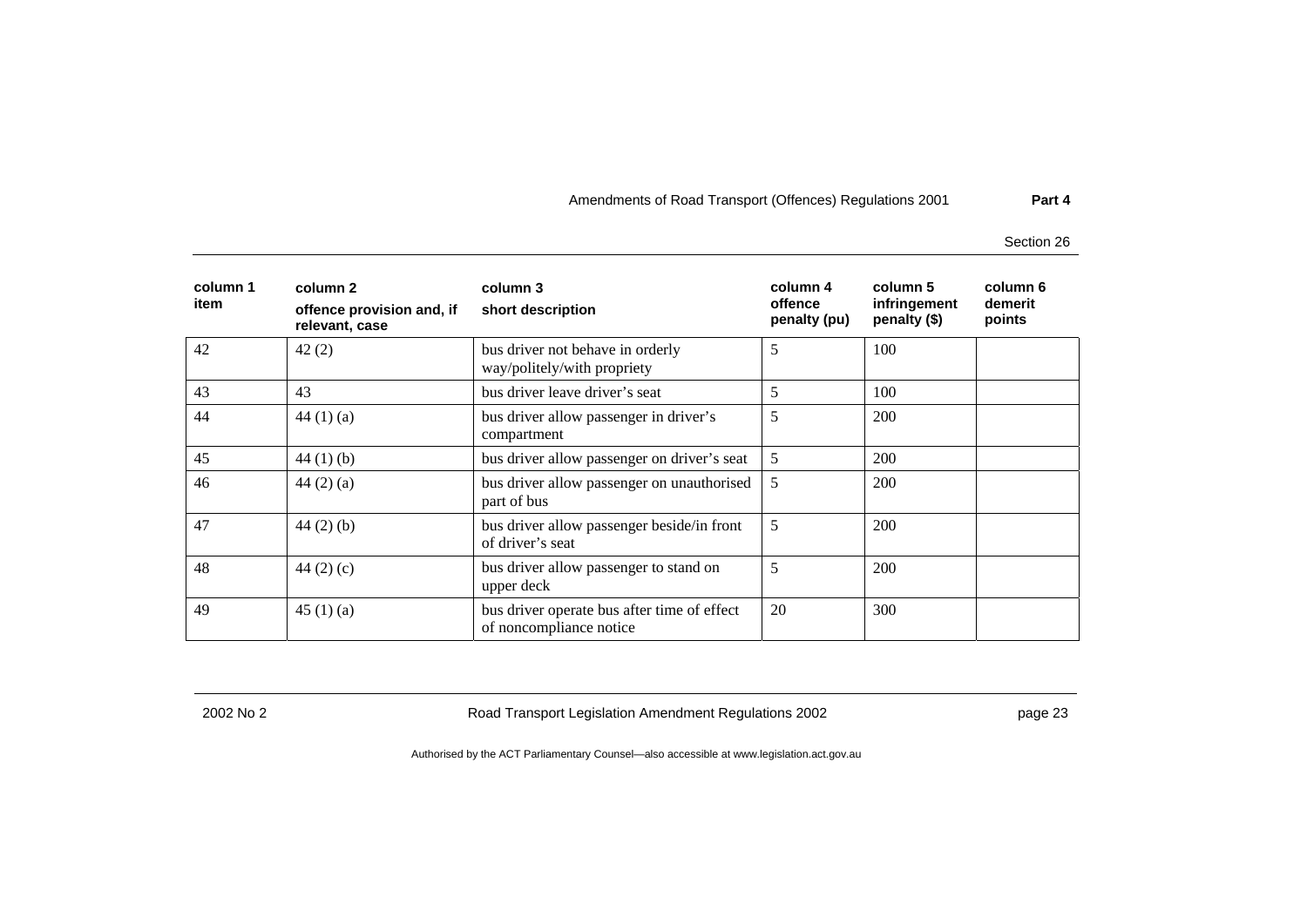### Section 26

| column 1<br>item | column 2<br>offence provision and, if<br>relevant, case | column 3<br>short description                                                                                                                                        | column 4<br>offence<br>penalty (pu) | column 5<br>infringement<br>penalty (\$) | column 6<br>demerit<br>points |
|------------------|---------------------------------------------------------|----------------------------------------------------------------------------------------------------------------------------------------------------------------------|-------------------------------------|------------------------------------------|-------------------------------|
| 50               | 45(1)(b)                                                | bus driver operate bus after unauthorised<br>removal of noncompliance notice                                                                                         | 20                                  | 300                                      |                               |
| 51               | 47(1)                                                   | travel on bus without valid bus ticket                                                                                                                               | 5                                   | 100                                      |                               |
| 52               | 48(1)                                                   | transfer bus ticket to someone else                                                                                                                                  | 5                                   | 100                                      |                               |
| 53               | 49(a)                                                   | use damaged/defaced bus ticket                                                                                                                                       | 5                                   | 100                                      |                               |
| 54               | 49(b)                                                   | use changed bus ticket                                                                                                                                               | 5                                   | 100                                      |                               |
| 55               | 50(1)                                                   | use concession bus ticket when not entitled                                                                                                                          | 5                                   | 100                                      |                               |
| 56               | 50(3)                                                   | not produce evidence of entitlement to bus<br>ticket concession                                                                                                      | 5                                   | 100                                      |                               |
| 57               | 50(6)                                                   | provide document containing false/<br>misleading/incomplete information for bus<br>ticket concession application/evidence of<br>entitlement to bus ticket concession | 20                                  | 100                                      |                               |

page 24 **Road Transport Legislation Amendment Regulations 2002** 2002 No 2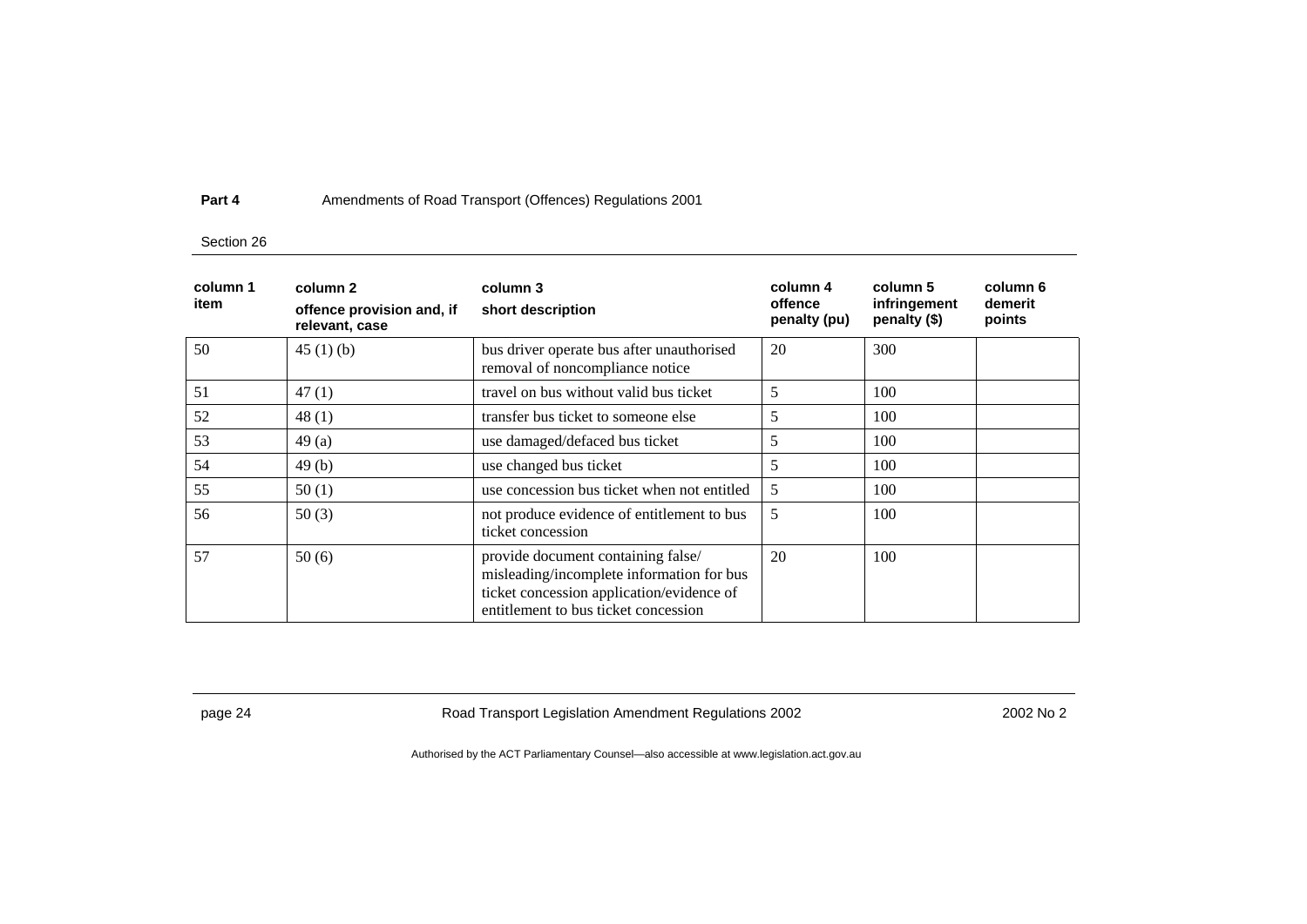Section 26

| column 1<br>item | column 2<br>offence provision and, if<br>relevant, case | column 3<br>short description                                                                                                                 | column 4<br>offence<br>penalty (pu) | column 5<br>infringement<br>penalty (\$) | column 6<br>demerit<br>points |
|------------------|---------------------------------------------------------|-----------------------------------------------------------------------------------------------------------------------------------------------|-------------------------------------|------------------------------------------|-------------------------------|
| 58               | 50(7)(a)                                                | state false/misleading thing for bus ticket<br>concession application/evidence of<br>entitlement to bus ticket concession                     | 20                                  | 100                                      |                               |
| 59               | 50 $(7)$ $(b)$                                          | omit thing from statement for bus ticket<br>concession application/evidence of<br>entitlement to bus ticket concession so it is<br>misleading | 20                                  | 100                                      |                               |
| 60               | 51                                                      | not make bus ticket available to authorised<br>person for inspection/ processing                                                              | 5                                   | 100                                      |                               |
| 61               | 52(1)                                                   | interfere with comfort/safety of person in<br>bus                                                                                             | 5                                   | <b>200</b>                               |                               |
| 62               | 53 $(2)$                                                | occupy reserved bus seat                                                                                                                      | 5                                   | 100                                      |                               |
| 63               | 54(1)                                                   | drink/possess open container of liquor in<br>bus                                                                                              | 5                                   | <b>200</b>                               |                               |
| 64               | 55(1)                                                   | eat/drink on bus contrary to sign                                                                                                             | 5                                   | 100                                      |                               |
| 65               | 56(a)                                                   | get on/get off moving bus                                                                                                                     | 5                                   | 200                                      |                               |

2002 No 2 Road Transport Legislation Amendment Regulations 2002 page 25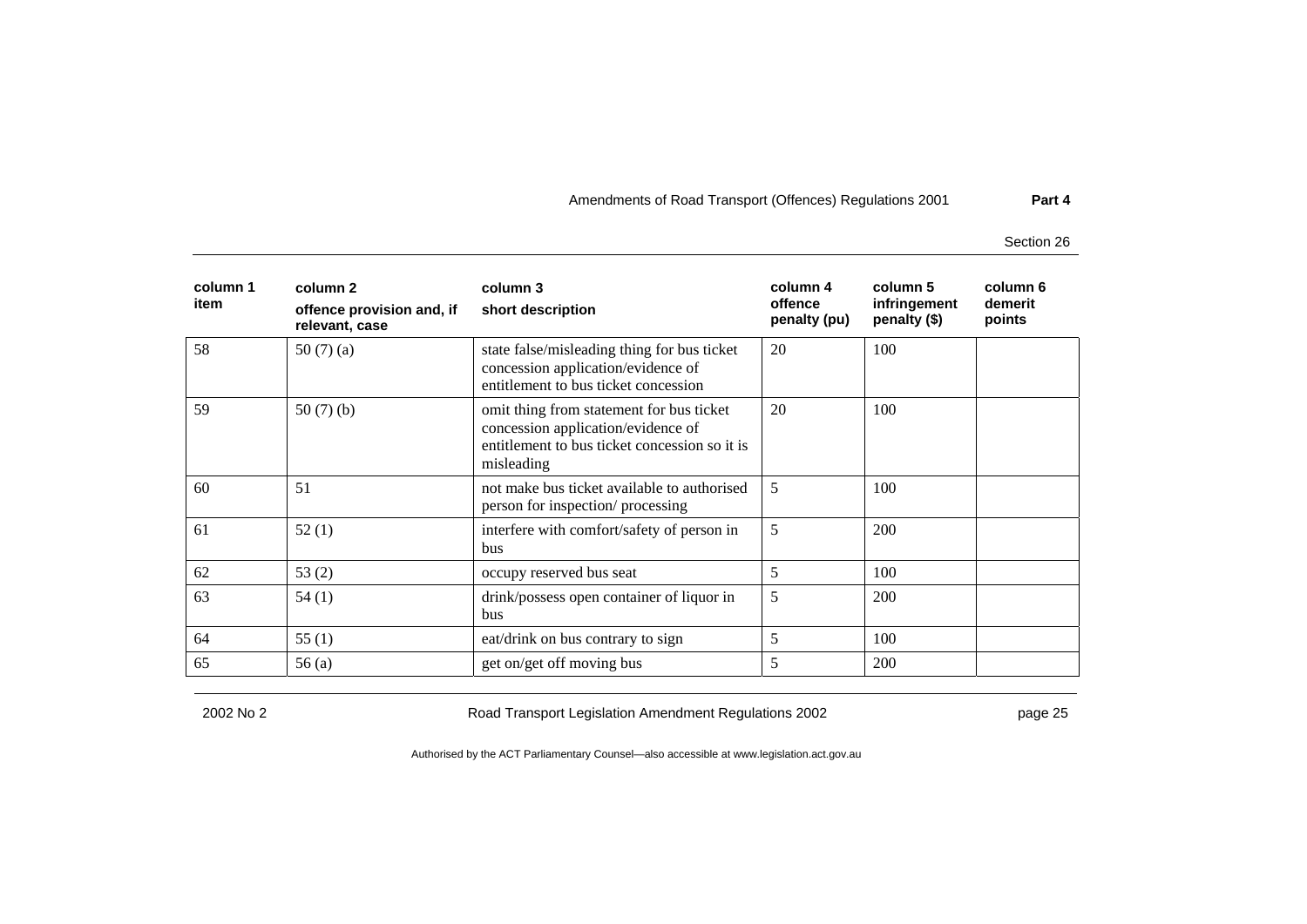### Section 26

| column 1<br>item | column 2<br>offence provision and, if<br>relevant, case | column 3<br>short description                       | column 4<br>offence<br>penalty (pu) | column 5<br>infringement<br>penalty (\$) | column 6<br>demerit<br>points |
|------------------|---------------------------------------------------------|-----------------------------------------------------|-------------------------------------|------------------------------------------|-------------------------------|
| 66               | 56(b)                                                   | get on/get off bus through window/roof<br>hatch     | 5                                   | 200                                      |                               |
| 67               | 57(a)                                                   | interfere with bus equipment                        | 5                                   | 200                                      |                               |
| 68               | 57 <sub>(b)</sub>                                       | block bus door                                      | 5                                   | 200                                      |                               |
| 69               | 57 <sub>(c)</sub>                                       | unlock bus door                                     | 5                                   | 200                                      |                               |
| 70               | 57(d)                                                   | open door while bus moving                          | 5                                   | 200                                      |                               |
| 71               | 57(e)                                                   | interfere with automatic bus door                   | 5                                   | 200                                      |                               |
| 72               | 58                                                      | throw thing in/from bus                             | 5                                   | 200                                      |                               |
| 73               | 59 $(1)(a)$                                             | bus passenger enter driver's compartment            | 5                                   | 200                                      |                               |
| 74               | 59 $(1)(b)$                                             | bus passenger occupy driver's seat                  | 5                                   | 200                                      |                               |
| 75               | 59 $(2)$ $(a)$                                          | bus passenger travel on unauthorised part<br>of bus | 5                                   | 200                                      |                               |
| 76               | 59 $(2)$ $(b)$                                          | bus passenger beside/in front of driver's<br>seat   | 5                                   | 100                                      |                               |

page 26 **Road Transport Legislation Amendment Regulations 2002** 2002 No 2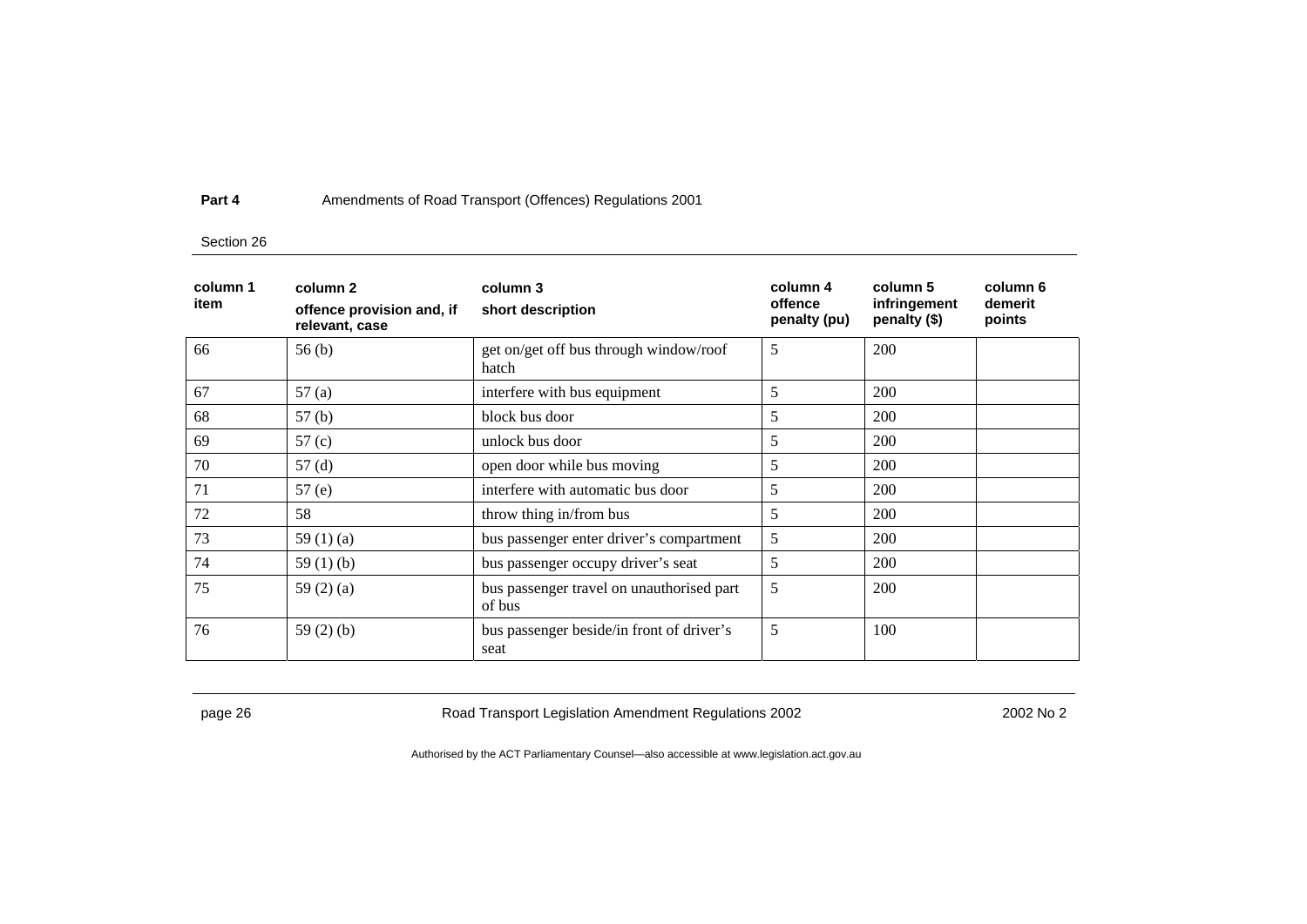Section 26

| column 1<br>item | column 2<br>offence provision and, if<br>relevant, case | column 3<br>short description                                                                                           | column 4<br>offence<br>penalty (pu) | column 5<br>infringement<br>penalty (\$) | column 6<br>demerit<br>points |
|------------------|---------------------------------------------------------|-------------------------------------------------------------------------------------------------------------------------|-------------------------------------|------------------------------------------|-------------------------------|
| 77               | 59 $(2)(c)$                                             | bus passenger stand on upper bus deck                                                                                   | 5                                   | 100                                      |                               |
| 78               | 60(1)                                                   | remove property of bus operator from bus                                                                                | 5                                   | <b>200</b>                               |                               |
| 79               | 61                                                      | deposit litter/dangerous thing in bus                                                                                   | 5                                   | 100                                      |                               |
| 80               | 62(1)                                                   | bus passenger take animal on bus without<br>permission                                                                  | 5                                   | 100                                      |                               |
| 81               | 63(3)                                                   | bus passenger not comply with direction by<br>driver/police officer/authorised person<br>because soil/damage bus/person | 5                                   | 200                                      |                               |
| 82               | 64(2)                                                   | intoxicated bus passenger not comply with<br>direction by driver/police officer/<br>authorised person                   | 5                                   | 200                                      |                               |
| 83               | 65(2)                                                   | bus passenger offender not comply with<br>direction by driver/police officer/<br>authorised person                      | 5                                   | 200                                      |                               |
| 84               | 67                                                      | not deal with lost property on bus as<br>required                                                                       | 5                                   | 100                                      |                               |

2002 No 2 Road Transport Legislation Amendment Regulations 2002 page 27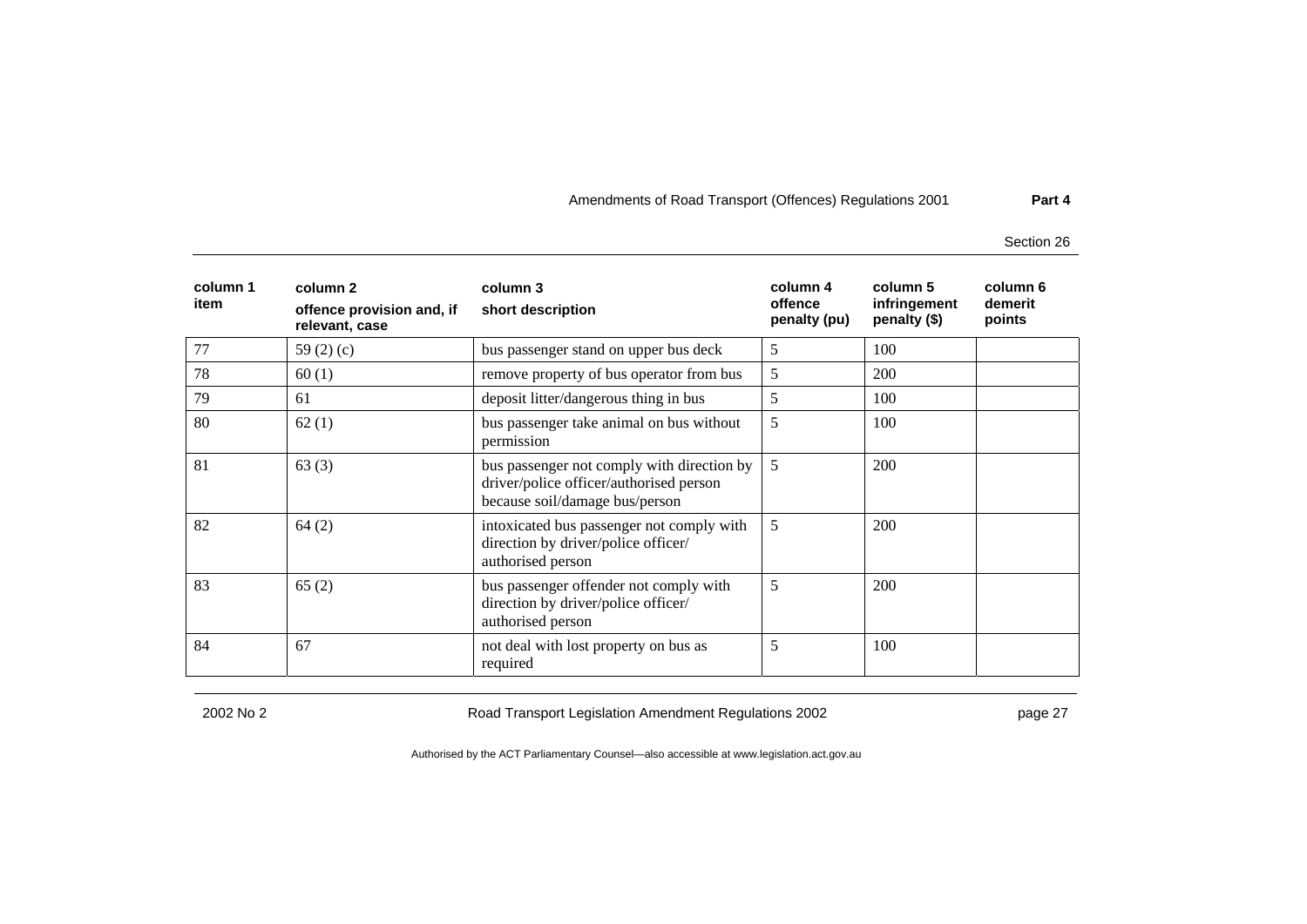### Section 26

| column 1<br>item | column 2<br>offence provision and, if<br>relevant, case | column 3<br>short description                                    | column 4<br>offence<br>penalty (pu) | column 5<br>infringement<br>penalty (\$) | column 6<br>demerit<br>points |
|------------------|---------------------------------------------------------|------------------------------------------------------------------|-------------------------------------|------------------------------------------|-------------------------------|
| 85               | 68(5)                                                   | not comply with bus security camera<br>standard                  | 20                                  | 200                                      |                               |
| 86               | 69(1)                                                   | interfere with bus security camera                               | 20                                  | 300                                      |                               |
| 87               | 69(2)                                                   | interfere with bus security camera<br>recording                  | 20                                  | 300                                      |                               |
| 88               | 71(1)                                                   | taxi network provider refuse affiliation                         | 20                                  | 200                                      |                               |
| 89               | 71(3)                                                   | taxi network affiliate unaccredited taxi<br>operator             | 20                                  | 300                                      |                               |
| 90               | 72(3)                                                   |                                                                  |                                     |                                          |                               |
| 90.1             | by contravening<br>٠<br>72(2)(a)                        | taxi network not ensure vehicle licensed as<br>taxi              | 20                                  | 300                                      |                               |
| 90.2             | by contravening<br>٠<br>72(2)(b)                        | taxi network not ensure vehicle operated by<br>accredited person | 20                                  | 300                                      |                               |
| 90.3             | by contravening<br>$\bullet$<br>72(2)(c)                | taxi network allow unlicensed/unauthorised<br>person drive taxi  | 20                                  | 300                                      |                               |

page 28 **Road Transport Legislation Amendment Regulations 2002** 2002 No 2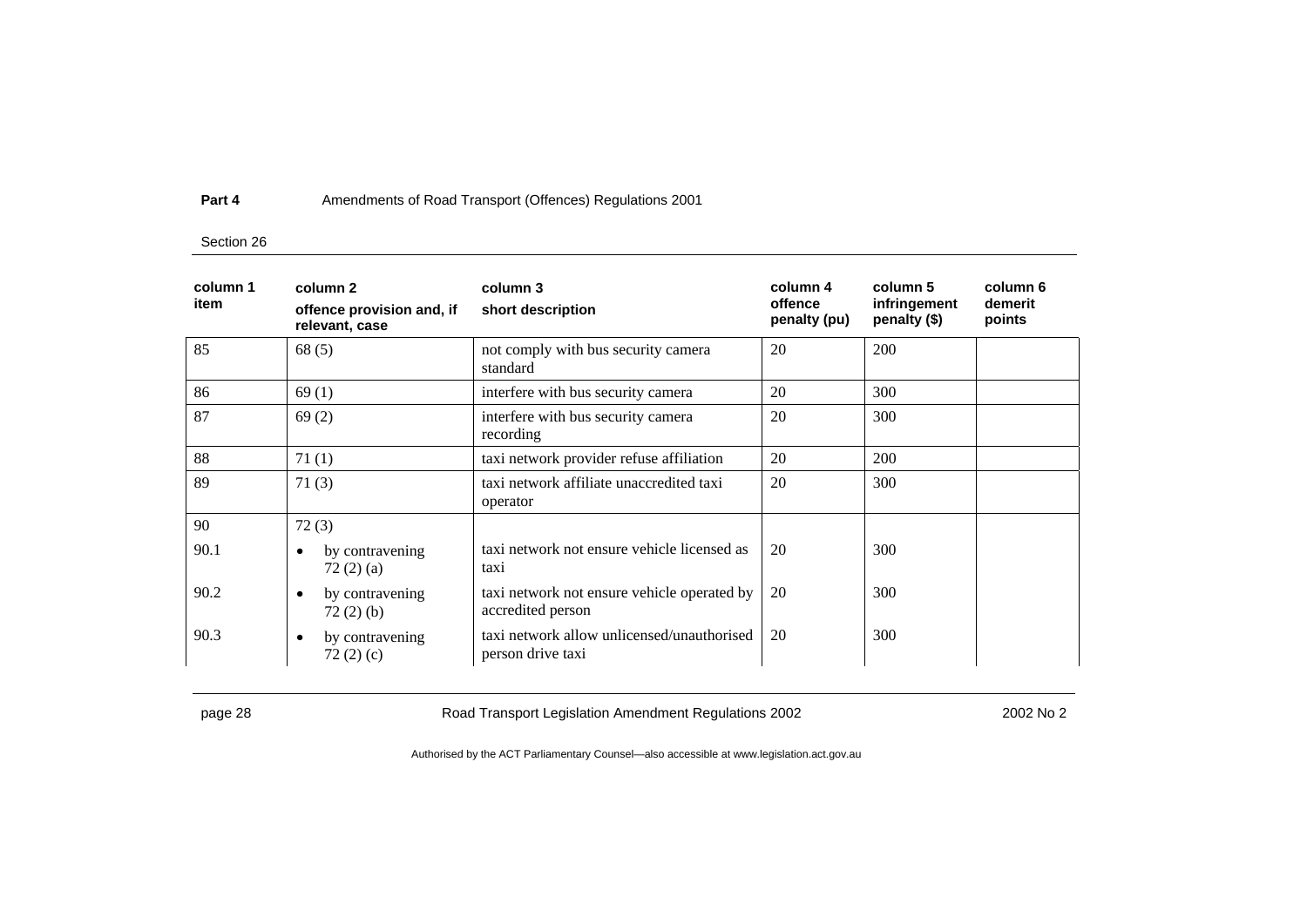Section 26

| column 1<br>item | column 2<br>offence provision and, if<br>relevant, case | column 3<br>short description                                                     | column 4<br>offence<br>penalty (pu) | column 5<br>infringement<br>penalty (\$) | column 6<br>demerit<br>points |
|------------------|---------------------------------------------------------|-----------------------------------------------------------------------------------|-------------------------------------|------------------------------------------|-------------------------------|
| 90.4             | by contravening<br>$\bullet$<br>72(2)(d)                | taxi network not ensure taxi complies with<br>network standards                   | 20                                  | 300                                      |                               |
| 91               | 73(1)                                                   | taxi network not ensure taxi booking<br>service available                         | 20                                  | 200                                      |                               |
| 92               | 73(2)                                                   | taxi network not ensure taxi booking<br>service complies with service standards   | 20                                  | 200                                      |                               |
| 93               | 74(2)                                                   | taxi network not direct driver of wheelchair<br>accessible taxi to accept booking | 10                                  | 200                                      |                               |
| 94               | 75                                                      | taxi network not tell waiting period for<br>wheelchair accessible taxi            | 10                                  | 200                                      |                               |
| 95               | 76(2)                                                   |                                                                                   |                                     |                                          |                               |
| 95.1             | by contravening<br>$\bullet$<br>76(1)(a)                | taxi network not record operator's name<br>and address                            | 10                                  | 200                                      |                               |
| 95.2             | by contravening<br>$\bullet$<br>76(1)(b)                | taxi network not record operator's<br>accreditation number                        | 10                                  | 200                                      |                               |

2002 No 2 Road Transport Legislation Amendment Regulations 2002 page 29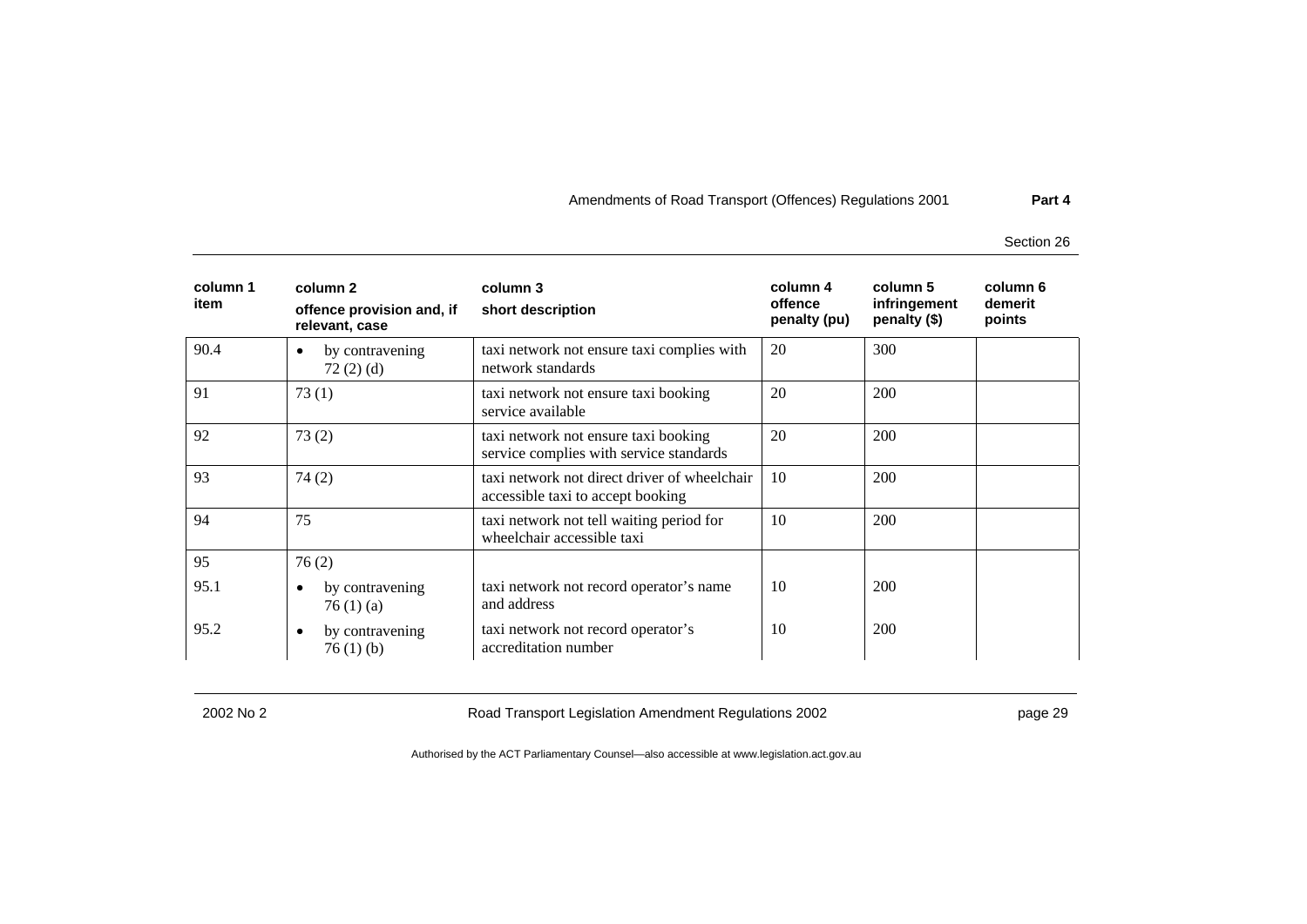### Section 26

| column 1<br>item | column 2<br>offence provision and, if<br>relevant, case | column 3<br>short description                                               | column 4<br>offence<br>penalty (pu) | column 5<br>infringement<br>penalty (\$) | column 6<br>demerit<br>points |
|------------------|---------------------------------------------------------|-----------------------------------------------------------------------------|-------------------------------------|------------------------------------------|-------------------------------|
| 95.3             | by contravening<br>$\bullet$<br>76(1)(c)                | taxi network not record kind of taxi service<br>operator accredited for     | 10                                  | 200                                      |                               |
| 95.4             | by contravening<br>$\bullet$<br>76(1)(d)                | taxi network not record operator's<br>accreditation expiry date             | 10                                  | 200                                      |                               |
| 95.5             | by contravening<br>$\bullet$<br>76(1)(e)                | taxi network not record registration number<br>of taxi operated by operator | 10                                  | 200                                      |                               |
| 96               | 77(2)                                                   |                                                                             |                                     |                                          |                               |
| 96.1             | by contravening<br>$\bullet$<br>77 $(1)$ $(a)$          | taxi network not record driver's name and<br>address                        | 10                                  | 200                                      |                               |
| 96.2             | by contravening<br>$\bullet$<br>$77(1)$ (b)             | taxi network not record prescribed driver<br>authority information          | 10                                  | 200                                      |                               |
| 96.3             | by contravening<br>$\bullet$<br>77 $(1)$ $(c)$          | taxi network not record driving dates/times                                 | 10                                  | 200                                      |                               |
| 96.4             | by contravening<br>$\bullet$<br>77 $(1)$ $(d)$          | taxi network not record registration number<br>of taxi driven by driver     | 10                                  | 200                                      |                               |

page 30 **Road Transport Legislation Amendment Regulations 2002** 2002 No 2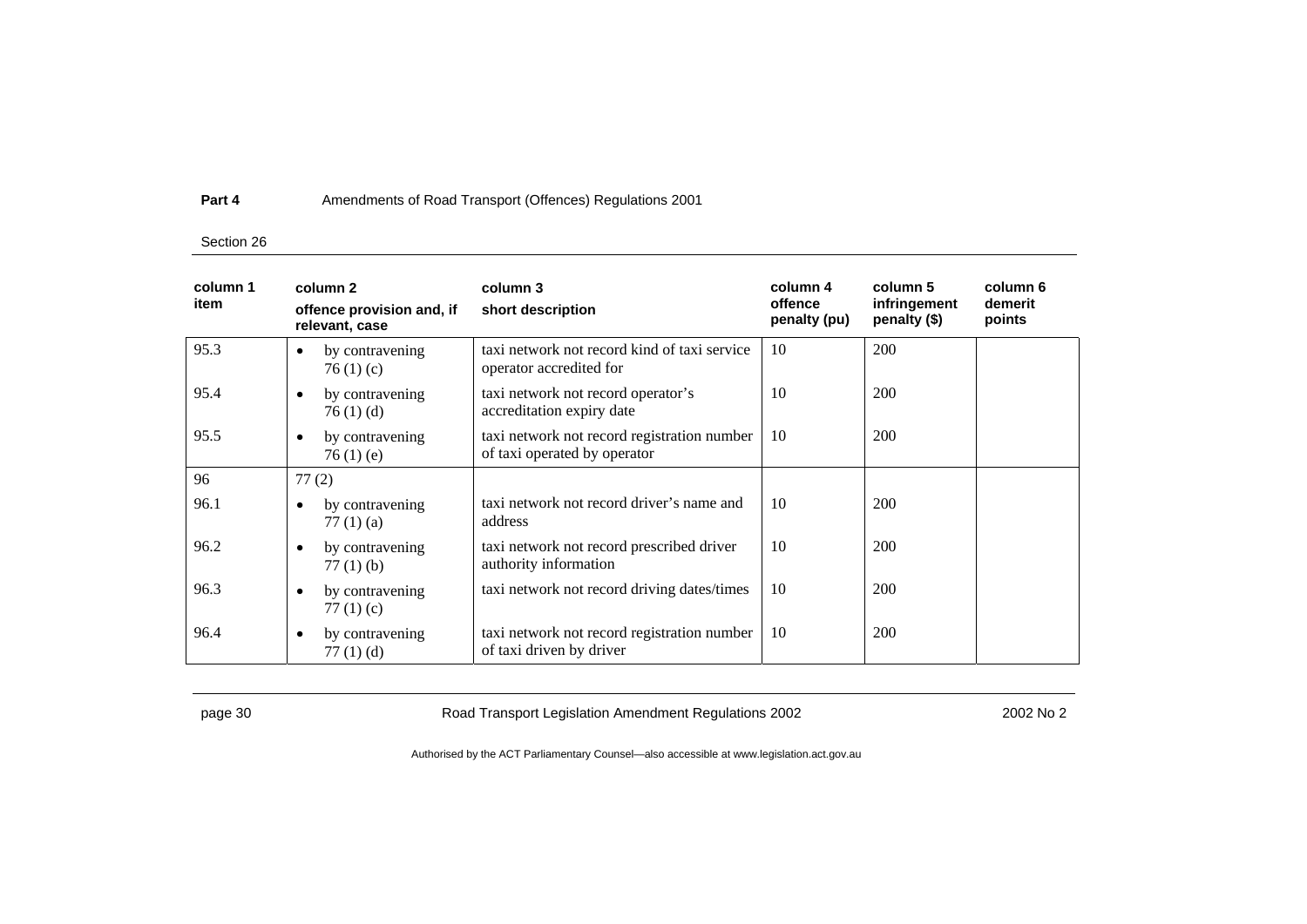Section 26

| column 1<br>item | column 2<br>offence provision and, if<br>relevant, case | column 3<br>short description                                                     | column 4<br>offence<br>penalty (pu) | column 5<br>infringement<br>penalty (\$) | column 6<br>demerit<br>points |
|------------------|---------------------------------------------------------|-----------------------------------------------------------------------------------|-------------------------------------|------------------------------------------|-------------------------------|
| 97               | 78(2)                                                   |                                                                                   |                                     |                                          |                               |
| 97.1             | by contravening<br>$\bullet$<br>78 $(1)$ $(a)$          | not keep taxi network records as required                                         | 10                                  | 200                                      |                               |
| 97.2             | by contravening<br>$\bullet$<br>78(1)(b)                | not produce taxi network records as<br>required                                   | 10                                  | 200                                      |                               |
| 97.3             | by contravening<br>$\bullet$<br>78 $(1)(c)$             | not provide taxi network records as<br>required                                   | 10                                  | 200                                      |                               |
| 98               | 79(3)                                                   |                                                                                   |                                     |                                          |                               |
| 98.1             | by contravening<br>$\bullet$<br>79(2)(a)                | taxi network not keep security camera<br>recording as required                    | 10                                  | 200                                      |                               |
| 98.2             | by contravening<br>$\bullet$<br>79(2)(b)                | taxi network not destroy security camera<br>recording as required                 | 10                                  | 200                                      |                               |
| 99               | 79(4)                                                   | taxi network not produce security camera<br>recording to police officer/authority | 10                                  | 200                                      |                               |

2002 No 2 Road Transport Legislation Amendment Regulations 2002 page 31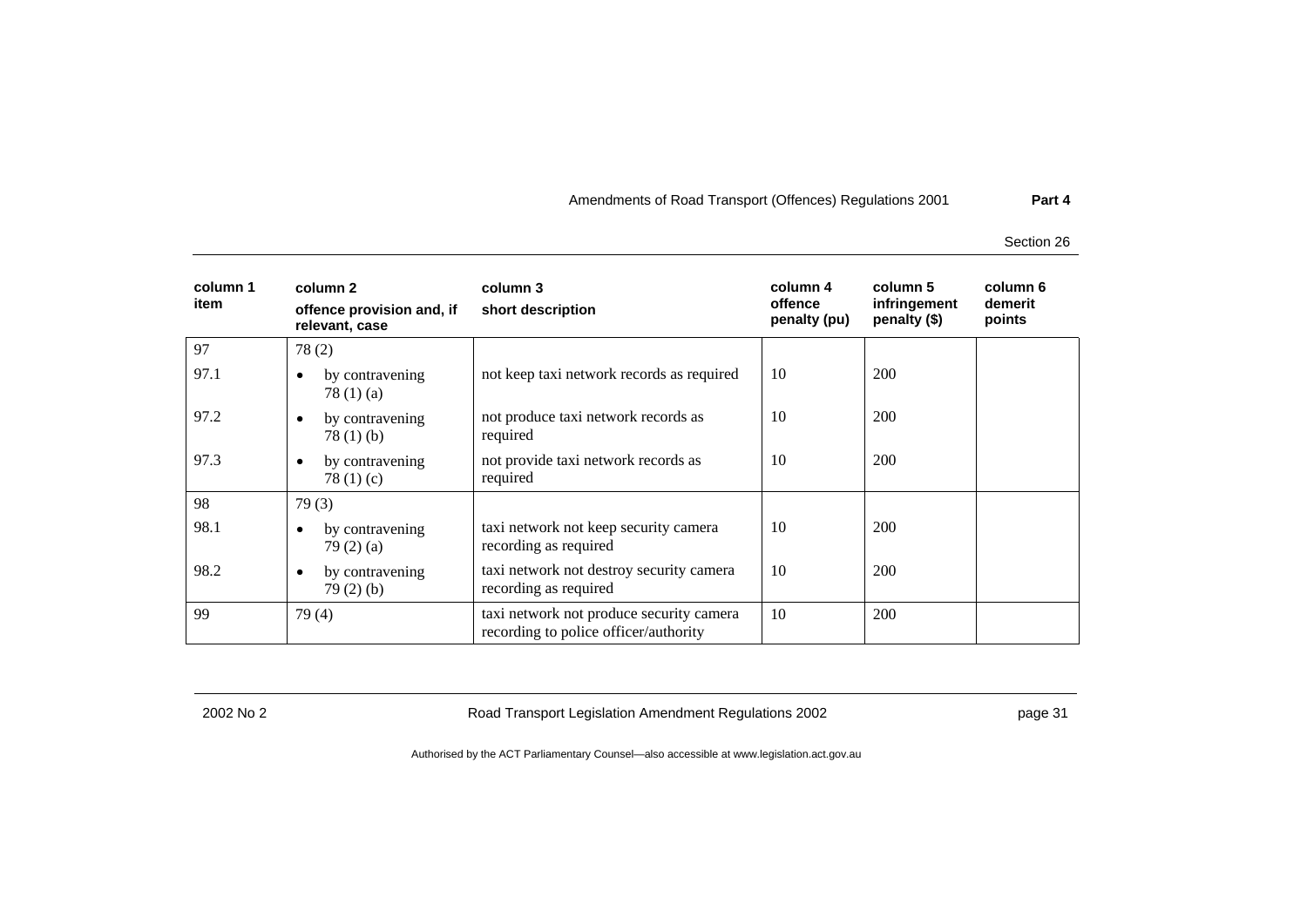### Section 26

| column 1<br>item | column 2<br>offence provision and, if<br>relevant, case | column 3<br>short description                                                             | column 4<br>offence<br>penalty (pu) | column 5<br>infringement<br>penalty (\$) | column 6<br>demerit<br>points |
|------------------|---------------------------------------------------------|-------------------------------------------------------------------------------------------|-------------------------------------|------------------------------------------|-------------------------------|
| 100              | 79(5)                                                   | taxi network not maintain equipment to<br>display security camera recordings              | 5                                   | 100                                      |                               |
| 101              | 80                                                      | taxi network not deal with lost property as<br>required                                   | 5                                   | 100                                      |                               |
| 102              | 88(2)                                                   | taxi operator not give notice of change in<br>licence particulars                         | 20                                  | 300                                      |                               |
| 103              | 89                                                      | taxi operator contravene condition of taxi<br>licence                                     | 20                                  | 300                                      |                               |
| 104              | 91(1)                                                   | taxi operator not produce licence when<br>required by police officer/authorised<br>person | 5                                   | 100                                      |                               |
| 105              | 93(1)                                                   | taxi operator not service/maintain taxi                                                   | 20                                  | 300                                      |                               |
| 106              | 93(2)                                                   | taxi operator not ensure taxi complies with<br>vehicle standards                          | 20                                  | 300                                      |                               |
| 107              | 94(1)                                                   | taxi operator not ensure taxi<br>interior/exterior/clean/undamaged                        | 10                                  | 200                                      |                               |

page 32 **Road Transport Legislation Amendment Regulations 2002** 2002 No 2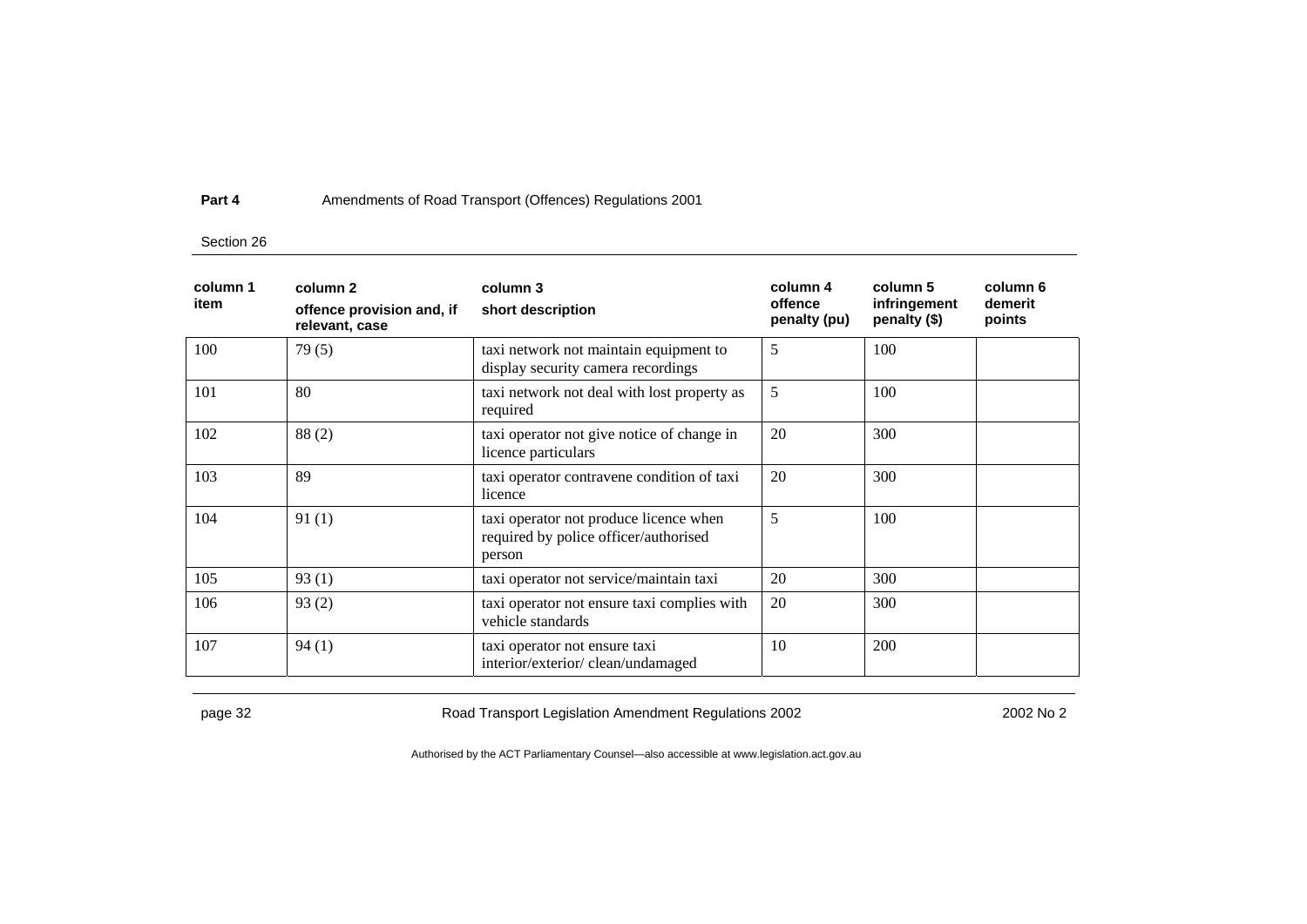Section 26

| column 1<br>item | column 2<br>offence provision and, if<br>relevant, case | column 3<br>short description                                                                   | column 4<br>offence<br>penalty (pu) | column 5<br>infringement<br>penalty (\$) | column 6<br>demerit<br>points |
|------------------|---------------------------------------------------------|-------------------------------------------------------------------------------------------------|-------------------------------------|------------------------------------------|-------------------------------|
| 108              | 94(2)                                                   | taxi operator not ensure taxi fittings<br>clean/undamaged/ properly fitted/securely<br>in place | 10                                  | 200                                      |                               |
| 109              | 95(1)                                                   | taxi operator not ensure complying<br>taximeter fitted                                          | 20                                  | 300                                      |                               |
| 110              | 96                                                      | taxi operator not ensure metered fare<br>visible                                                | 5                                   | 300                                      |                               |
| 111              | 97                                                      | taxi operator allow unlicensed/unauthorised<br>person drive taxi                                | 20                                  | 300                                      |                               |
| 112              | 98                                                      | taxi operator not ensure wheelchair<br>accessible taxi driver trained/exempted                  | 20                                  | <b>200</b>                               |                               |
| 113              | 99(2)                                                   |                                                                                                 |                                     |                                          |                               |
| 113.1            | by contravening<br>$\bullet$<br>99 $(1)$ $(a)$          | taxi operator not record driver's name and<br>address                                           | 10                                  | 200                                      |                               |
| 113.2            | by contravening<br>$\bullet$<br>99(1)(b)                | taxi operator not record prescribed driver<br>authority information                             | 10                                  | 200                                      |                               |

2002 No 2 Road Transport Legislation Amendment Regulations 2002 page 33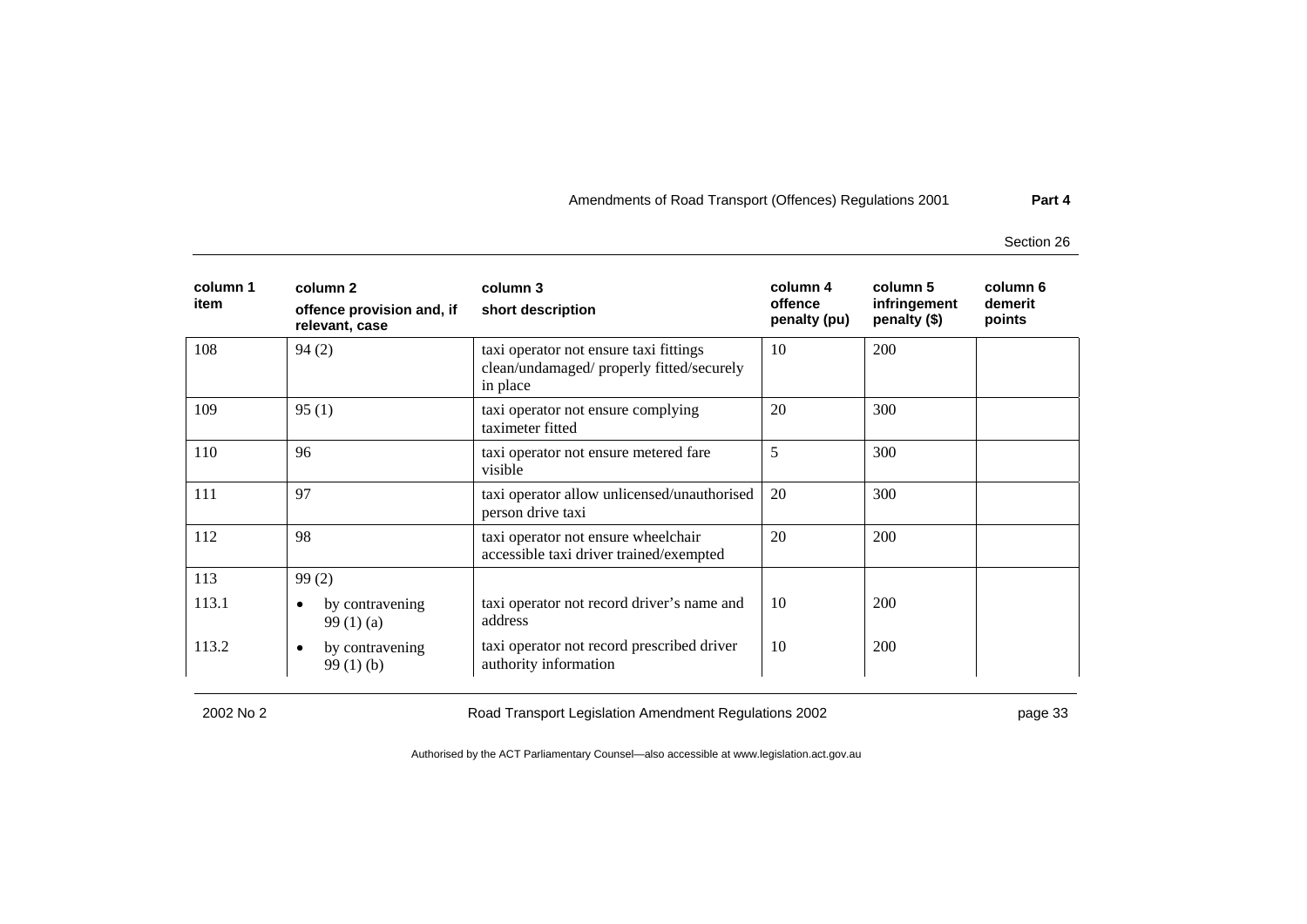### Section 26

| column 1<br>item | column 2<br>offence provision and, if<br>relevant, case | column 3<br>short description                                                            | column 4<br>offence<br>penalty (pu) | column 5<br>infringement<br>penalty (\$) | column 6<br>demerit<br>points |
|------------------|---------------------------------------------------------|------------------------------------------------------------------------------------------|-------------------------------------|------------------------------------------|-------------------------------|
| 113.3            | by contravening<br>$\bullet$<br>99 $(1)(c)$             | taxi operator not record wheelchair<br>accessible taxi training/exemption<br>information | 10                                  | 200                                      |                               |
| 113.4            | by contravening<br>٠<br>99(1)(d)                        | taxi operator not record driving times                                                   | 10                                  | 200                                      |                               |
| 113.5            | by contravening<br>$\bullet$<br>99 $(1)$ $(e)$          | taxi operator not record registration<br>number of taxi driven by driver                 | 10                                  | 200                                      |                               |
| 114              | 100(2)                                                  |                                                                                          |                                     |                                          |                               |
| 114.1            | by contravening<br>$\bullet$<br>100(1)(a)               | not keep taxi operator records as required                                               | 10                                  | 200                                      |                               |
| 114.2            | by contravening<br>$\bullet$<br>100(1)(b)               | not produce taxi operator records as<br>required                                         | 10                                  | 200                                      |                               |
| 114.3            | by contravening<br>$\bullet$<br>100(1)(c)               | not provide taxi operator records as<br>required                                         | 10                                  | 200                                      |                               |
| 115              | 101(1)                                                  | taxi operator not ensure booking service                                                 | 10                                  | 200                                      |                               |

page 34 **Road Transport Legislation Amendment Regulations 2002** 2002 No 2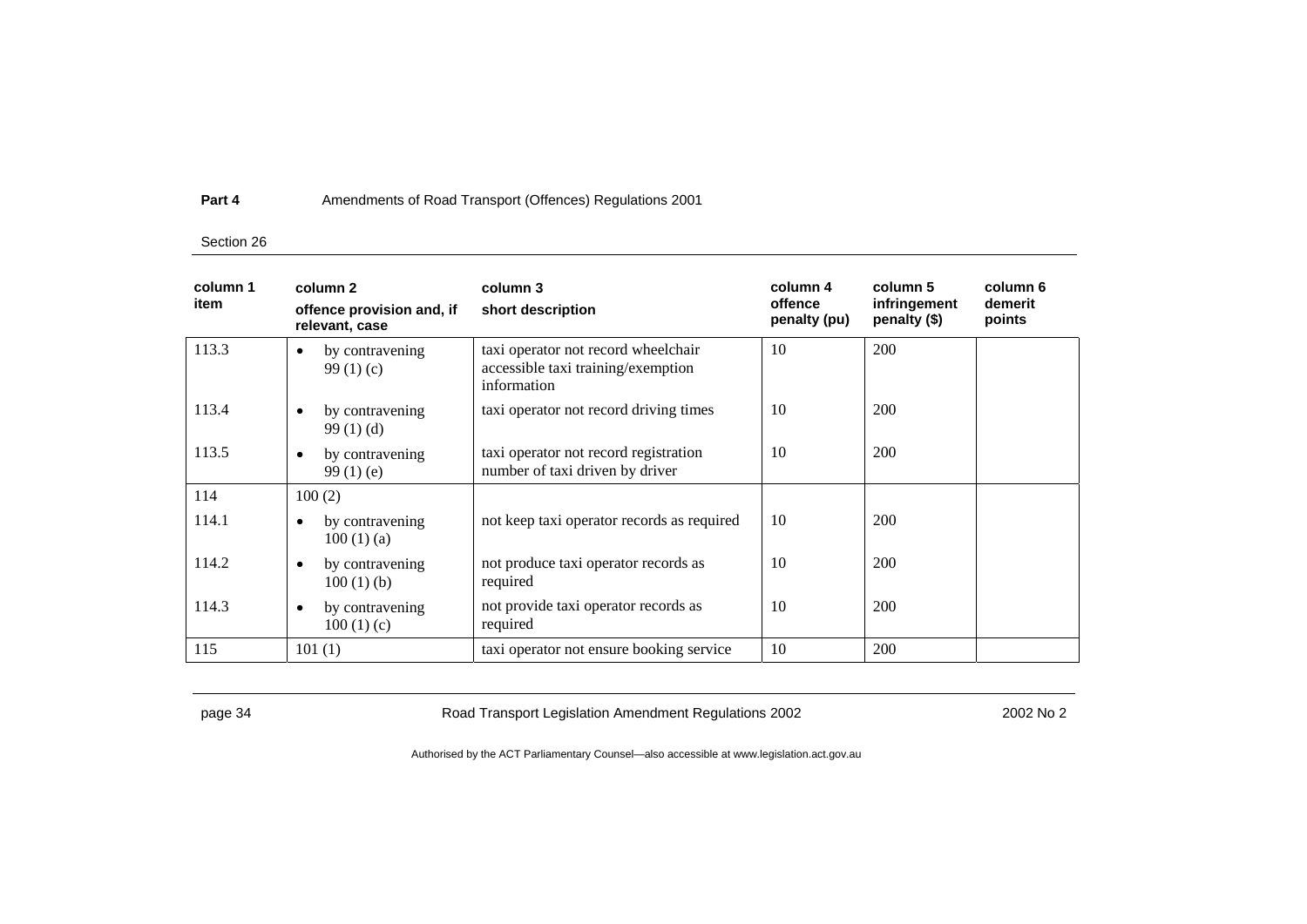Section 26

| column 1<br>item | column 2<br>offence provision and, if<br>relevant, case | column 3<br>short description                                                                | column 4<br>offence<br>penalty (pu) | column 5<br>infringement<br>penalty (\$) | column 6<br>demerit<br>points |
|------------------|---------------------------------------------------------|----------------------------------------------------------------------------------------------|-------------------------------------|------------------------------------------|-------------------------------|
|                  |                                                         | arrangements with taxi network                                                               |                                     |                                          |                               |
| 116              | 101(2)                                                  | taxi operator not ensure communications<br>equipment fitted                                  | 10                                  | 200                                      |                               |
| 117              | 102(1)                                                  | taxi operator not ensure required<br>information displayed in taxi                           | 5                                   | 200                                      |                               |
| 118              | 103                                                     | taxi operator not display security camera<br>notice                                          | 5                                   | 200                                      |                               |
| 119              | 104                                                     | taxi operator not ensure taxi fitted with<br>operational airconditioning /in good repair     | 10                                  | 200                                      |                               |
| 120              | 105                                                     | taxi operator not ensure complying child<br>restraint anchorage fitted                       | 10                                  | 200                                      |                               |
| 121              | 106(1)                                                  | taxi operator not ensure roof sign/roof sign<br>light fitted/working properly                | 10                                  | 200                                      |                               |
| 122              | 106(5)                                                  | taxi operator not ensure taxi not displaying<br>unauthorised thing to show hire availability | 10                                  | 200                                      |                               |

2002 No 2 Road Transport Legislation Amendment Regulations 2002 page 35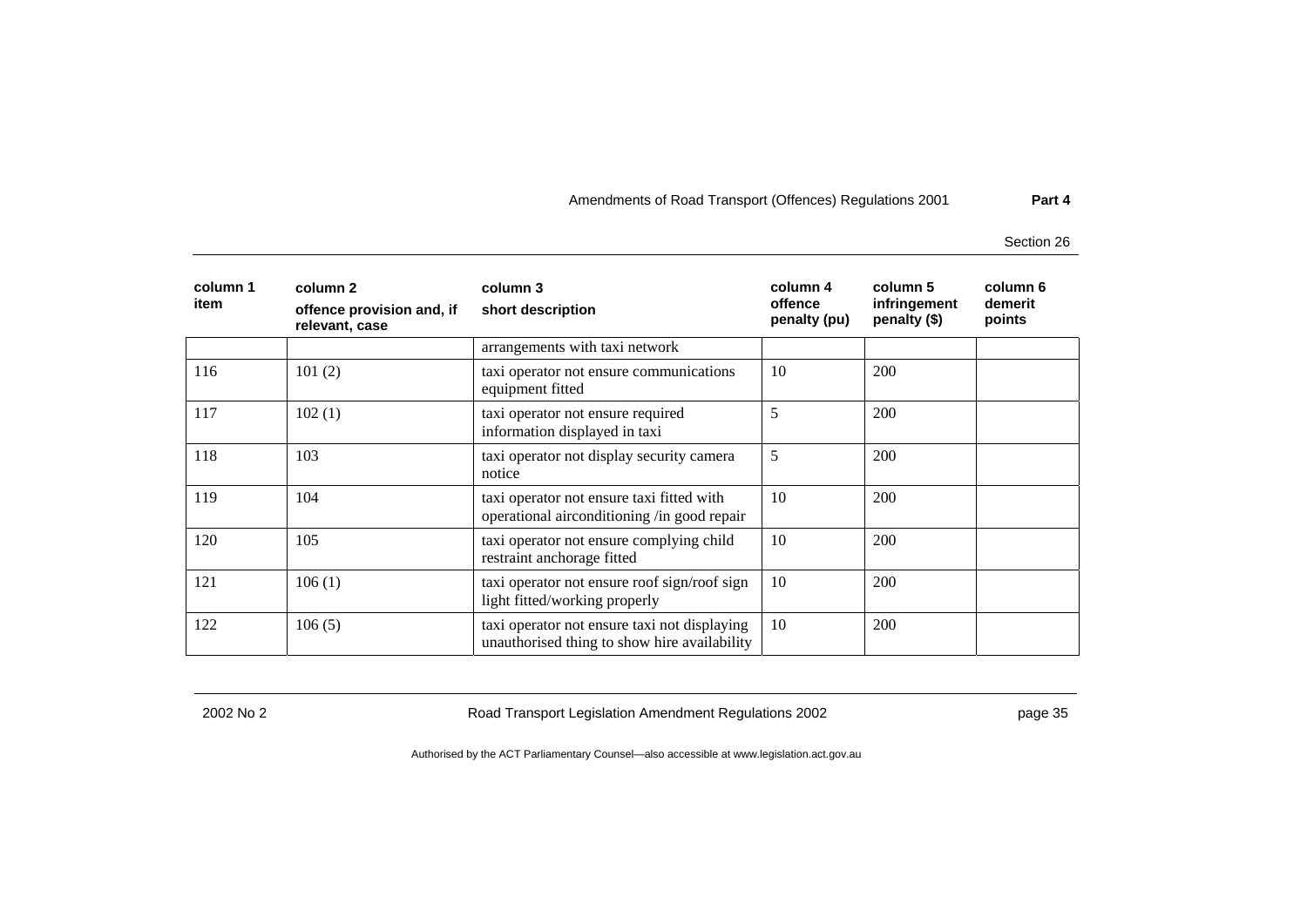### Section 26

| column 1<br>item | column 2<br>offence provision and, if<br>relevant, case | column 3<br>short description                                                  | column 4<br>offence<br>penalty (pu) | column 5<br>infringement<br>penalty (\$) | column 6<br>demerit<br>points |
|------------------|---------------------------------------------------------|--------------------------------------------------------------------------------|-------------------------------------|------------------------------------------|-------------------------------|
| 123              | 107(1)                                                  | taxi operator not ensure approved network<br>decal sign fitted as required     | 10                                  | 150                                      |                               |
| 124              | 107(2)                                                  | taxi operator not ensure taxi painted in<br>approved network colours           | 10                                  | 150                                      |                               |
| 125              | 108(1)                                                  | taxi operator not ensure inappropriate<br>advertisement/document not displayed | 10                                  | 150                                      |                               |
| 126              | 108(3)                                                  | taxi operator not remove inappropriate<br>advertisement/document as directed   | 10                                  | 200                                      |                               |
| 127              | 109(2)                                                  |                                                                                |                                     |                                          |                               |
| 127.1            | by contravening<br>$\bullet$<br>109(1)(a)               | taxi operator use stand-by taxi when usual<br>taxi available                   | 10                                  | <b>200</b>                               |                               |
| 127.2            | by contravening<br>$\bullet$<br>109(1)(b)               | taxi operator not comply with stand-by taxi<br>requirements                    | 10                                  | 200                                      |                               |
| 127.3            | by contravening<br>$\bullet$<br>109(1)(c)               | taxi operator not give notice of stand-by<br>taxi                              | 10                                  | 200                                      |                               |

page 36 **Road Transport Legislation Amendment Regulations 2002** 2002 No 2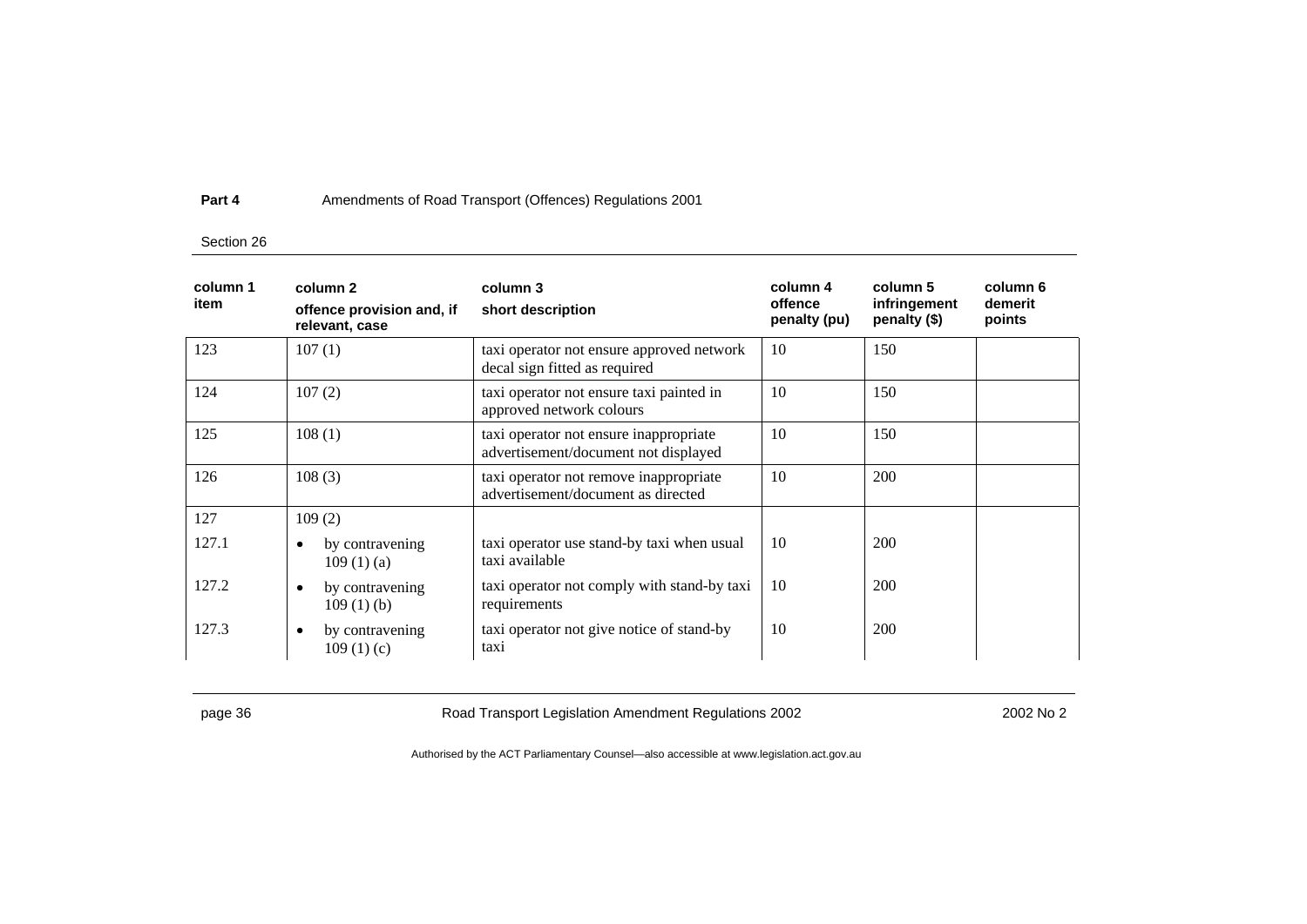Section 26

| column 1<br>item | column 2<br>offence provision and, if<br>relevant, case | column 3<br>short description                                                                                        | column 4<br>offence<br>penalty (pu) | column 5<br>infringement<br>penalty (\$) | column 6<br>demerit<br>points |
|------------------|---------------------------------------------------------|----------------------------------------------------------------------------------------------------------------------|-------------------------------------|------------------------------------------|-------------------------------|
| 128              | 110                                                     | taxi operator not ensure driver wearing<br>clean/approved uniform                                                    | 10                                  | 150                                      |                               |
| 129              | 111                                                     | taxi operator not deal with lost property as<br>required                                                             | 5                                   | 100                                      |                               |
| 130              | 112(1)(a)                                               | taxi operator allow taxi operation after time<br>of effect of noncompliance notice                                   | 20                                  | 300                                      |                               |
| 131              | $112(1)$ (b)                                            | taxi operator allow taxi operation after<br>unauthorised removal of noncompliance<br>notice                          | 20                                  | 300                                      |                               |
| 132              | 113                                                     | taxi driver operate dirty/untidy taxi                                                                                | 5                                   | 150                                      |                               |
| 133              | 114(2)                                                  | wheelchair accessible taxi driver not tell<br>network of hiring availability                                         | 10                                  | 200                                      |                               |
| 134              | 114(3)                                                  | wheelchair accessible taxi driver not<br>comply with network direction to accept<br>booking for person in wheelchair | 10                                  | 200                                      |                               |

2002 No 2 Road Transport Legislation Amendment Regulations 2002 page 37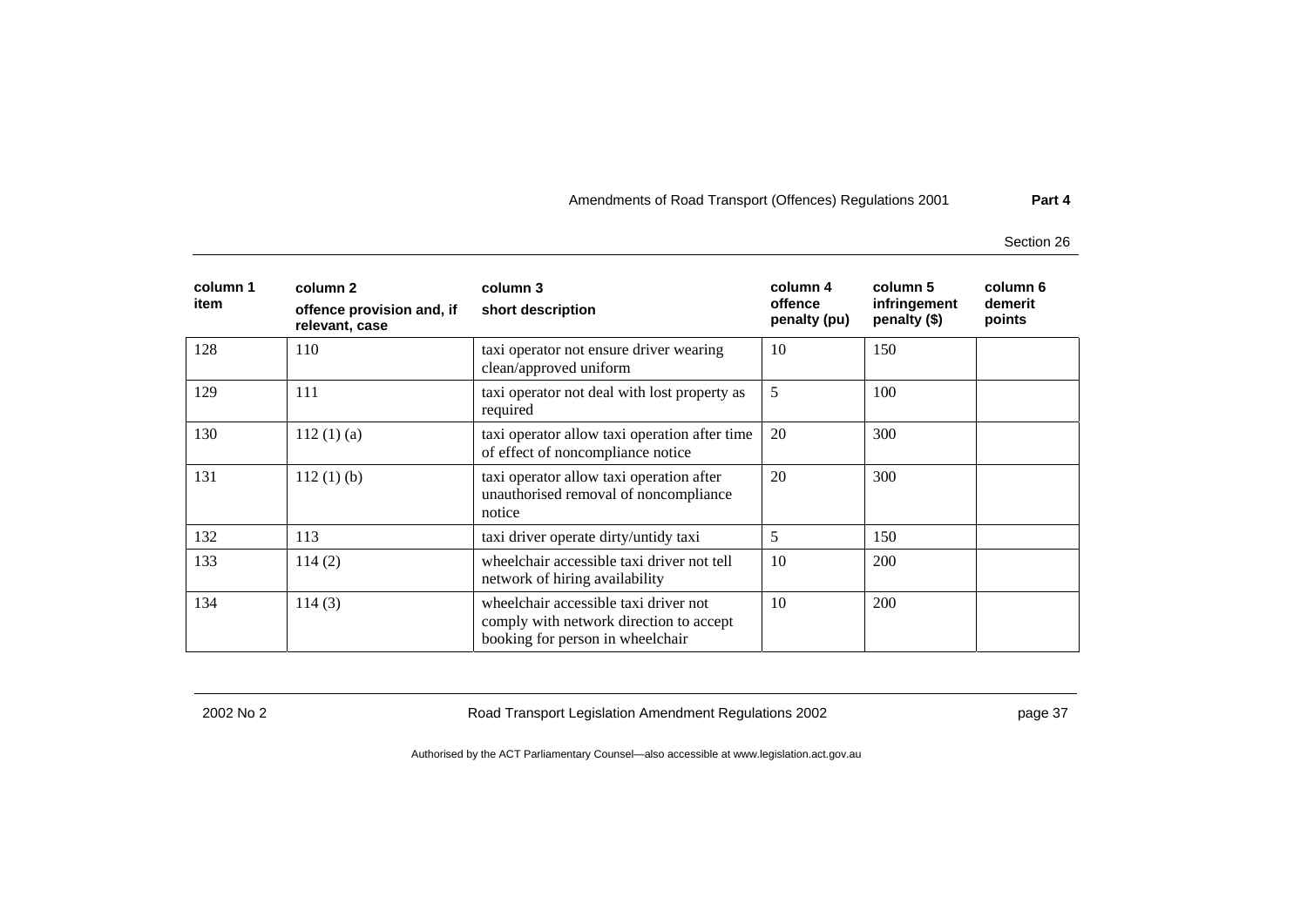### Section 26

| column 1<br>item | column 2<br>offence provision and, if<br>relevant, case | column 3<br>short description                                               | column 4<br>offence<br>penalty (pu) | column 5<br>infringement<br>penalty (\$) | column 6<br>demerit<br>points |
|------------------|---------------------------------------------------------|-----------------------------------------------------------------------------|-------------------------------------|------------------------------------------|-------------------------------|
| 135              | 115(2)                                                  | taxi driver not check security camera<br>operating                          | 5                                   | 150                                      |                               |
| 136              | 115(3)                                                  | taxi driver not tell network security camera<br>not operating               | 5                                   | 150                                      |                               |
| 137              | 116(1)                                                  | taxi driver allow inconvenient/dangerous<br>thing in taxi                   | 5                                   | 100                                      |                               |
| 138              | 117(1)                                                  | taxi driver allow unconfined<br>dog/cat/bird/other animal in taxi           | 5                                   | 100                                      |                               |
| 139              | 118                                                     | taxi driver not deal with lost property as<br>required                      | 5                                   | 100                                      |                               |
| 140              | 119(1)(a)                                               | taxi driver move taxi while door open                                       | 10                                  | 200                                      |                               |
| 141              | $119(1)$ (b)                                            | taxi driver start/stop taxi subject person to<br>unnecessary injury of risk | 10                                  | <b>200</b>                               |                               |
| 142              | 119(1)(c)                                               | taxi driver eat/drink in available/hired taxi                               | 10                                  | 150                                      |                               |
| 143              | 120(2)                                                  | taxi driver not clean/tidy                                                  | 5                                   | 100                                      |                               |

page 38 **Road Transport Legislation Amendment Regulations 2002** 2002 No 2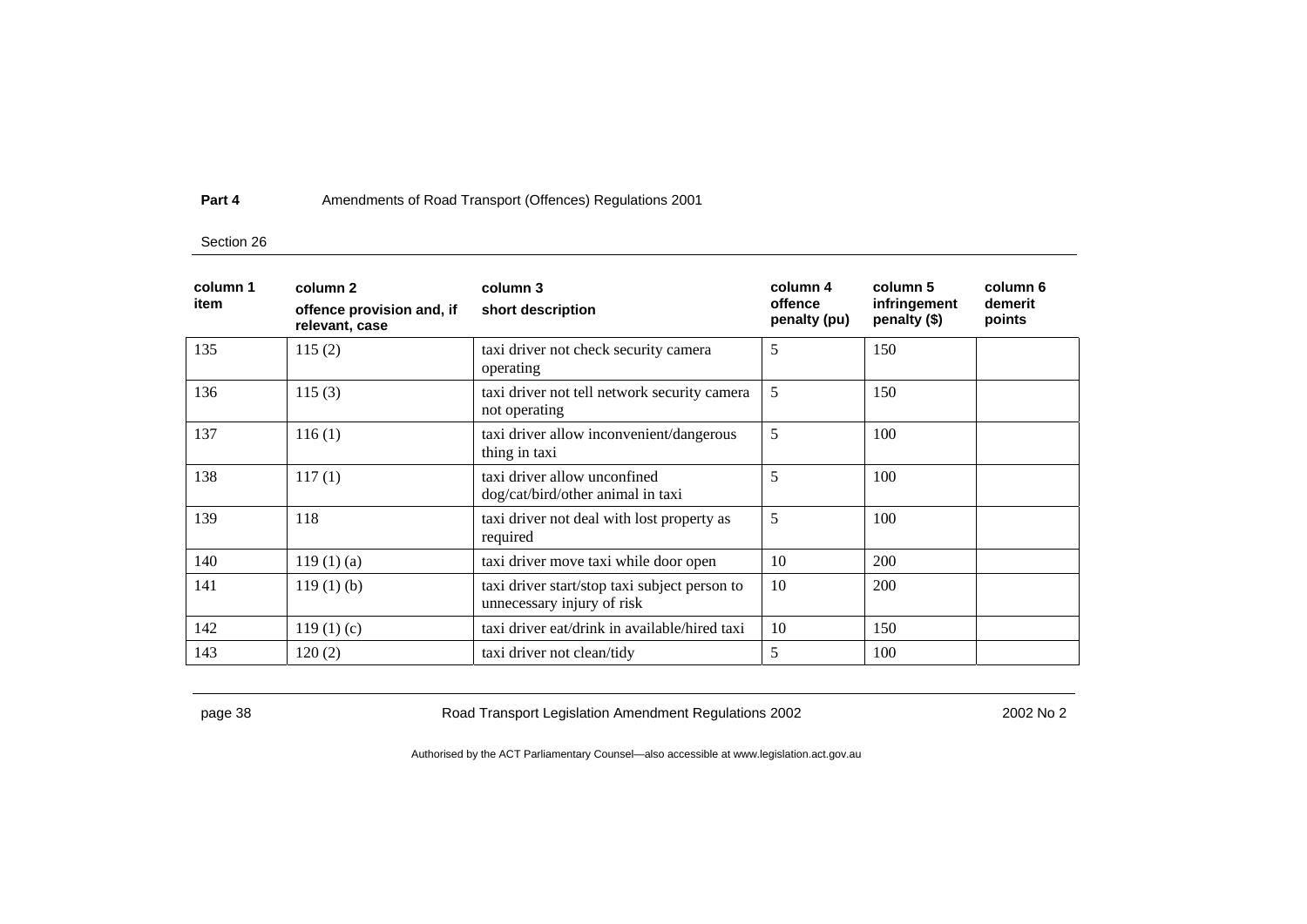Section 26

| column 1<br>item | column 2<br>offence provision and, if<br>relevant, case | column 3<br>short description                                                                                        | column 4<br>offence<br>penalty (pu) | column 5<br>infringement<br>penalty (\$) | column 6<br>demerit<br>points |
|------------------|---------------------------------------------------------|----------------------------------------------------------------------------------------------------------------------|-------------------------------------|------------------------------------------|-------------------------------|
| 144              | 120(3)                                                  | taxi driver not wear clean network uniform                                                                           | 5                                   | 100                                      |                               |
| 145              | 120(4)                                                  | taxi driver not behave in orderly way/<br>politely/with propriety                                                    | 5                                   | 100                                      |                               |
| 146              | 120(5)                                                  | taxi driver not comply with passenger<br>request                                                                     | 5                                   | 100                                      |                               |
| 147              | 121                                                     | taxi driver leave driver's seat during hiring                                                                        | 5                                   | 100                                      |                               |
| 148              | 122(1)                                                  | taxi driver illegally stop taxi in taxi zone                                                                         | 5                                   | 150                                      |                               |
| 149              | 122(3)                                                  | taxi driver not place/keep taxi in 1st<br>available position at taxi zone                                            | 5                                   | 150                                      |                               |
| 150              | 122(5)                                                  | taxi driver contravene another taxi's right<br>to next hiring                                                        | 5                                   | 150                                      |                               |
| 151              | 122(6)                                                  | taxi driver leave taxi zone/pick up<br>area/drop off area/ contrary to police<br>officer/authorised person direction | 10                                  | 200                                      |                               |
| 152              | 123(2)                                                  | taxi driver use temporary taxi zone                                                                                  | 10                                  | 200                                      |                               |

2002 No 2 Road Transport Legislation Amendment Regulations 2002 page 39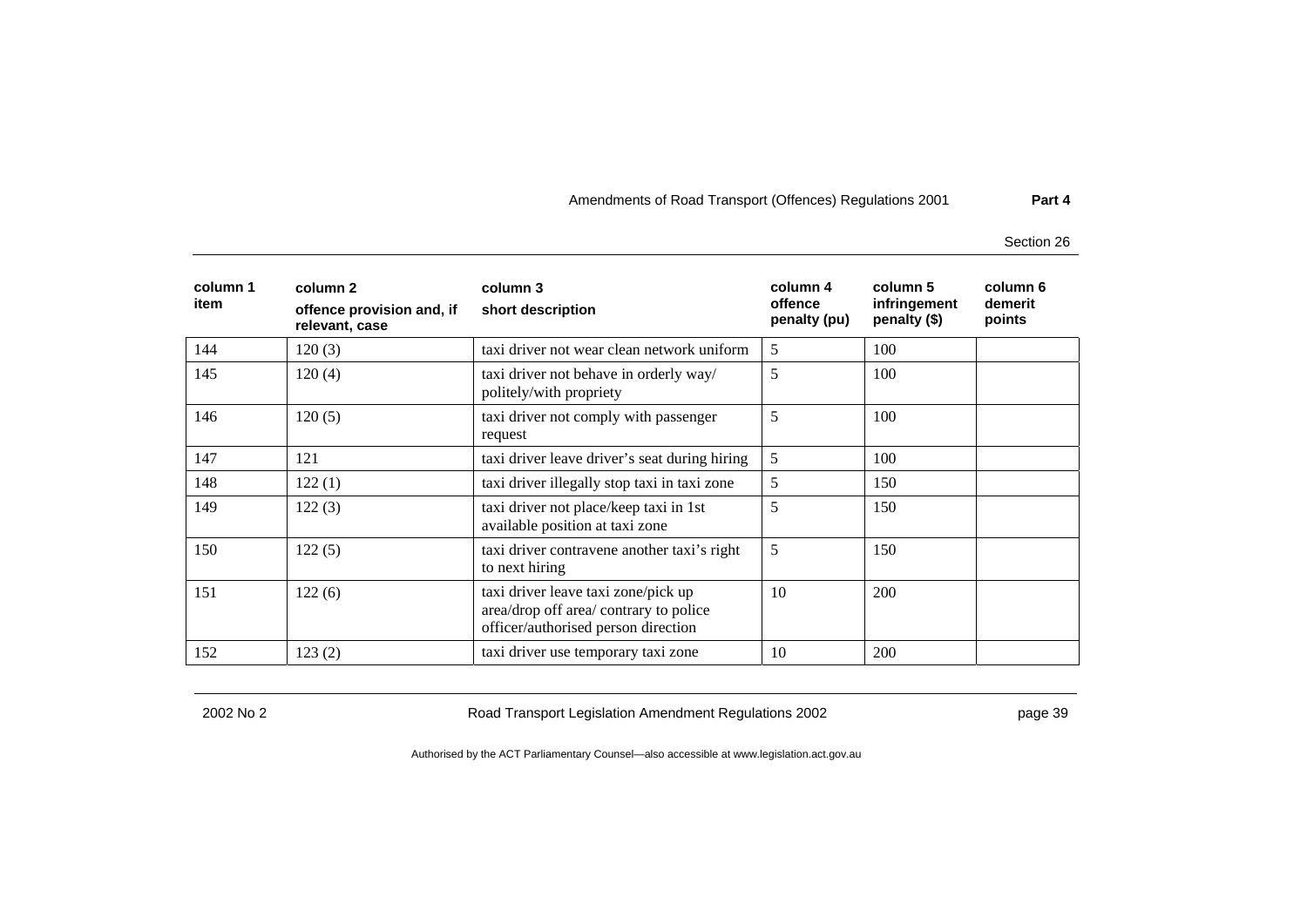### Section 26

| column 1<br>item | column 2<br>offence provision and, if<br>relevant, case | column 3<br>short description                                                      | column 4<br>offence<br>penalty (pu) | column 5<br>infringement<br>penalty (\$) | column 6<br>demerit<br>points |
|------------------|---------------------------------------------------------|------------------------------------------------------------------------------------|-------------------------------------|------------------------------------------|-------------------------------|
|                  |                                                         | contrary to police officer/authorised person<br>direction                          |                                     |                                          |                               |
| 153              | 124(1)                                                  | taxi driver park taxi longer than 30 minutes                                       | 10                                  | <b>200</b>                               |                               |
| 154              | 125(1)                                                  | taxi driver not use communications<br>equipment according to network<br>procedures | 5                                   | 150                                      |                               |
| 155              | 125(2)                                                  | taxi driver not follow network rules                                               | 5                                   | 150                                      |                               |
| 156              | 125(3)                                                  | taxi driver not comply with network<br>request                                     | 5                                   | 150                                      |                               |
| 157              | 126(1)(a)                                               | taxi driver operate taxi after time of effect<br>of noncompliance notice           | 20                                  | 300                                      |                               |
| 158              | 126(1)(b)                                               | taxi driver operate taxi after unauthorised<br>removal of noncompliance notice     | 20                                  | 300                                      |                               |
| 159              | 128                                                     | taxi driver solicit passenger/hiring                                               | 10                                  | 150                                      |                               |
| 160              | 129(1)                                                  | taxi driver not accept hiring promptly                                             | 5                                   | 150                                      |                               |

page 40 **Road Transport Legislation Amendment Regulations 2002** 2002 No 2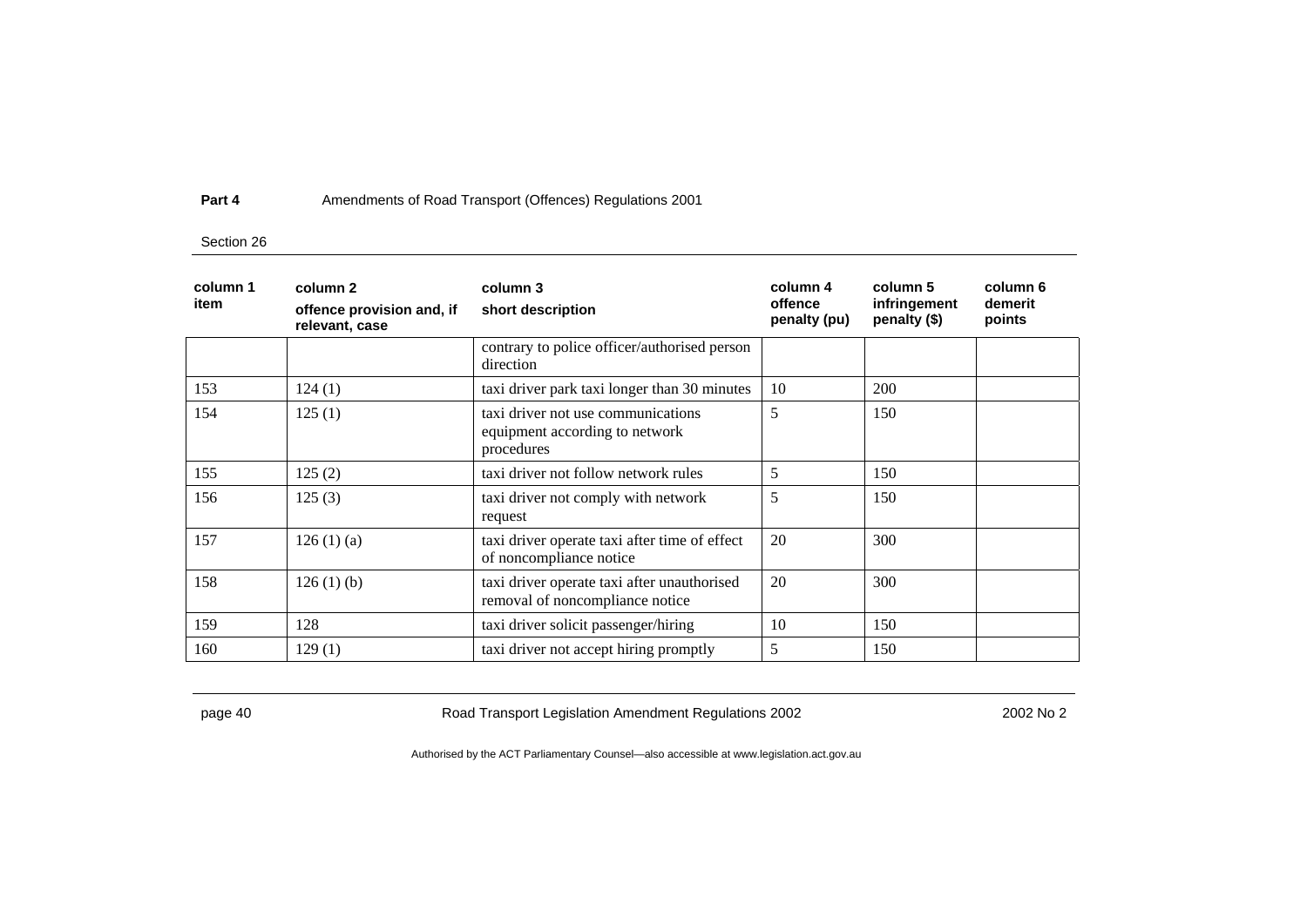Section 26

| column 1<br>item | column 2<br>offence provision and, if<br>relevant, case | column 3<br>short description                                                          | column 4<br>offence<br>penalty (pu) | column 5<br>infringement<br>penalty (\$) | column 6<br>demerit<br>points |
|------------------|---------------------------------------------------------|----------------------------------------------------------------------------------------|-------------------------------------|------------------------------------------|-------------------------------|
| 161              | 129(2)                                                  | wheelchair accessible taxi driver not prefer<br>hiring offered by person in wheelchair | 5                                   | 200                                      |                               |
| 162              | 129(3)                                                  | wheelchair accessible taxi driver not accept<br>hiring offered by person in wheelchair | 5                                   | 200                                      |                               |
| 163              | 130(3)                                                  | taxi driver not carry out hiring directed by<br>police officer/authorised person       | 5                                   | 200                                      |                               |
| 164              | 131(1)                                                  | taxi driver not carry out hiring promptly                                              | 5                                   | 150                                      |                               |
| 165              | 131(2)                                                  | taxi driver not drive by shortest route                                                | 5                                   | 150                                      |                               |
| 166              | 131(4)                                                  | taxi driver not comply with direction to<br>take hirer to new destination              | 5                                   | 150                                      |                               |
| 167              | 132(1)                                                  | wheelchair accessible taxi driver not carry<br>wheelchair in safe way                  | 10                                  | 200                                      |                               |
| 168              | 132(2)                                                  | wheelchair accessible taxi driver not carry<br>person in wheelchair in safe way        | 10                                  | 200                                      |                               |
| 169              | 132(4)                                                  | wheelchair accessible taxi driver carry                                                | 10                                  | 200                                      |                               |

2002 No 2 Road Transport Legislation Amendment Regulations 2002 page 41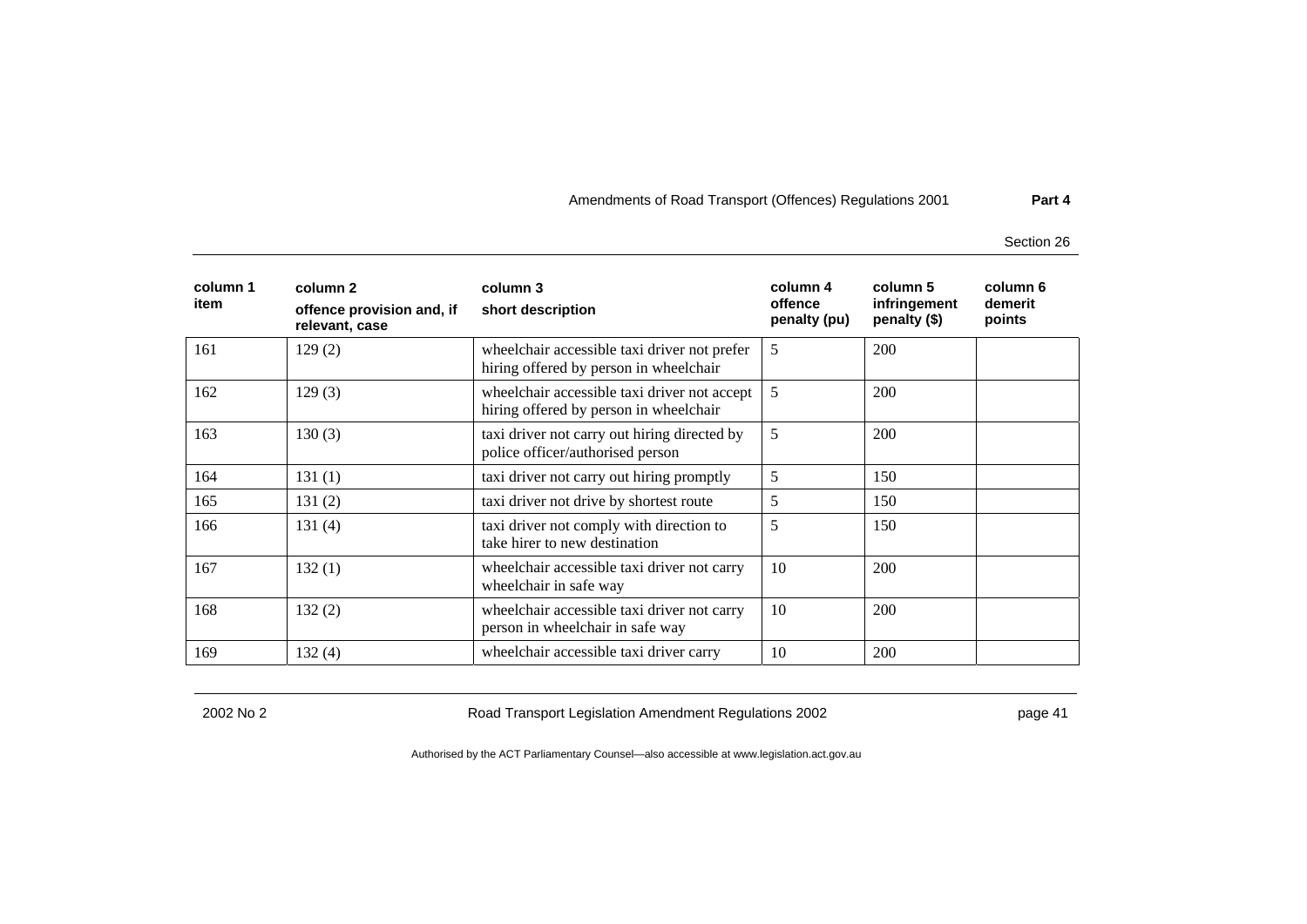### Section 26

| column 1<br>item | column 2<br>offence provision and, if<br>relevant, case | column 3<br>short description                                                                              | column 4<br>offence<br>penalty (pu) | column 5<br>infringement<br>penalty (\$) | column 6<br>demerit<br>points |
|------------------|---------------------------------------------------------|------------------------------------------------------------------------------------------------------------|-------------------------------------|------------------------------------------|-------------------------------|
|                  |                                                         | person in scooter/tricycle                                                                                 |                                     |                                          |                               |
| 170              | 132(5)                                                  | wheelchair accessible taxi driver not<br>provide loading assistance for person in<br>wheelchair when asked | 10                                  | 200                                      |                               |
| 171              | 133(2)                                                  | taxi driver not stop taxi parallel/close to<br>side of road                                                | 5                                   | 150                                      |                               |
| 172              | 134(1)                                                  |                                                                                                            |                                     |                                          |                               |
| 172.1            | by contravening<br>$\bullet$<br>134(2)                  | taxi driver not ensure roof sign off when<br>taxi not for hire                                             | 5                                   | 150                                      |                               |
| 172.2            | by contravening<br>$\bullet$<br>134(3)(a)               | taxi driver not ensure roof sign off when<br>taxi with noncomplying taximeter hired                        | 5                                   | 150                                      |                               |
| 172.3            | by contravening<br>٠<br>$134(3)$ (b)                    | taxi driver not ensure roof sign on when<br>taxi with noncomplying taximeter available<br>for hire         | 5                                   | 150                                      |                               |
| 173              | 135(1)                                                  | taxi driver not carry goods when asked                                                                     | 5                                   | 150                                      |                               |

page 42 **Road Transport Legislation Amendment Regulations 2002** 2002 No 2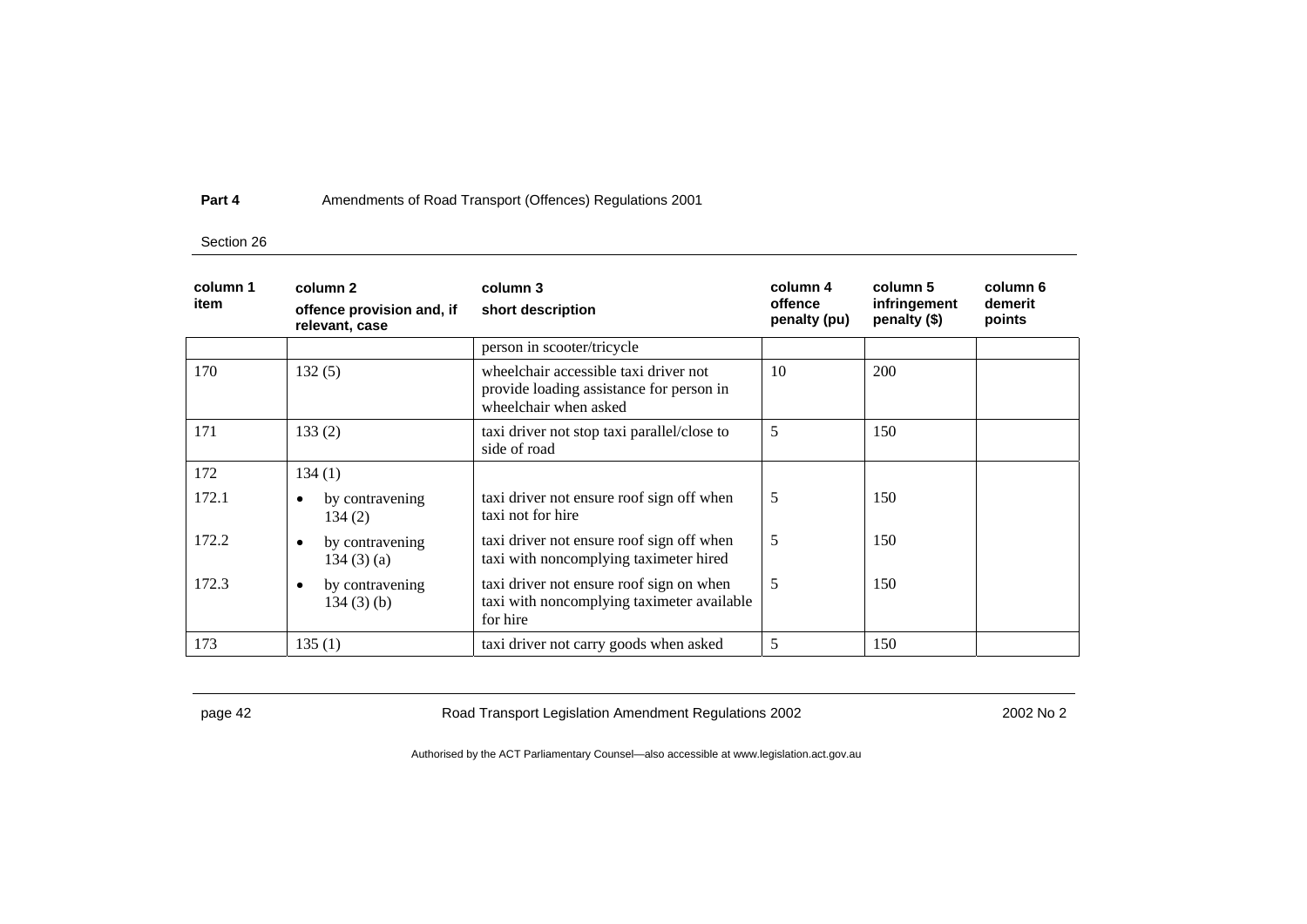Section 26

| column 1<br>item | column 2<br>offence provision and, if<br>relevant, case | column 3<br>short description                                         | column 4<br>offence<br>penalty (pu) | column 5<br>infringement<br>penalty (\$) | column 6<br>demerit<br>points |
|------------------|---------------------------------------------------------|-----------------------------------------------------------------------|-------------------------------------|------------------------------------------|-------------------------------|
| 174              | 135(3)(a)                                               | taxi driver carry goods on taxi roof without<br>permission            | 5                                   | 150                                      |                               |
| 175              | 135(3)(b)                                               | taxi driver carry overweight goods in<br>passenger compartment        | 5                                   | 150                                      |                               |
| 176              | 135(5)                                                  | taxi driver not provide reasonable<br>assistance with goods           | 5                                   | 150                                      |                               |
| 177              | 135(6)                                                  | taxi driver not take reasonable care with<br>goods                    | 5                                   | 150                                      |                               |
| 178              | 135(7)                                                  | taxi driver not deliver goods promptly/in<br>received condition       | 5                                   | 150                                      |                               |
| 179              | 136(1)                                                  | taxi driver not wait 15mins/as agreed                                 | 5                                   | 150                                      |                               |
| 180              | 139                                                     | taxi driver allow extra person in taxi<br>without hirer's agreement   | 5                                   | 150                                      |                               |
| 181              | 140(2)                                                  | taxi driver not comply with hirer's<br>requirement about sharing taxi | 5                                   | 150                                      |                               |

2002 No 2 Road Transport Legislation Amendment Regulations 2002 page 43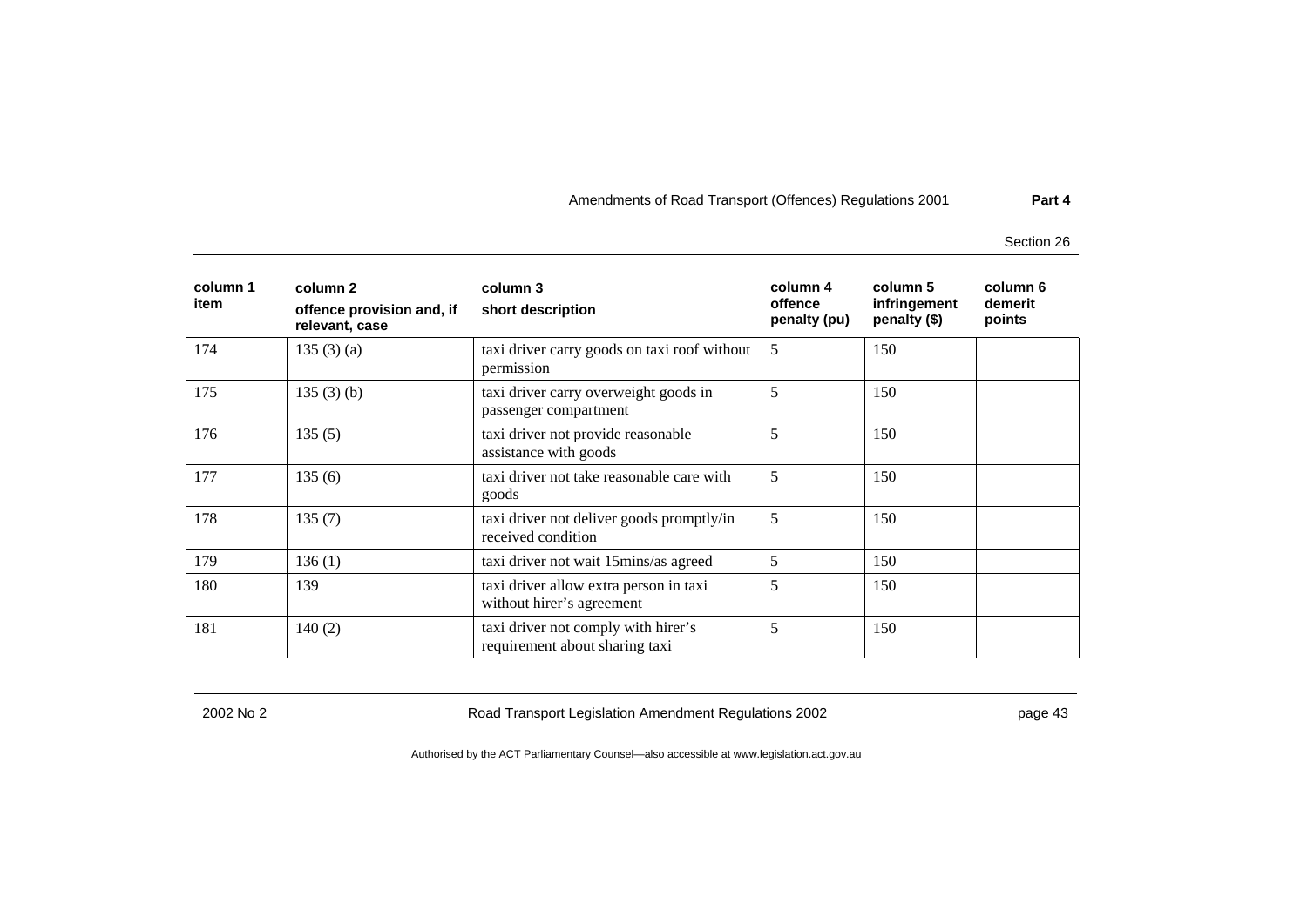### Section 26

| column 1<br>item | column 2<br>offence provision and, if<br>relevant, case | column 3<br>short description                                                     | column 4<br>offence<br>penalty (pu) | column 5<br>infringement<br>penalty (\$) | column 6<br>demerit<br>points |
|------------------|---------------------------------------------------------|-----------------------------------------------------------------------------------|-------------------------------------|------------------------------------------|-------------------------------|
| 182              | 140(3)                                                  | taxi driver make unauthorised demand for<br>payment from passenger in shared taxi | 5                                   | 150                                      |                               |
| 183              | 141                                                     | taxi driver accept subsequent hiring<br>without hirer's agreement                 | 5                                   | 150                                      |                               |
| 184              | 142(2)                                                  |                                                                                   |                                     |                                          |                               |
| 184.1            | by contravening<br>$\bullet$<br>142 $(1)(a)$            | taxi driver start taximeter before taxi hired                                     | 5                                   | 150                                      |                               |
| 184.2            | by contravening<br>$\bullet$<br>142 $(1)$ $(b)$         | taxi driver not start taximeter when taxi<br>hired                                | 5                                   | 150                                      |                               |
| 184.3            | by contravening<br>$\bullet$<br>142 $(1)(c)$            | taxi driver not keep taximeter operating<br>during hiring                         | 5                                   | 150                                      |                               |
| 184.4            | by contravening<br>٠<br>142 $(1)$ $(d)$                 | taxi driver not stop taximeter at end of<br>hiring                                | 5                                   | 150                                      |                               |
| 184.5            | by contravening<br>$\bullet$<br>$142(1)$ (e)            | taxi driver not ensure taximeter fare<br>indicators show zero after payment       | 5                                   | 150                                      |                               |

page 44 **Road Transport Legislation Amendment Regulations 2002** 2002 No 2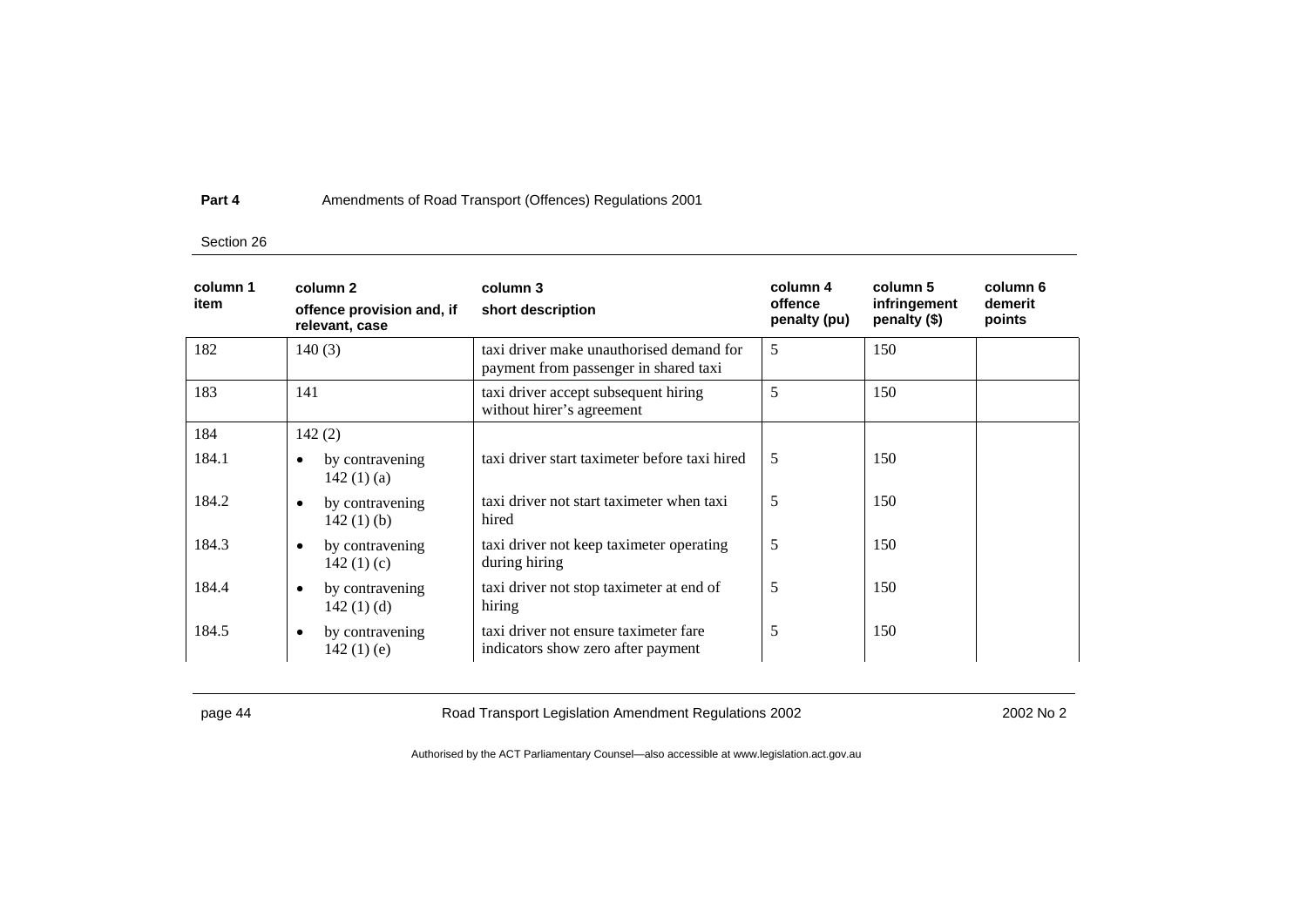Section 26

| column 1<br>item | column 2<br>offence provision and, if<br>relevant, case | column 3<br>short description                                                     | column 4<br>offence<br>penalty (pu) | column 5<br>infringement<br>penalty (\$) | column 6<br>demerit<br>points |
|------------------|---------------------------------------------------------|-----------------------------------------------------------------------------------|-------------------------------------|------------------------------------------|-------------------------------|
| 185              | 142(4)                                                  | taxi driver not ensure taximeter readily<br>readable by hirer/state extra charges | 5                                   | 150                                      |                               |
| 186              | 144(1)                                                  | taxi driver ask more than correct fare                                            | 5                                   | 150                                      |                               |
| 187              | 144(2)                                                  | taxi driver make agreement for payment of<br>more than fare                       | 5                                   | 150                                      |                               |
| 188              | 144 $(4)$ $(a)$                                         | taxi driver not pay fare deposit difference                                       | 5                                   | 150                                      |                               |
| 189              | 144 $(4)$ $(b)$                                         | taxi hirer not pay fare deposit difference                                        | 5                                   | 150                                      |                               |
| 190              | 144(5)                                                  | taxi hirer not pay fare                                                           | 5                                   | 150                                      |                               |
| 191              | 144(6)                                                  | taxi driver not offer correct change                                              | 5                                   | 150                                      |                               |
| 192              | 145(a)                                                  | taxi driver charge fare for<br>breakdown/accident                                 | 5                                   | 150                                      |                               |
| 193              | 145(b)                                                  | taxi driver charge fare for avoidable action                                      | 5                                   | 150                                      |                               |
| 194              | 146(a)                                                  | taxi passenger offensive behaviour                                                | 10                                  | 200                                      |                               |
| 195              | 146(b)                                                  | taxi passenger offensive language                                                 | 10                                  | 200                                      |                               |

2002 No 2 Road Transport Legislation Amendment Regulations 2002 page 45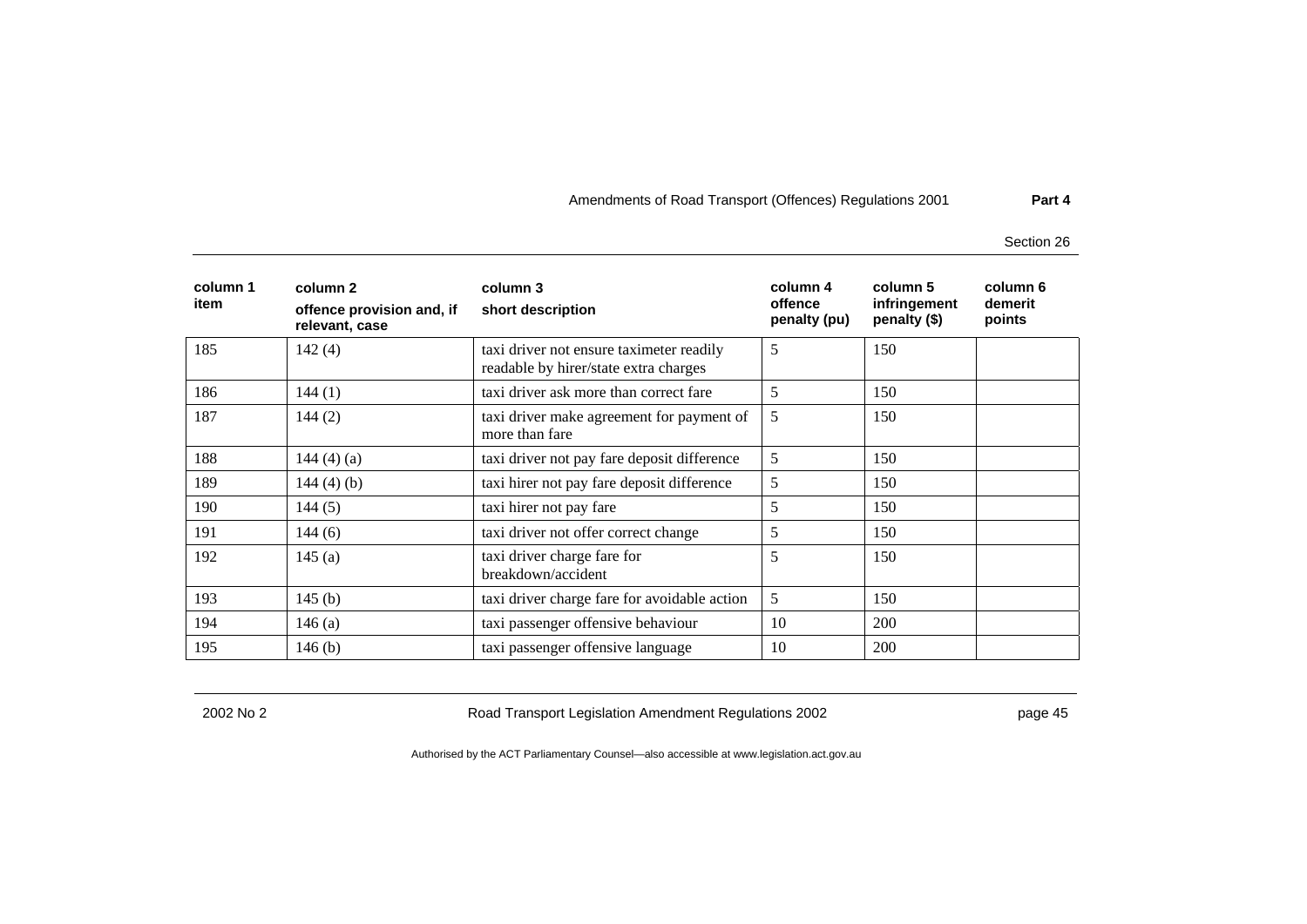### Section 26

| column 1<br>item | column 2<br>offence provision and, if<br>relevant, case | column 3<br>short description                                                                                             | column 4<br>offence<br>penalty (pu) | column 5<br>infringement<br>penalty (\$) | column 6<br>demerit<br>points |
|------------------|---------------------------------------------------------|---------------------------------------------------------------------------------------------------------------------------|-------------------------------------|------------------------------------------|-------------------------------|
| 196              | 147                                                     | taxi passenger drink liquor                                                                                               | 5                                   | 200                                      |                               |
| 197              | 148(1)                                                  | taxi passenger eat/drink without taxi<br>driver's agreement                                                               | 5                                   | 100                                      |                               |
| 198              | 149(1)                                                  | taxi passenger take unconfined<br>dog/cat/bird/other animal into taxi                                                     | 5                                   | 100                                      |                               |
| 199              | 150(3)                                                  | taxi passenger not comply with direction<br>by driver/police officer/authorised person<br>because soil/damage taxi/person | 5                                   | 200                                      |                               |
| 200              | 151(2)                                                  | intoxicated taxi passenger not comply with<br>direction by driver/police officer/<br>authorised person                    | 5                                   | 200                                      |                               |
| 201              | 152(2)                                                  | taxi passenger offender not comply with<br>direction by driver/police officer/<br>authorised person                       | 5                                   | 200                                      |                               |
| 202              | 154                                                     | taxi passenger not deal with lost property<br>in taxi as required                                                         | 5                                   | 100                                      |                               |

page 46 **Road Transport Legislation Amendment Regulations 2002** 2002 No 2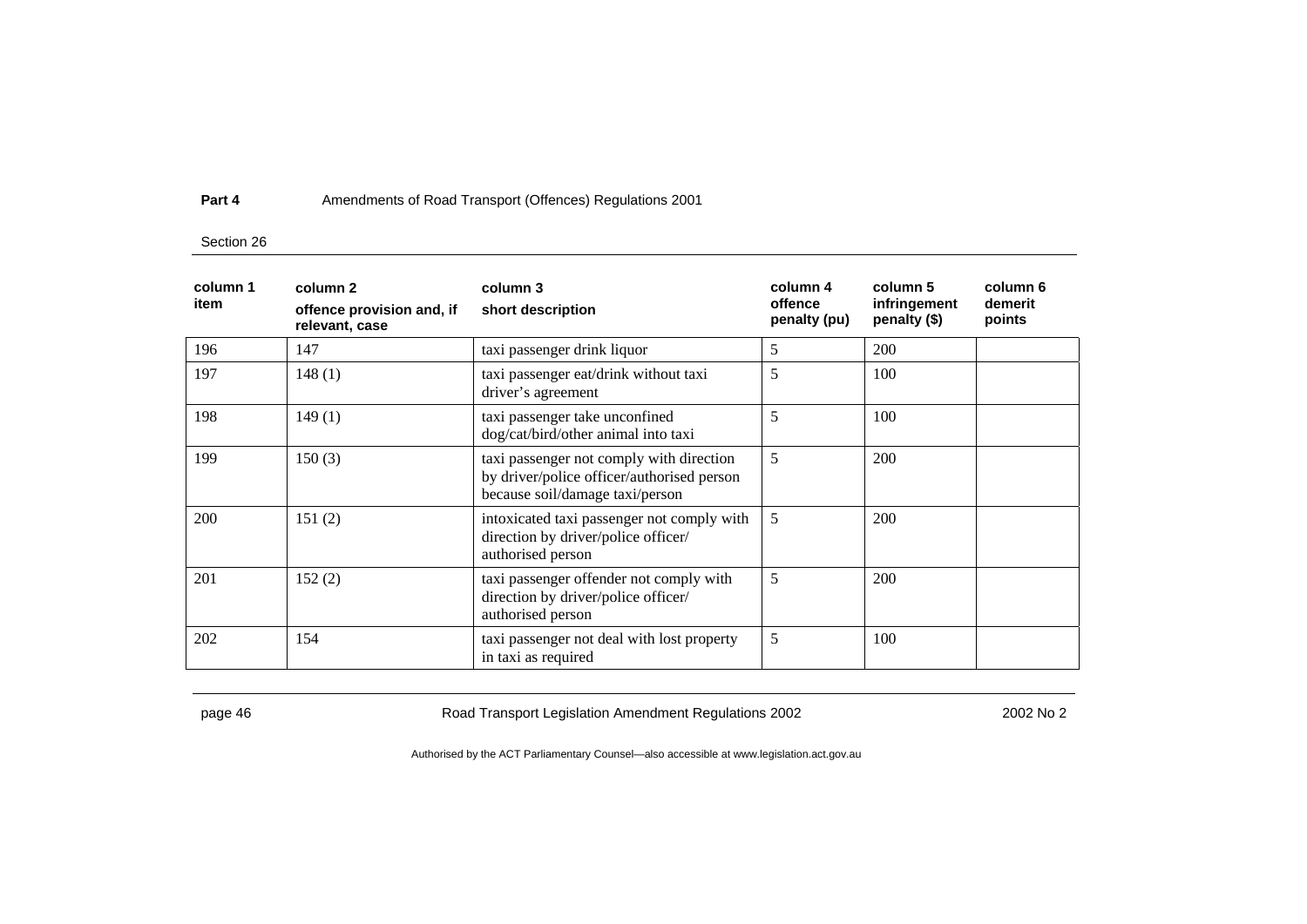Section 26

| column 1<br>item | column 2<br>offence provision and, if<br>relevant, case | column 3<br>short description                                                                                   | column 4<br>offence<br>penalty (pu) | column 5<br>infringement<br>penalty (\$) | column 6<br>demerit<br>points |
|------------------|---------------------------------------------------------|-----------------------------------------------------------------------------------------------------------------|-------------------------------------|------------------------------------------|-------------------------------|
| 203              | 156(5)                                                  | not comply with taxi security camera<br>standard                                                                | 20                                  | 200                                      |                               |
| 204              | 157(1)                                                  | interfere with taxi security camera                                                                             | 20                                  | 300                                      |                               |
| 205              | 157(2)                                                  | interfere with taxi security camera<br>recording                                                                | 20                                  | 300                                      |                               |
| 206              | 159                                                     | unlawfully interfere with taximeter                                                                             | 20                                  | 300                                      |                               |
| 207              | 169(1)                                                  | not return suspended/cancelled certificate<br>of accreditation/taxi licence as required                         | 5                                   | <b>200</b>                               |                               |
| 208              | 171(5)                                                  | not provide records/information for<br>enforcement purposes                                                     | 20                                  | 300                                      |                               |
| 209              | 172(5)                                                  | not comply with request by police<br>officer/authorised person for maintenance<br>facility enforcement purposes | 20                                  | 300                                      |                               |
| 210              | 173(4)                                                  | not comply with request/signal by police<br>officer/authorised person for enforcement<br>purposes               | 20                                  | 300                                      |                               |

2002 No 2 Road Transport Legislation Amendment Regulations 2002 page 47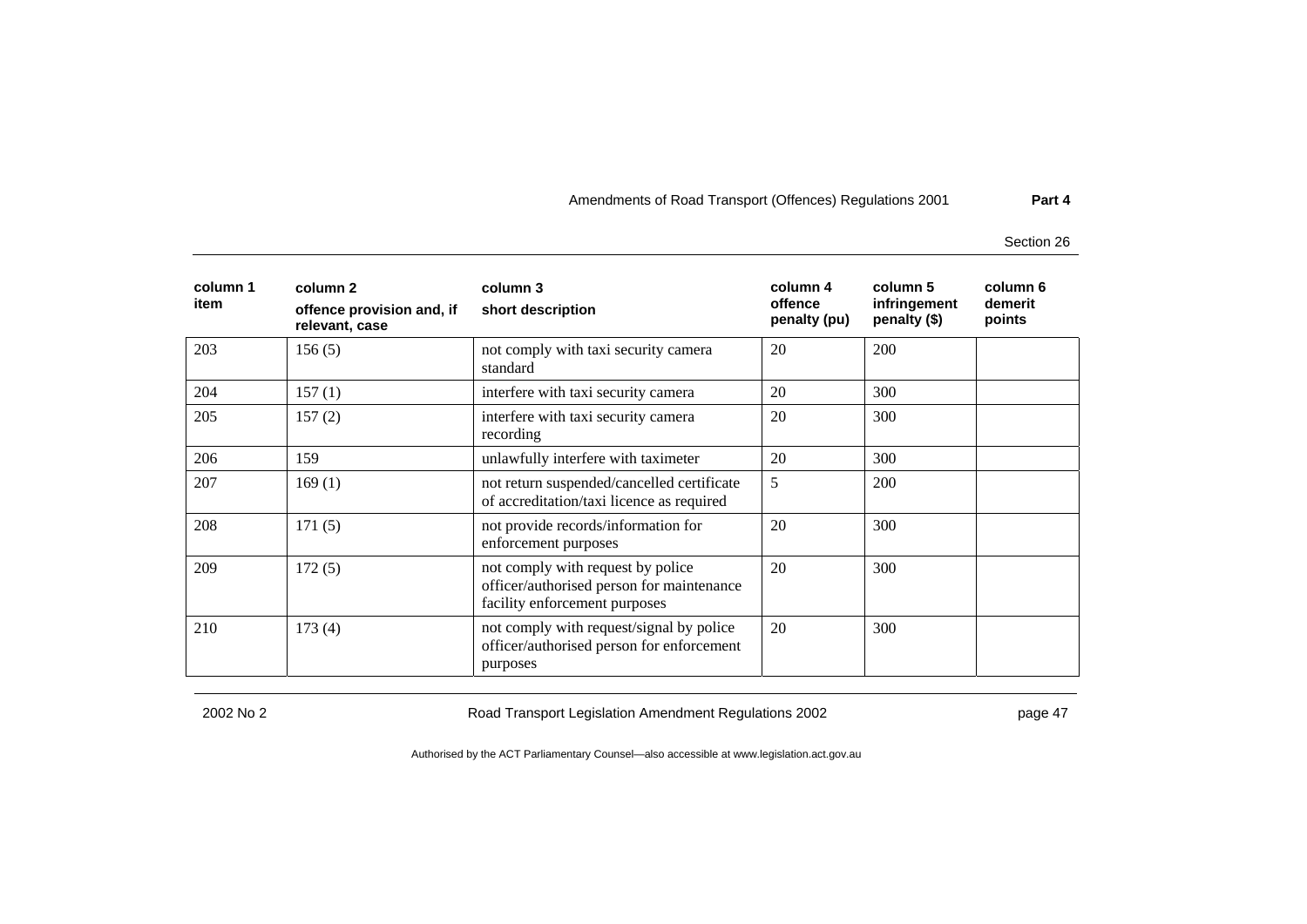### Section 26

| column 1<br>item | column 2<br>offence provision and, if<br>relevant, case | column 3<br>short description                                                                                      | column 4<br>offence<br>penalty (pu) | column 5<br>infringement<br>penalty (\$) | column 6<br>demerit<br>points |
|------------------|---------------------------------------------------------|--------------------------------------------------------------------------------------------------------------------|-------------------------------------|------------------------------------------|-------------------------------|
| 211              | 174(3)                                                  | operator not comply with inspection<br>requirement by police officer/authorised<br>person for enforcement purposes | 20                                  | 300                                      |                               |
| 212              | 175(4)                                                  | unauthorised removal of noncompliance<br>notice                                                                    | 20                                  | 300                                      |                               |
| 213              | 176(2)(a)                                               | not state name/address when required by<br>police officer/authorised person for<br>enforcement purposes            | 10                                  | 200                                      |                               |
| 214              | 176(2)(b)                                               | state false name/address for enforcement<br>purposes                                                               | 10                                  | 200                                      |                               |

page 48 **Road Transport Legislation Amendment Regulations 2002** 2002 No 2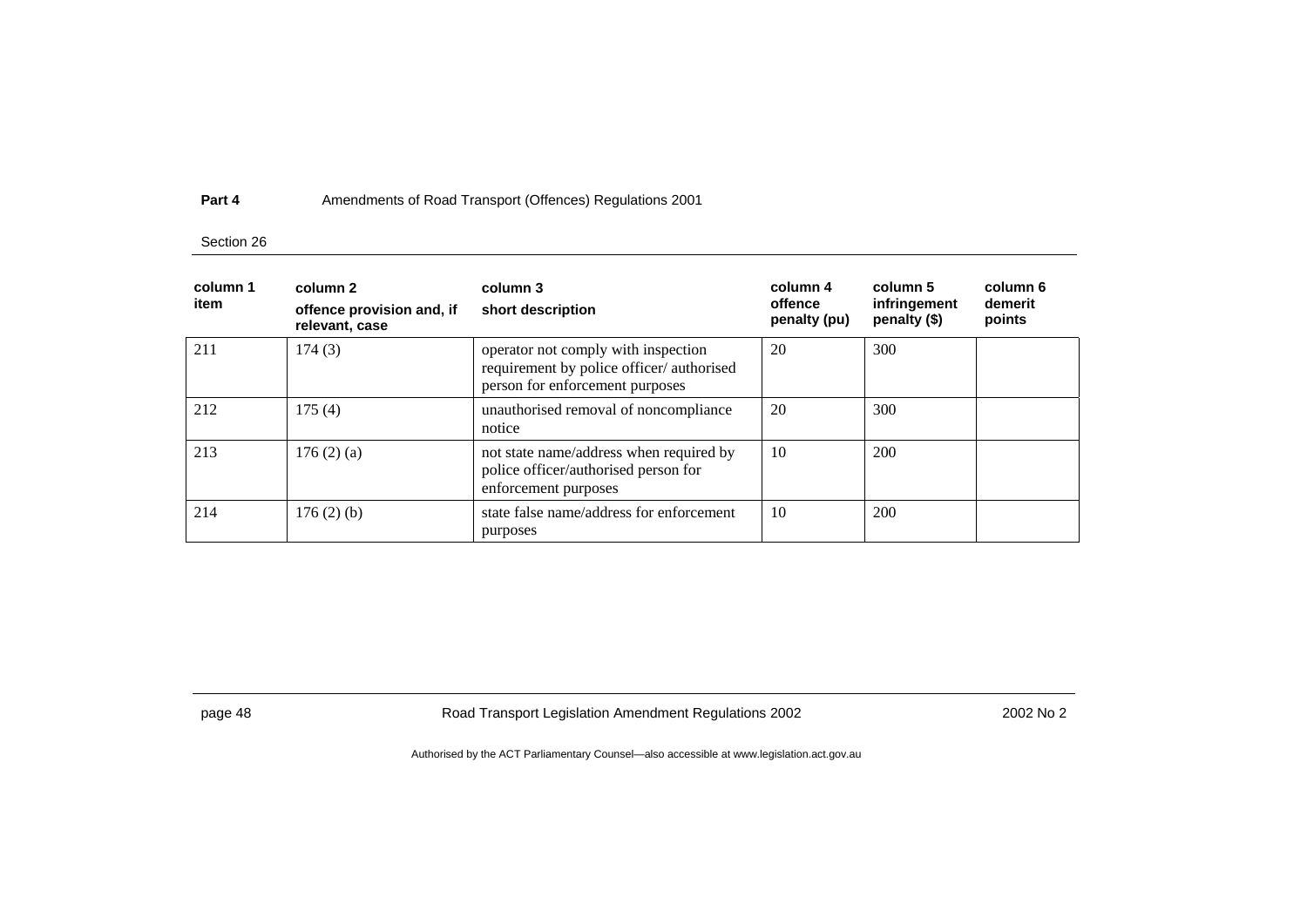Regulation 27

# **Part 5 Amendments of Road Transport (Safety and Traffic Management) Regulations 2000**

### **27 Regulations amended—pt 5**

This part amends the *Road Transport (Safety and Traffic Management) Regulations 2000*.

### **28 Regulation 23B (2)**

### *substitute*

- (2) A passenger mentioned in subregulation (1) is exempt from wearing a seatbelt if—
	- (a) the motor vehicle is not required to be fitted with child restraint anchorages or seatbelts under the  $2<sup>nd</sup>$  or  $3<sup>rd</sup>$  edition ADR and the vehicle has not been fitted with a child restraint anchorage point or a seatbelt for a seating position that is available for the passenger; or
	- (b) the motor vehicle is registered in a State that does not have a law that substantially corresponds to subregulation (1); or
	- (c) the motor vehicle is a taxi and a seating position (other than a front passenger seat) fitted with a suitable approved child restraint or seatbelt is not available for the passenger.
	- *Note 1* The exemption applies to a passenger in a vehicle that has 2 or more rows of seats only if the passenger sits in the rear seats, see the ARR, r 267 (1).
	- *Note 2 Taxi* includes a private hire car and a restricted hire vehicle, see reg 33 (1), def of *taxi*.

2002 No 2 Road Transport Legislation Amendment Regulations 2002

page 49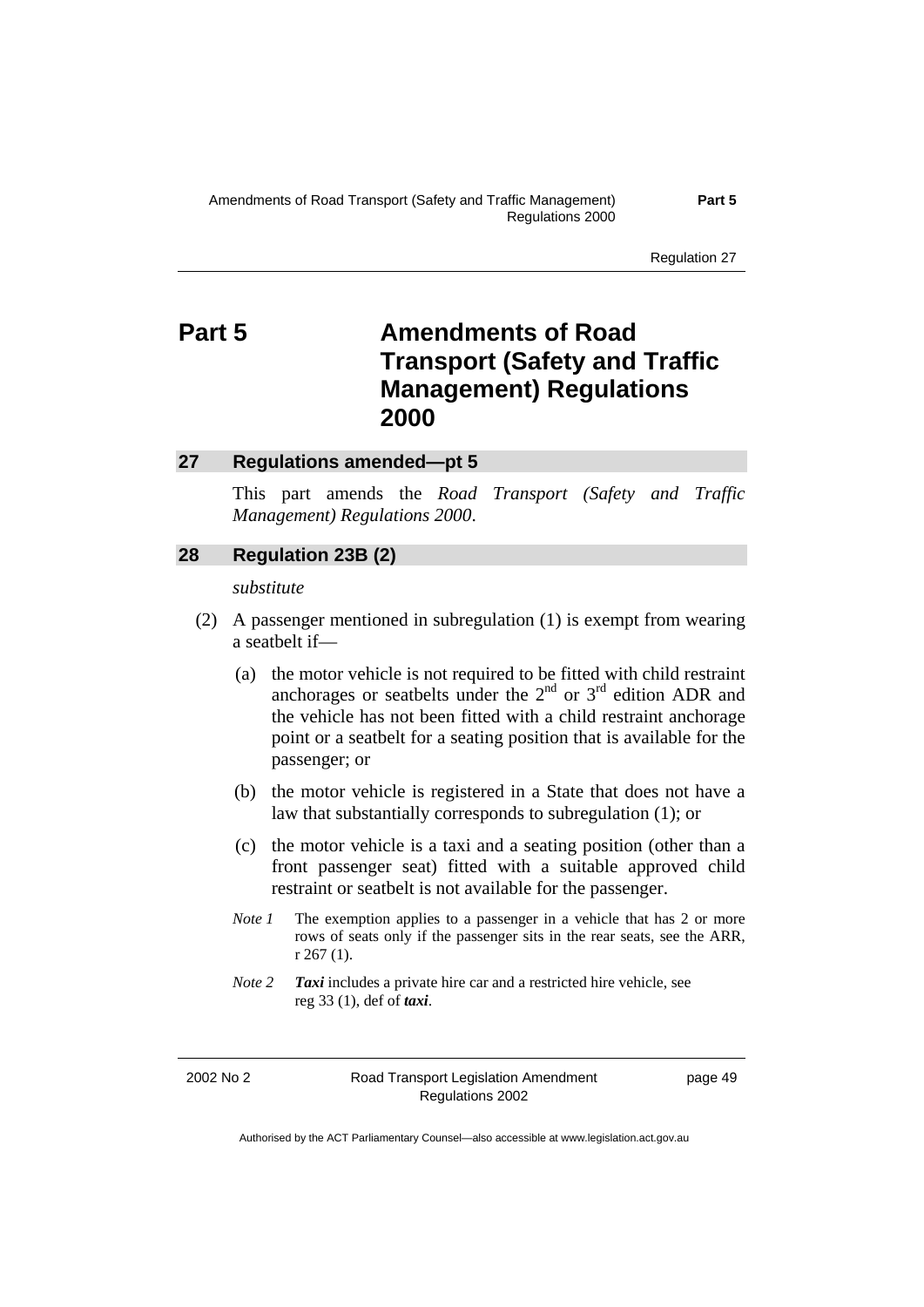### **Part 5** Amendments of Road Transport (Safety and Traffic Management) Regulations 2000

### Regulation 29

*Note 3* The defence of sudden or extraordinary emergency is also available, see the *Criminal Code*, s 10.3 (as applied by reg 115).

## **29 Regulation 33 (1), definition of** *taxi*

*substitute* 

*taxi*—

- (a) see the *Road Transport (Public Passenger Services) Act 2001*, section 45 (Meaning of *taxi*); and
- (b) except in the Australian Road Rules, rule 182 (which is about stopping in taxi zones), includes a private hire car and a restricted hire vehicle.

### **30 Dictionary, definition of** *restricted taxi*

*omit* 

### **31 Dictionary, definition of** *taxi*

*substitute* 

*taxi*—see the *Road Transport (Public Passenger Services) Act 2001*, section 45 (Meaning of *taxi*).

page 50 Road Transport Legislation Amendment Regulations 2002

2002 No 2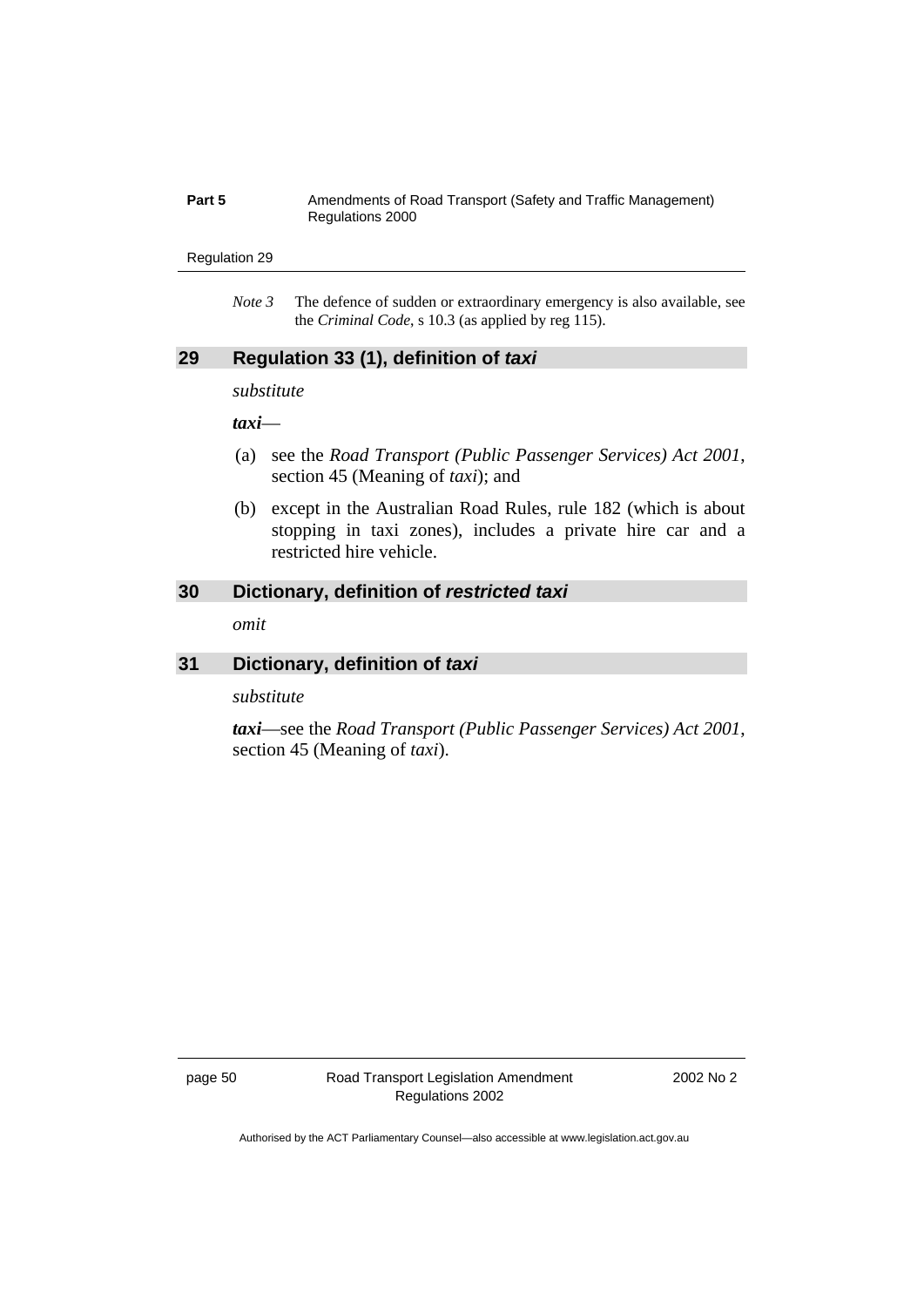**Part 6** 

Regulation 32

# **Part 6 Amendments of Road Transport (Third-Party Insurance) Regulations 2000**

## **32 Regulations amended—pt 6**

This part amends the *Road Transport (Third-Party Insurance) Regulations 2000*.

### **33 Schedule 1, item 3, column 3**

*omit* 

restricted taxi,

## **34 Schedule 1, item 16, column 3**

*omit* 

or restricted taxi

### **35 Dictionary, definition of** *restricted taxi*

*omit* 

# **36 Dictionary, definition of** *taxi*

*substitute* 

*taxi*—see the *Road Transport (Public Passenger Services) Act 2001*, section 45 (Meaning of *taxi*).

page 51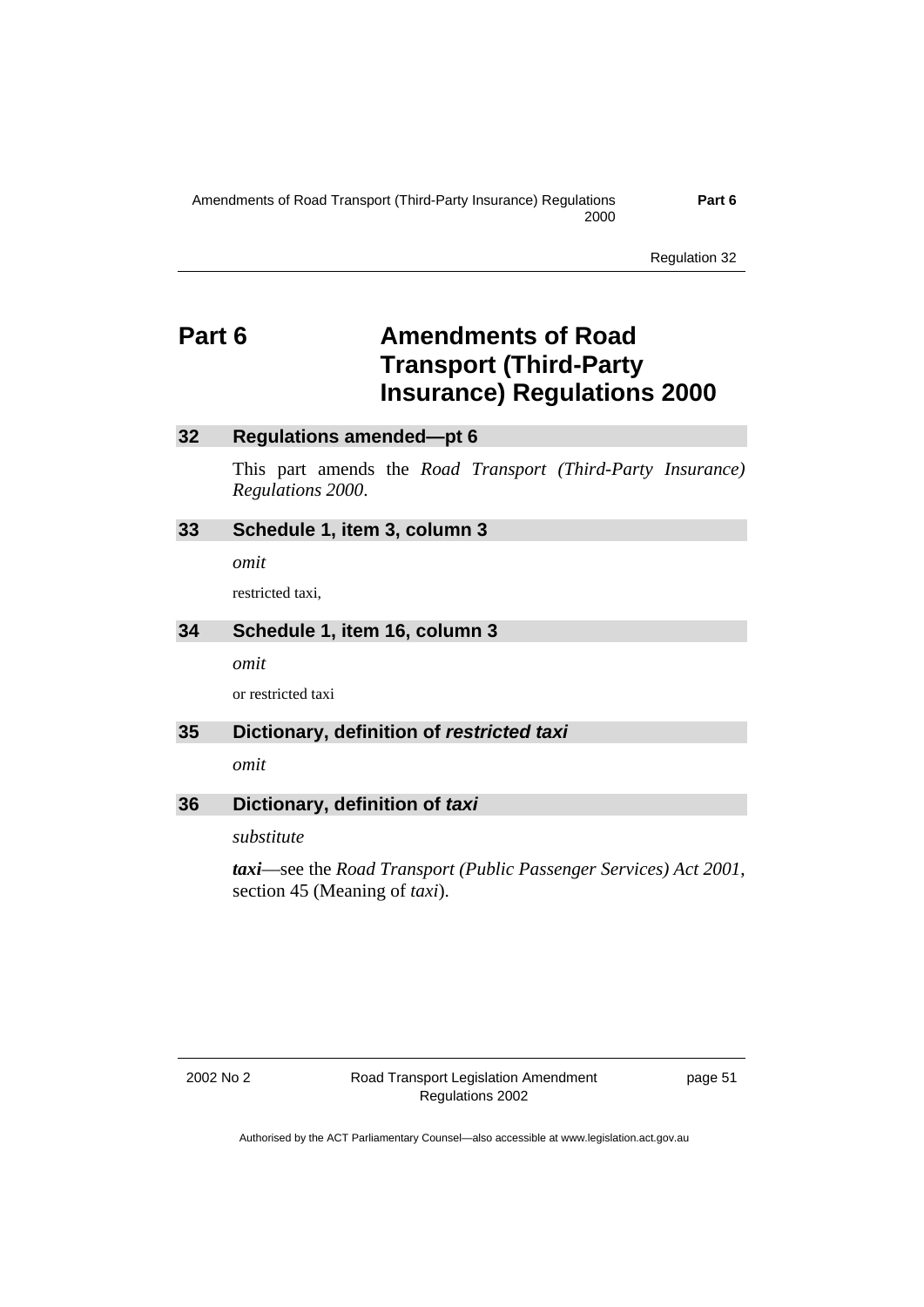### **Part 7** Amendments of Road Transport (Vehicle Registration) Regulations 2000

Regulation 37

# **Part 7 Amendments of Road Transport (Vehicle Registration) Regulations 2000**

## **37 Regulations amended—pt 7**

This part amends the *Road Transport (Vehicle Registration) Regulations 2000*.

## **38 Regulation 32 (5)**

*substitute* 

(5) In this regulation:

*wheelchair accessible taxi*—see the *Road Transport (Public Passenger Services) Regulations 2002*, dictionary.

## **39 Regulation 59 (8)**

*substitute* 

(8) In this regulation:

*stand-by taxi*—see the *Road Transport (Public Passenger Services) Regulations 2002*, regulation 109 (1).

*usual taxi*—see the *Road Transport (Public Passenger Services) Regulations 2002*, regulation 109 (1).

### **40 Schedule 1, new div 1.5.3**

*insert* 

# **Division 1.5.3 Additional requirements for taxis**

### **60A Fire extinguisher**

page 52 Road Transport Legislation Amendment Regulations 2002

2002 No 2